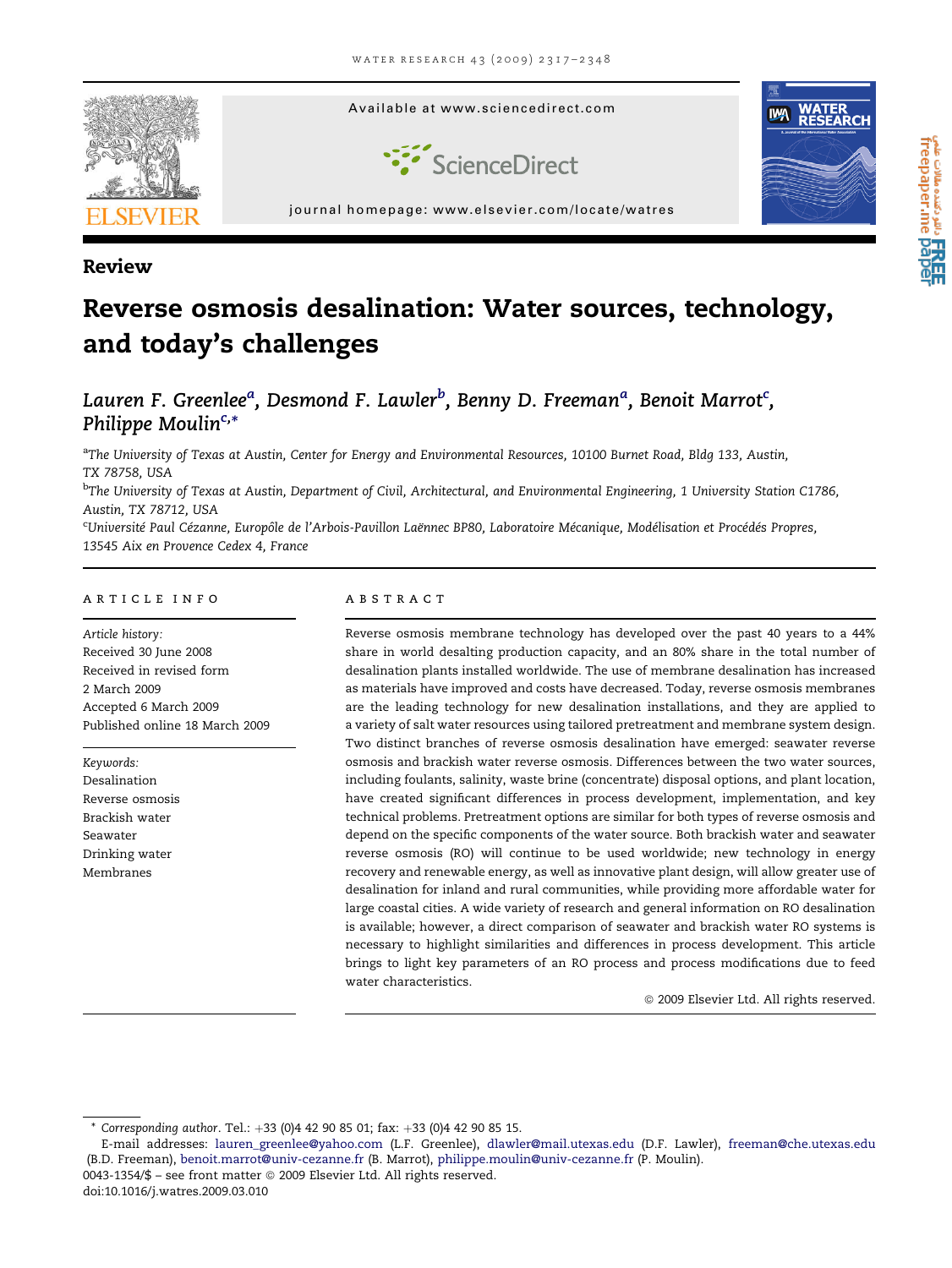# **Contents**

| 1.             |                   |  |
|----------------|-------------------|--|
| 2.             |                   |  |
| 3.             |                   |  |
| 4 <sup>1</sup> |                   |  |
|                | 4.1               |  |
|                | 4.2 <sub>1</sub>  |  |
| $5 -$          |                   |  |
|                | 5.1.              |  |
|                | 5.2.              |  |
| 6.             |                   |  |
|                | 6.1.              |  |
|                | 6.2.              |  |
| 7.             |                   |  |
| 8.             |                   |  |
|                | 8.1.              |  |
|                | 8.2.              |  |
| 9.             |                   |  |
|                | 9.1.              |  |
|                | 9.2.              |  |
|                | 9.3.              |  |
|                | 9.4.              |  |
|                | 9.5.              |  |
|                |                   |  |
|                | 10.1.             |  |
|                |                   |  |
|                |                   |  |
|                | 11.1.             |  |
|                | 11.2 <sub>1</sub> |  |
|                |                   |  |
|                | 12.1.             |  |
|                |                   |  |
|                |                   |  |
|                | 13.1.             |  |
|                | 13.2              |  |
| 14.            |                   |  |
| 15.            |                   |  |
|                |                   |  |
|                |                   |  |

# 1. Introduction

The U.S. Geological Survey ([Gleick, 1996](#page-27-0)) found that 96.5% of Earth's water is located in seas and oceans and 1.7% of Earth's water is located in the ice caps. Approximately 0.8% is considered to be fresh water. The remaining percentage is made up of brackish water, slightly salty water found as surface water in estuaries and as groundwater in salty aquifers. Water shortages have plagued many communities, and humans have long searched for a solution to Earth's meager fresh water supplies. Thus, desalination is not a new concept; the idea of turning salt water into fresh water has been developed and used for centuries.

Today, the production of potable water has become a worldwide concern; for many communities, projected population growth and demand exceed conventional available water resources. Over 1 billion people are without clean drinking water and approximately 2.3 billion people (41% of the world population) live in regions with water shortages ([Service, 2006](#page-30-0)). For most, solutions such as water conservation and water transfer or dam construction are not sufficient methods to cope with increasing demand and, in many cases, decreasing supply. Traditional fresh water resources such as lakes, rivers, and groundwater are overused or misused; as a result, these resources are either diminishing or becoming saline. As countries continue to develop and cities expand, few new water resources are available to support daily fresh water needs. As a result, solutions such as water reuse and salt water desalination have emerged as the keys to sustaining future generations across the globe.

Both water reuse and desalination have been incorporated successfully to provide additional fresh water production for communities using conventional water treatment and fresh water resources ([Nicot et al., 2007; Reahl, 2004; Sanz et al.,](#page-29-0) [2007; Sauvet-Goichon, 2007; U.S. EPA, 2004\)](#page-29-0). Water reuse has been used to provide water for uses such as irrigation, power plant cooling water, industrial process water, and groundwater recharge and has been accepted as a method for indirect drinking water production ([Focazio et al., 2008; Fono et al.,](#page-27-0) [2006; Sedlak et al., 2000](#page-27-0)). Desalination has become an important source of drinking water production, with thermal desalination processes developing over the past 60 years and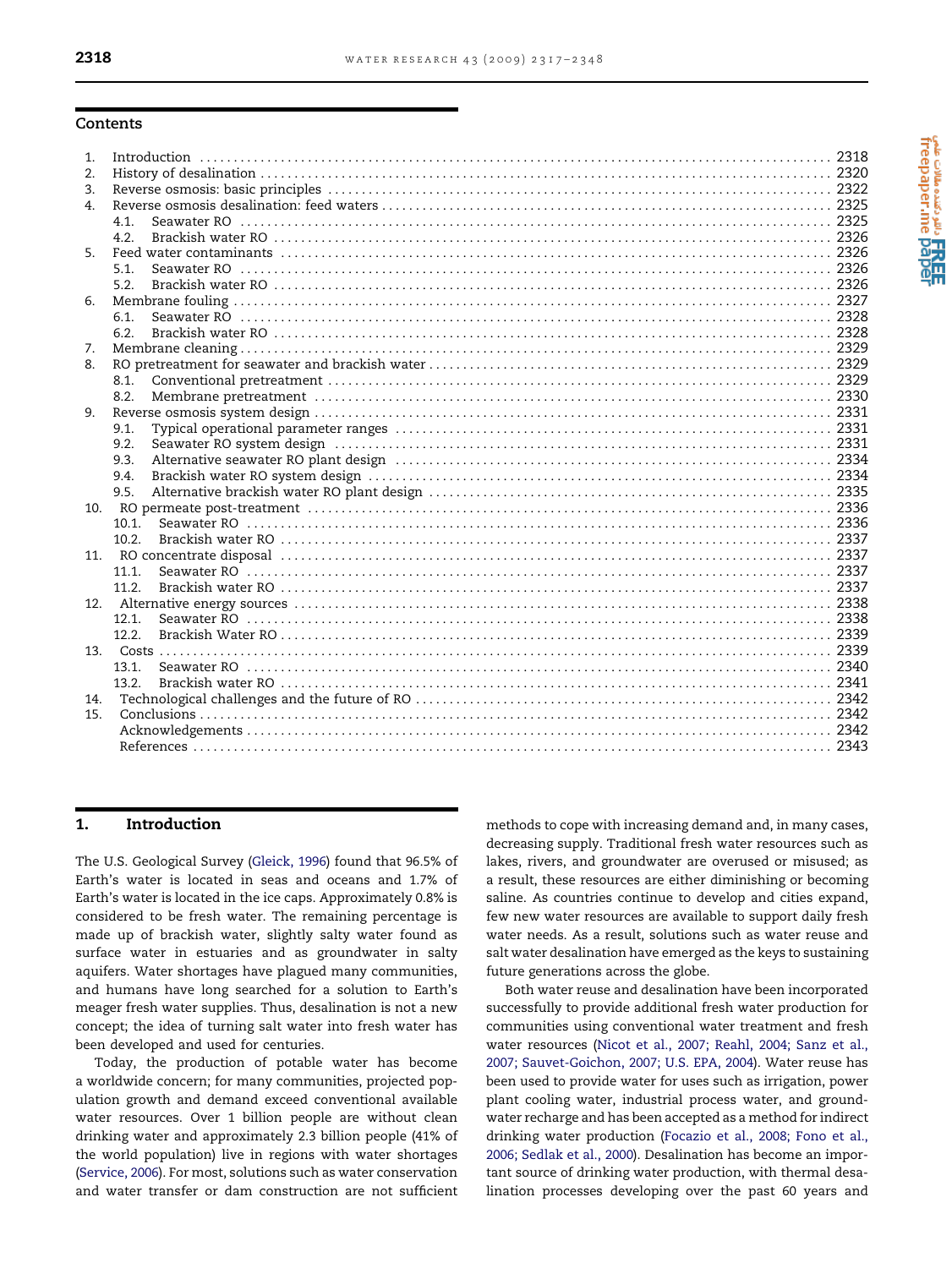membrane processes developing over the past 40 years [\(Gleick, 2006](#page-27-0)).

Desalination is a general term for the process of removing salt from water to produce fresh water. Fresh water is defined as containing less than 1000 mg/L of salts or total dissolved solids (TDS) [\(Sandia, 2003\)](#page-30-0). Above 1000 mg/L, properties such as taste, color, corrosion propensity, and odor can be adversely affected. Many countries have adopted national drinking water standards for specific contaminants, as well as for TDS, but the standard limits vary from country to country or from region to region within the same country. For example, the World Health Organization [\(WHO, 1970](#page-31-0)) has a drinking water taste threshold of 250 mg/L, and the U.S. Environmental Protection Agency (EPA) has secondary (nonenforceable) standards of 250 mg/L chloride and 500 mg/L TDS [\(U.S. EPA, 2002](#page-30-0)). Each U.S. state can set a primary, enforceable standard. The state of Utah currently has a TDS limit of 2000 mg/L ([Utah Rule R309–200, 2006\)](#page-30-0), while California has a standard of 1000 mg/L TDS ([California Code of Regulations,](#page-26-0) [2007](#page-26-0)), and Florida has a standard of 500 mg/L TDS [\(F.A.C.,](#page-27-0) [2007](#page-27-0)). The WHO and the Gulf Drinking Water standards recommend a drinking water standard of 1000 mg/L TDS for drinking water [\(Fritzmann et al., 2007\)](#page-27-0). Australia has a drinking water standard of 1000 mg/L TDS [\(Australian](#page-29-0) [Drinking Water Guidelines, 2004](#page-29-0)). The European Union does not have a drinking water standard for TDS, although standards for other drinking water contaminants have been established ([WHO, 1970](#page-31-0)). In comparison to governmental standards, most desalination facilities are designed to achieve a TDS of 500 mg/L or less ([Gaid and Treal, 2007; Petry et al.,](#page-27-0) [2007; Sanz et al., 2007; Xu et al., 2007](#page-27-0)). Desalinated water used for other purposes, such as crop irrigation, may have a higher TDS concentration; irrigation water standards often include concentration limits for TDS, chloride, sodium, and boron. Depending on the type of crop, the chloride standard can range from 350 mg/L to more than 2000 mg/L ([Fipps, 2003\)](#page-27-0).

The feed water salinity for desalination facilities ranges from approximately 1000 mg/L TDS to 60,000 mg/L TDS, although feed waters are typically labeled as one of two types: seawater or brackish water. Although most seawater sources contain 30,000–45,000 mg/L TDS, seawater reverse osmosis membranes are used to treat waters within the TDS range 10,000 – 60,000 mg/L. Brackish water reverse osmosis membranes are used to treat water sources (often groundwater sources) within a range of 1000–10,000 mg/L TDS [\(Mickley, 2001](#page-29-0)). The feed water type can dictate several design choices for a treatment plant, including desalination method, pretreatment steps, waste disposal method, and product recovery (the fraction of influent water that becomes product).

Desalination processes fall into two main categories, thermal processes or membrane processes. Thermal desalination (distillation) has been used for hundreds of years to produce fresh water, but large-scale municipal drinking water distillation plants began to operate during the 1950s ([Gleick,](#page-27-0) [2006](#page-27-0)). Countries in the Middle East pioneered the design and implementation of seawater thermal desalination, first using a process called multi-effect distillation (MED) and later using a process called multi-stage flash (MSF) distillation ([Van der](#page-30-0) [Bruggen and Vandecasteele, 2002](#page-30-0)). Today, the Middle East collectively holds 50% of the world's desalination capacity [\(Henthorne, 2003\)](#page-28-0) and primarily uses MSF technology. While thermal desalination has remained the primary technology of choice in the Middle East, membrane processes have rapidly developed since the 1960s [\(Loeb and Sourirajan, 1963\)](#page-28-0) and now surpass thermal processes in new plant installations. Outside of the Middle East, new RO desalination installations have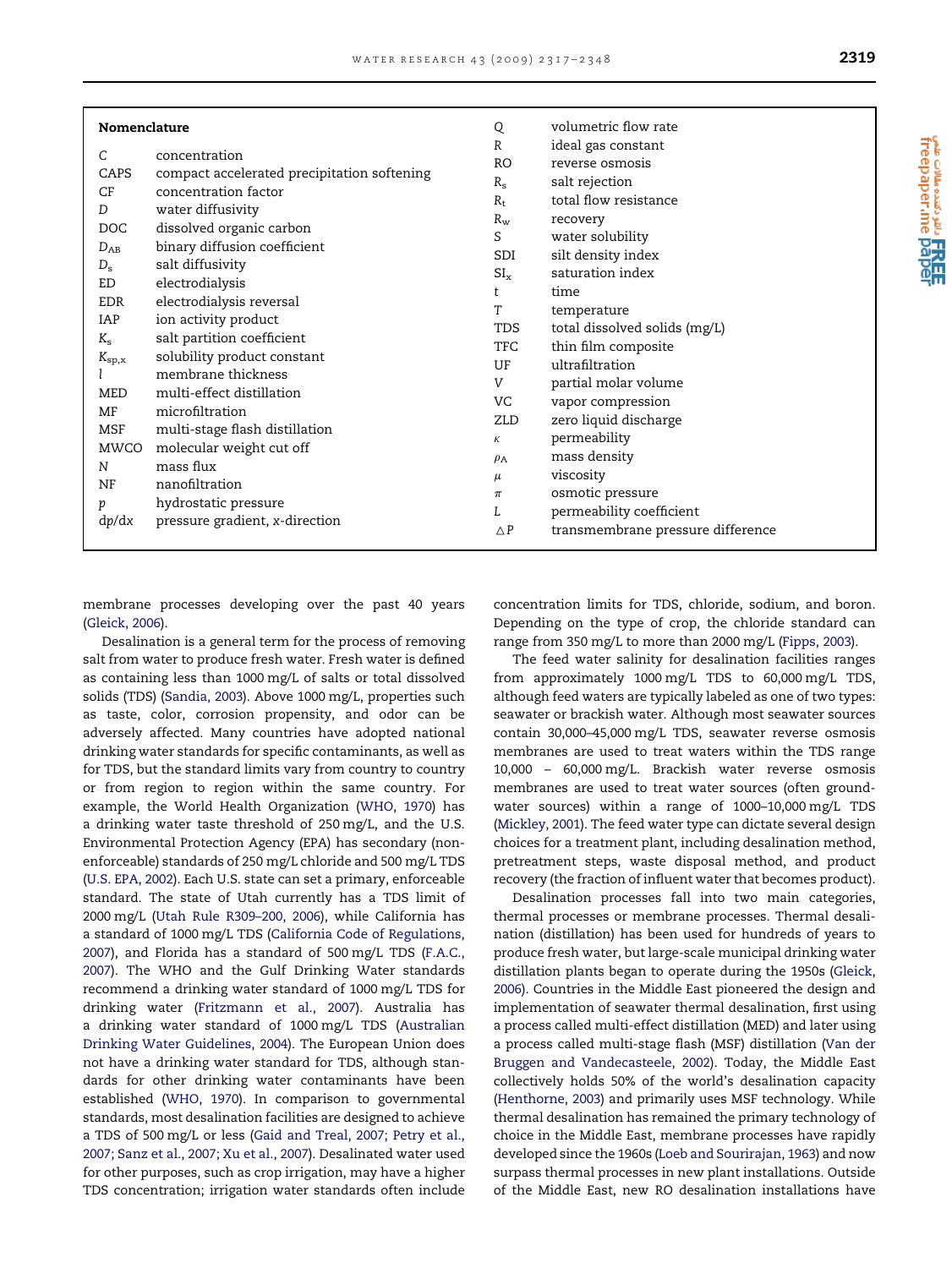been steadily increasing; in 2001, 51% of new installed desalination capacity used RO desalination, and in 2003, RO desalination accounted for 75% of new production capacity ([Wolfe, 2005](#page-31-0)). Countries in the Middle East continue to use thermal desalination due to easily accessible fossil fuel resources and the poor water quality of the local feed water. Water bodies such as the Persian Gulf and the Gulf of Oman have extremely high salinities, high temperatures, and highfouling potential for membrane systems. At high salinities and high recoveries (55,000 mg/L TDS and above 35% recovery), the pressure required for membrane desalination can be greater than the maximum allowable pressure of membrane modules, and thermal desalination must be used ([Kim et al., 2007; Mandil et al., 1998](#page-28-0)). High feed water temperatures and foulants can also cause problems in membrane desalination that can be avoided by using thermal desalination.

Reverse osmosis (RO), nanofiltration (NF), and electrodialysis (ED) are the three membrane processes available for desalination. ED membranes operate under an electric current that causes ions to move through parallel membranes and are typically only used for brackish water desalination [\(Reahl,](#page-29-0) [2004\)](#page-29-0). NF membranes are a newer technology developed in the mid-1980s [\(Singh, 1997](#page-30-0)) and have been tested on a range of salt concentrations [\(Hilal et al., 2005; Tanninen et al., 2006;](#page-28-0) [Wang et al., 2005, 2006](#page-28-0)). Research has shown that NF, as a singular process, cannot reduce seawater salinity to drinking water standards, but NF has been used successfully to treat mildly brackish feed water [\(Bohdziewicz et al., 1999;](#page-26-0) [Lhassani et al., 2001; M'nif et al., 2007\)](#page-26-0). Coupled with RO, NF can be used to treat seawater [\(Hamed, 2005; Hassan et al.,](#page-28-0) [1998; Hilal et al., 2005](#page-28-0)). In particular, NF membranes are used to remove divalent ions, such as calcium and magnesium that contribute to water hardness, as well as dissolved organic material [\(Choi et al., 2001; Gorenflo et al., 2002; Wilf, 2003\)](#page-27-0).

RO membranes, however, are able to reject monovalent ions, such as sodium and chloride. Today, seawater RO membranes have salt rejections greater than 99% ([Bates and](#page-26-0) [Cuozzo, 2000; Brehant et al., 2003; Reverter et al., 2001](#page-26-0)); some membranes, when operated under standard test conditions (32,000 mg/L NaCl, 5.5 MPa, 25 °C, pH 8, 8% recovery), can achieve as high as 99.7–99.8% salt rejection ([Hydranautics,](#page-29-0) [2007; Reverberi and Gorenflo, 2007](#page-29-0)). RO membrane technology has developed for both brackish and seawater applications. Brackish water RO membranes typically have higher product water (permeate) flux, lower salt rejection, and require lower operating pressures (due to the lower osmotic pressures of less saline waters), while seawater RO membranes require maximum salt rejection. Membranes designed for higher salt rejection, have lower permeate fluxes, due to the trade-off between membrane selectivity (salt rejection) and membrane permeability (permeate flux). In addition, seawater RO membranes must operate at higher pressures to compensate for the higher osmotic pressure of seawater.

#### 2. History of desalination

In the modern world, desalination first began to be developed for commercial use aboard ships. Distillation, the process of using a heat source to separate water from salt, was used to provide drinking water to ocean-bound ships to avoid the possibility of depleting onboard fresh water supplies [\(Seigal](#page-30-0) [and Zelonis, 1995](#page-30-0)). Thermal desalination enabled ships to travel farther for longer periods of time because it was no longer necessary to transport all the fresh water required for the voyage. In the 17th century, Japanese sailors used a simple distillation technique where water was boiled in pots, and bamboo tubes were used to collect the evaporated water ([Desalination in History, 2005\)](#page-27-0). Eventually distillation units were developed to provide makeup water for steam ship boilers; countries began to develop advanced distillation technology in the late 18th century, including investigations into chemical addition. Some of the first attempts at commercial desalination plants include those installed in Tigne, Malta in 1881 and in Jeddah, Saudi Arabia in 1907 ([Desalination in History, 2005](#page-27-0)). Although Jeddah's first desalination plant, nicknamed 'al Kindasah' (the local pronunciation of ''condenser''), did not produce much water ([Saudi](#page-26-0) [Water and Power Forum, 2007\)](#page-26-0), the effort paved the way for modern facilities first installed in Jeddah in the 1970s. Today, Kindasa Water Services operate two seawater RO facilities in Jeddah, with a total production capacity of 40,500 m<sup>3</sup>/day ([Kindasa Water Services, 2007; Pearce et al., 2004\)](#page-28-0).

The first countries to use desalination on a large scale for municipal drinking water production were in the Middle East. Seawater distillation plants were first developed in the 1950s, and in the 1960s, the first industrial desalination plant opened in Kuwait. Membranes then began to enter the desalination market, and the first successful RO plants used brackish water as the feed [\(Amjad, 1993\)](#page-26-0) in the late 1960s. In the following decade, membrane material improvements increased product permeability, and RO membranes were then applied to seawater desalination ([Van der Bruggen and Vandecasteele,](#page-30-0) [2002\)](#page-30-0). Over the past 40 years, dramatic improvements in RO membrane technology elevated RO to be the primary choice for new desalination facilities. The worldwide desalination capacity (distillation and membrane processes combined) is shown in Fig. 1 as a function of time over the past 60 years.



Fig. 1 – Total worldwide installed desalination capacity since 1945, including plants that are operating, built but not operating, and built but shut down [\(Gleick, 2006](#page-27-0)).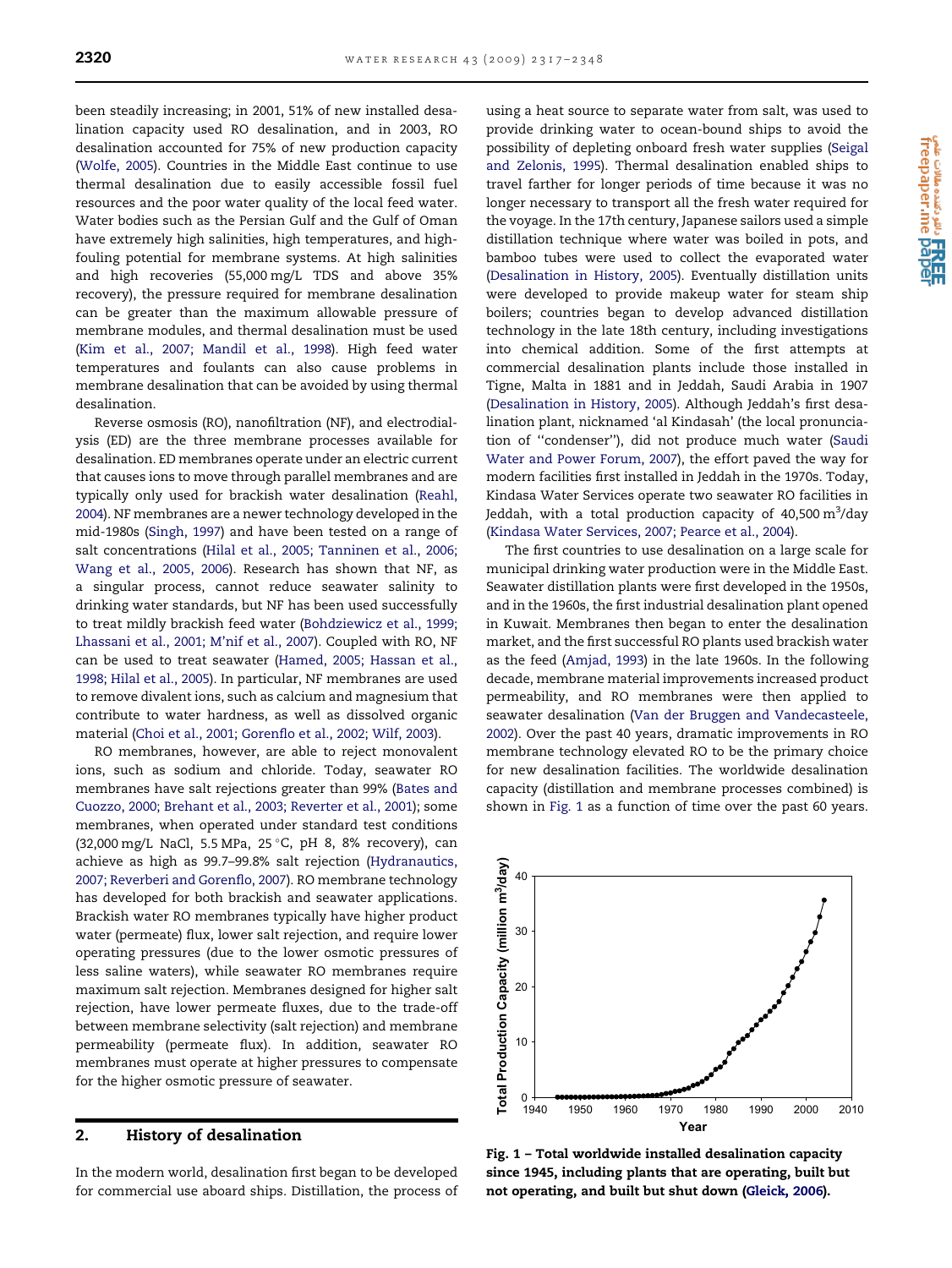

Fig. 2 – New installed desalination capacity each year worldwide from 1945 to 2004 [\(Gleick, 2006](#page-27-0)).

From the late 1960s and 1970s, developments in both distillation and membrane technology led to exponential growth in world desalination capacity.

Today, over 15,000 desalination plants are in operation worldwide, and approximately 50% of those are RO plants. The Middle East holds approximately 50% of the world's production capacity (and 2.9% of the world's population) and has forged ahead as the leader in large-scale seawater desalination. In 2005, Israel opened the world's largest seawater RO desalination plant, with a production capacity of 330,000  $\mathrm{m}^3\!/\mathrm{day}$ , or 100 million m3 /yr ([Sauvet-Goichon, 2007](#page-30-0)). The United Arab Emirates (UAE) opened its Fujairah desalination plant in 2005; the plant combines MSF and RO technology to produce 454,000  $\mathrm{m}^{3}\!/$ day of fresh water [\(Sanz et al., 2007\)](#page-30-0). The yearly worldwide new desalination production capacity (distillation and membrane processes) is shown in Fig. 2. The annual increase in new installations corresponds to technology advances in the late 1960s and 1970s; large jumps in new capacity during recent years signify a new trend in seawater desalination plants with productions of 100,000 m<sup>3</sup>/day or more.

Saudia Arabia is currently the world leader with approximately 26% of global production capacity, and the United States ranks second, with 17% of the world's desalination production ([Gleick, 2006; Miller, 2003; Wangnick/GWI, 2005;](#page-27-0) [Wolff, 2006\)](#page-27-0). In addition, six of the 11 countries with the greatest desalination production capacity are located in the Middle East ([Miller, 2003](#page-29-0)). However, statistics on production capacity only touch the surface of desalination use. For example, in Saudia Arabia, thermal desalination is the typical process choice, and most plants are coastal seawater desalination plants. In the United States, 69% of plants use reverse osmosis and only 7% of desalination plants use seawater [\(Shoaiba Desalination Plant, 2003; Wolff, 2006](#page-30-0)). In addition, the U.S. represents 4.5% of the world's population, while Saudi Arabia represents just 0.4%. While only 20% of the total number of desalination plants worldwide use thermal technologies, 50% of the desalination production capacity can be attributed to thermal processes ([Frenkel, 2000\)](#page-27-0). Such differences illustrate the wide applicability of desalination to countries with very different resources and water needs.

The distribution of desalination production capacity for different separation technologies is shown in Fig. 3 for the entire world, the United States, and Saudia Arabia. Membrane processes include reverse osmosis (RO), electrodialysis (ED), and nanofiltration (NF), and distillation processes include vapor compression (VC), multi-stage flash (MSF), and multiple effect distillation (MED). The statistics for the world (Fig. 3a) show membrane and distillation processes equally sharing production capacity, with RO dominating the membrane processes and MSF dominating distillation. However, the statistics change dramatically when the number of plants is considered; RO membrane plants represent 80% of the number of desalination plants worldwide, with thermal processes representing just 20% [\(Frenkel, 2000](#page-27-0)). In addition, in Saudi Arabia (Fig. 3c), more than 86% of production is achieved using MSF technology, while in the United States, RO is the dominant desalination technology, with membrane processes  $(RO + NF)$  representing 84% of the country's desalination capacity.

Many other countries have begun to utilize desalination for drinking water production, but no other region of the world has implemented desalination on as large a scale as the Middle East. Spain has been using desalination since 1964 [\(Graber, 2006](#page-27-0)) to provide drinking water in the Canary Islands, the Balearic Islands, and along the southern and eastern coasts ([Reverter et al., 2001; Rybar et al., 2005\)](#page-29-0). Spain and Italy hold the majority of the European desalination capacity, with each country holding 2.6% of world production capacity; 69% of desalination plants in Spain use RO technology, while only 20% of plants in Italy use RO [\(Miller, 2003\)](#page-29-0). Japan holds 3.7% of global production ([Miller, 2003](#page-29-0)) and has been using seawater



Fig. 3 – Distribution of desalination production capacity by process technology for (a) the world, (b) the United States, and (c) the Middle East (countries include Saudi Arabia, Kuwait, United Arab Emirates, Qatar, Bahrain, and Oman) [\(Murakami, 1995;](#page-29-0) [Wolff, 2006; Zhou and Tol, 2005\)](#page-29-0).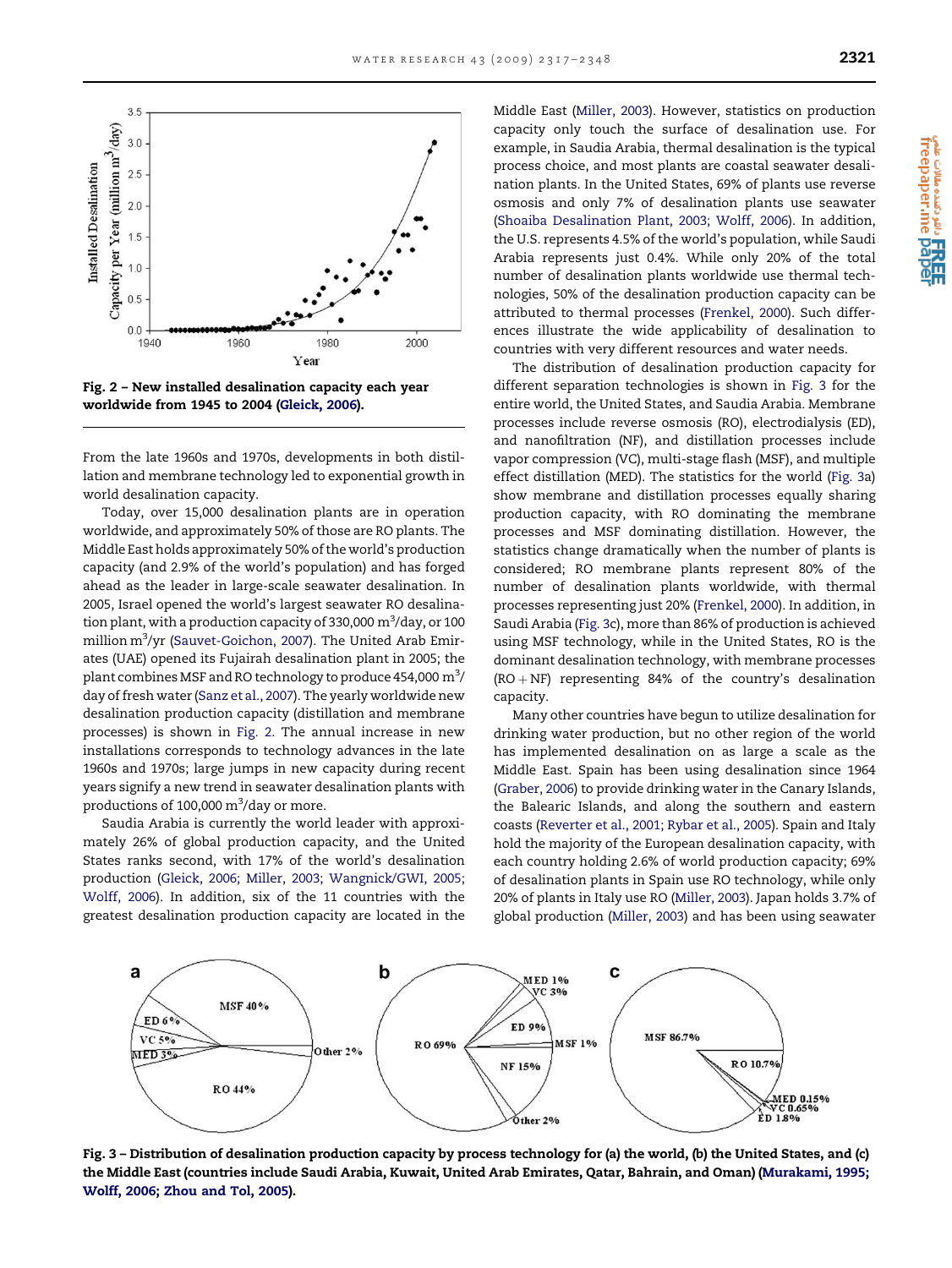RO technology since 1974 ([Magara et al., 2000\)](#page-28-0). China has seen an explosion in population, along with modern development and industrialization, with little control over or protection of water resources. As a result, the current water transfer strategy (from Southern water resources to water-poor Northern China) is no longer sufficient ([Zhou and Tol, 2004\)](#page-31-0), and the country is beginning to investigate desalination technologies ([Xu et al., 2007; Zhou and Tol, 2004\)](#page-31-0). In particular, a feasibility study is currently underway for a thermal desalination (MED) plant coupled with a nuclear power plant in the Yantai region [\(Uranium Information Centre, 2007](#page-29-0)). Countries in North Africa and the Middle East, such as Algeria, Tunisia, and Jordan, have limited fresh water resources and have investigated using both brackish and seawater desalination ([Afonso et al., 2004; Bouchekima et al., 2001; M'nif et al., 2007;](#page-26-0) [Mandil and Bushnak, 2002; Walha et al., 2007](#page-26-0)). The world's largest brackish water RO desalination plant was finished in 2006 in Wadi Ma'in in Jordan, operating at 129,000  $\mathrm{m}^3/\mathrm{day}$ , with a maximum capacity of over 150,000 m<sup>3</sup>/day [\(Mohsen,](#page-29-0) [2007\)](#page-29-0). Algeria plans to increase its number of plants from 10 to 43 by the year 2019, with a production goal of 2 million  $\mathrm{m}^3\!/\mathrm{day};$ in 2007, the largest RO desalination plant in Africa started production (200,000 m<sup>3</sup>/day) in Algeria's capital city, Algers ([Mooij, 2007](#page-29-0)). Countries in South America, such as Chile, have recently implemented large desalination plants [\(Petry et al.,](#page-29-0) [2007\)](#page-29-0), and Australia has been battling a water crisis with new RO installations from Melbourne to the Gold Coast (Degré[mont, 2005; Veolia, 2006; Veolia, 2007](#page-27-0)). England will construct its first desalination plant in East London, using the Thames Estuary as the brackish water source; production of drinking water is planned to start in 2009 [\(Thames Water Desalination](#page-30-0) [Plant, 2007](#page-30-0)).

Although membrane and distillation processes equally share current desalination production capacity worldwide, RO has emerged as the leader in future desalination installations. RO will be the key to increasing water supplies for drinking water production throughout the world. Although wealthy Middle Eastern countries have been able to afford distillation processes, RO technology can now produce fresh water (from seawater) at one-half to one-third of the cost of distillation ([Miller, 2003\)](#page-29-0). Brackish water desalination is even less expensive than seawater desalination.

#### 3. Reverse osmosis: basic principles

RO membranes do not have distinct pores that traverse the membrane and lie at one extreme of commercially available membranes. The polymer material of RO membranes forms a layered, web-like structure, and water must follow a tortuous pathway through the membrane to reach the permeate side. RO membranes can reject the smallest contaminants, monovalent ions, while other membranes, including nanofiltration (NF), ultrafiltration (UF), and microfiltration (MF), are designed to remove materials of increasing size, as indicated in Fig. 4. UF and NF membranes are also categorized by the molecular weight cut off (MWCO) of the membrane, or the molecular weight where the membrane will retain 90% of the solute in solution. The general MWCO ranges for UF and NF are 2000–500,000 Da and 250–2000 Da,



Fig. 4 – Range of nominal pore diameters for commercially available membranes ([Perry and Green, 1997](#page-29-0)).

respectively. MF is usually characterized by a nominal pore size (0.05  $\mu$ m-10  $\mu$ m) or by the membrane's rejection (90% rejection of a specific size in  $\mu$ m).

Membranes can be used in either dead-end or crossflow filtration. RO membranes are typically operated in crossflow mode and are most commonly available as spiral wound modules, where the membrane sheets are wound around an inner tube that collects the permeate [\(Baker, 2004\)](#page-26-0). Most membranes allow filtration through pore flow, where the fluid is forced through the membrane by a positive hydrostatic pressure. The fluid flow depends upon the membrane porosity, the fraction of membrane volume that is void space and can contain liquid, and tortuosity, the distance a molecule must travel through the membrane divided by the thickness of the membrane. Fluid flux through membranes also occurs due to diffusion. The general relationship that describes transport due to pore flow and diffusion can be expressed as follows [\(Bird et al., 2002\)](#page-26-0):

$$
N_{Ax} = \frac{\rho_A \kappa}{\mu} \frac{dp}{dx} - D_{AB} \frac{d\rho_A}{dx}
$$
 (1)

where  $N_{Ax}$  is the mass flux of A in the x-direction (perpendicular to the membrane surface),  $\rho_A$  is the mass density of A,  $\kappa$  is the permeability,  $\mu$  is the viscosity, dp/dx is the pressure gradient in the x-direction, and  $D_{AB}$  is the binary diffusion coefficient for the diffusion of A in B (the membrane). For MF and UF membranes, the diffusion term is negligible compared to the convection term. Solvent transport through NF membranes occurs through a combination of convective flow and diffusion [\(Bowen and Welfoot, 2002; Otero et al., 2008\)](#page-26-0), while recent studies show that solute transport through NF membranes is primarily controlled by diffusion [\(Kedem and](#page-28-0) [Freger, 2008\)](#page-28-0).

Transport through RO membranes, however, is controlled by diffusion, and no open channels exist for pore flow; the RO transport mechanism has been termed solution-diffusion ([Lonsdale et al., 1965; Merten, 1963; Paul, 1972, 2004; Wijmans](#page-28-0) [and Baker, 1995\)](#page-28-0). In the solution-diffusion model, water transport across an RO membrane occurs in three separate steps: absorption onto the membrane surface, diffusion through the thickness of the membrane, and desorption from the permeate surface of the membrane. Once a water molecule has absorbed onto the membrane surface, the water concentration gradient (of the water-membrane system) across the membrane causes the water molecules to diffuse down the concentration gradient to the permeate side of the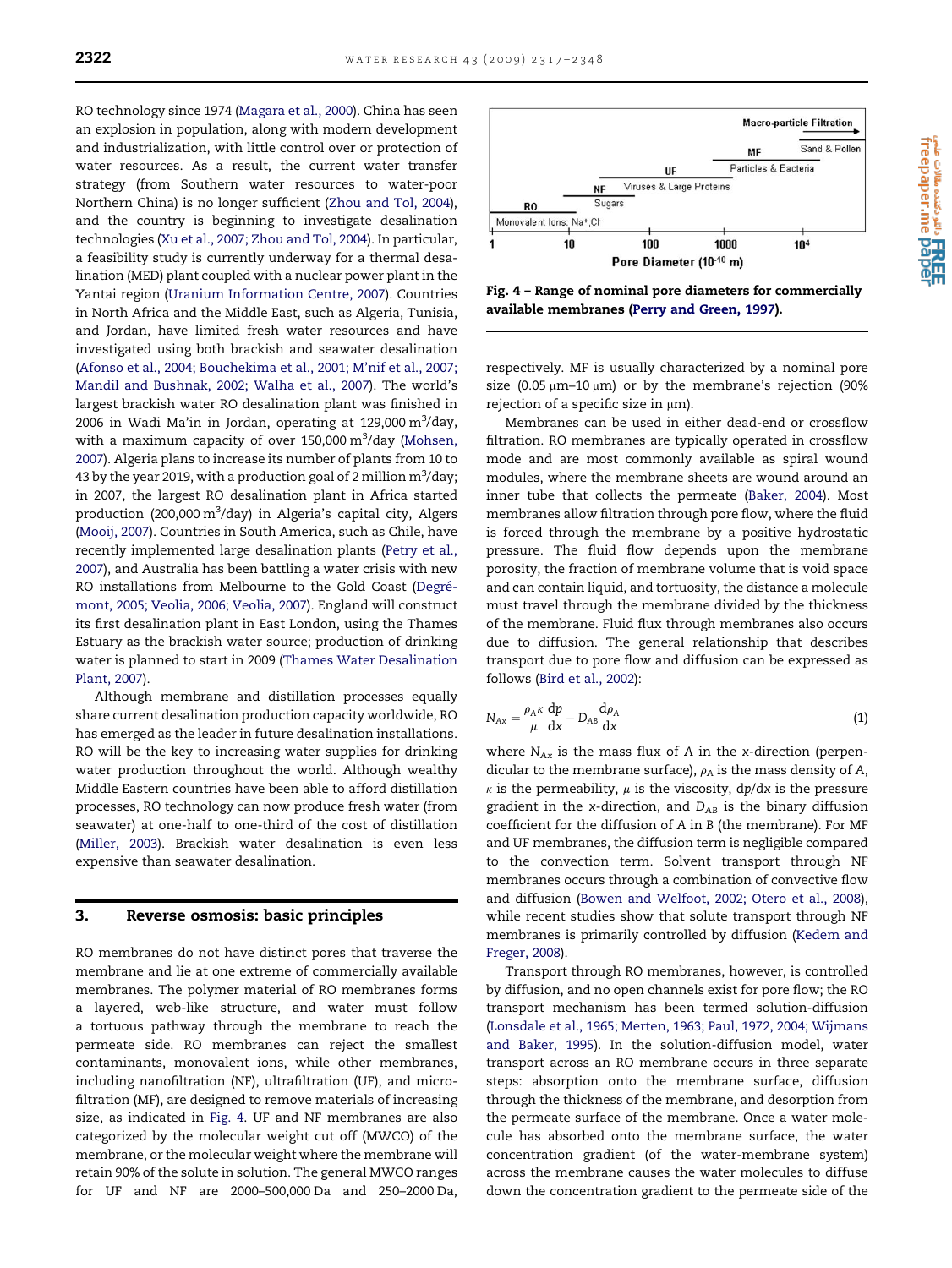membrane. The water molecule then desorbs from the membrane and becomes part of the bulk permeate. A complete development and explanation of the solutiondiffusion model for transport through RO membranes can be found elsewhere [\(Lonsdale et al., 1965; Paul, 2004\)](#page-28-0). An RO membrane is operated by achieving a hydrostatic pressure greater than the osmotic pressure of the solution. The positive difference in pressure creates a chemical potential difference (concentration gradient) across the membrane that drives the liquid through the membrane against the natural direction of osmosis (the movement of water molecules from an area of high concentration to an area of low concentration), while the salts are retained and concentrated on the influent surface of the membrane. Some salt passage through the membrane does occur; salt passage for the same membrane increases with salt concentration and temperature. Mass transport through RO membranes can be described as follows:

$$
N_A = L(\Delta p - \Delta \pi) \tag{2}
$$

where  $N_A$  is liquid (water) flux through the membrane, L is the permeability coefficient,  $\Delta p$  is the transmembrane pressure difference, and  $\Delta \pi$  is the osmotic pressure difference between the influent and the product water (permeate). The osmotic pressure,  $\pi$ , depends on the solution concentration and the solution temperature. For a thermodynamically ideal solution, the relationship is described as follows:

$$
\pi = \text{CRT} \tag{3}
$$

where C is the ion concentration (molar units), R is the ideal gas constant, and T is the operating temperature.

The permeability coefficient, L, depends on characteristics of the membrane and is described by ([Wijmans and Baker,](#page-31-0) [1995](#page-31-0)):

$$
L = \frac{DSV}{RTl} \tag{4}
$$

where D is the water diffusivity, S is the water solubility, V is the water partial molar volume, R is the ideal gas constant, T is the operating temperature, and l is the membrane thickness. This definition of L is based on the solution-diffusion model of water transport across a RO membrane ([Bird et al., 2002](#page-26-0)).

The osmotic pressure of seawater is typically 2300– 2600 kPa and can be as high as 3500 kPa [\(Perry and Green,](#page-29-0) [1997; Sagle and Freeman, 2004](#page-29-0)). Osmotic pressures of brackish water are much smaller that those of seawater; for a concentration range of 2000–5000 mg/L, the osmotic pressure ranges from 100 to 300 kPa [\(Sagle and Freeman, 2004](#page-30-0)). The osmotic pressure,  $\pi$ , in the concentrate is related to the recovery,  $R_w$ , by [\(Perry and Green, 1997\)](#page-29-0):

$$
\pi_{\text{concentrate}} = \left(\frac{1}{1 - R_{\text{w}}}\right) \tag{5}
$$

To overcome the osmotic pressure, feed pressures in seawater applications range from 6000 to 8000 kPa, whereas those in brackish water are 600–3000 kPa.

Recovery is an important indicator of RO performance. The recovery of a membrane or an overall RO system is given by:

$$
R_{w} = \frac{Q_{P}}{Q_{F}} \tag{6}
$$

where  $Q_P$  is the permeate volumetric flow rate and  $Q_F$  is the feed volumetric flow rate ([Rahardianto et al., 2007\)](#page-29-0). Reverse osmosis recovery varies from 35% to 85%, depending on feed water composition, feed water salinity, pretreatment, concentrate disposal options, and optimum energy design configuration. Slight changes in recovery can significantly affect the overall cost of the RO system, as well as the extent of typical limiting factors, such as osmotic pressure, fouling propensity, and mineral scaling [\(Morenski, 1992; Wilf and](#page-29-0) Klinkpindelase in recovery requires an increase in feed pressure and an increase in permeate flux; increased membrane area may also be necessary to optimize the higher recovery. When permeate flux increases, permeate salinity decreases due to a dilution increase [\(Wilf and Klinko, 2001](#page-31-0)). However, operating an RO module at a higher permeate flux often results in flux decline, and operating an RO module at higher recovery without an increase in flux causes an increase in salt passage [\(Wilf and Klinko, 2001\)](#page-31-0). During RO operation, concentration polarization occurs at the surface of the membrane where dissolved ions accumulate in a thin later of the feed water; concentration polarization is the ratio of the salt concentration at the membrane surface and the salt concentration in the bulk solution [\(Kim and Hoek, 2005; Song and Elimelech, 1995](#page-28-0)). At any recovery, concentration polarization causes greater salt permeation through the membrane than what would be expected based on the bulk solution salinity. When a membrane module is operated at higher recovery, the concentrate or reject stream becomes more concentrated, thus increasing the concentration at the membrane surface. As the salinity increases at the membrane surface, the local osmotic pressure increases as well. Consequently, the overall pressure difference between the hydrostatic pressure and the osmotic pressure decreases, decreasing permeate flow, and the increase in salinity at the membrane surface increases salt transport through the membrane. In addition, phenomena such as salt precipitation and fouling can increase due to the higher local salinity. Models are available to calculate the actual salt concentration at the RO membrane surface [\(Bacchin](#page-26-0) et al., 2002; Gekas and Hallström, 1987; Kim and Hoek, 2005; [Sutzkover et al., 2000; Zydney, 1997](#page-26-0)) and predict precipitation.

RO membrane performance can also be measured by salt flux through the membrane, but it is more often measured by salt rejection. Salt flux is a function of salt concentration, and salt transport occurs from a region of high salt concentration to a region of low salt concentration. Salt flux is described by [\(Baker, 2004\)](#page-26-0):

$$
N_s = B (C_{\text{feed}} - C_{\text{permeate}}) \tag{7}
$$

where  $N_s$  is the salt flux across the membrane, B is a constant (similar to L in the water flux equation) that depends on membrane characteristics, C<sub>feed</sub> is the ion concentration in the feed solution, and  $C_{\text{permeate}}$  is the ion concentration in the permeate. B is described by:

$$
B = \frac{D_s K_s}{l} \tag{8}
$$

where  $D_s$  is the salt diffusivity through the membrane,  $K_s$  is the salt partition coefficient between the solution and membrane phases, and l is the membrane thickness.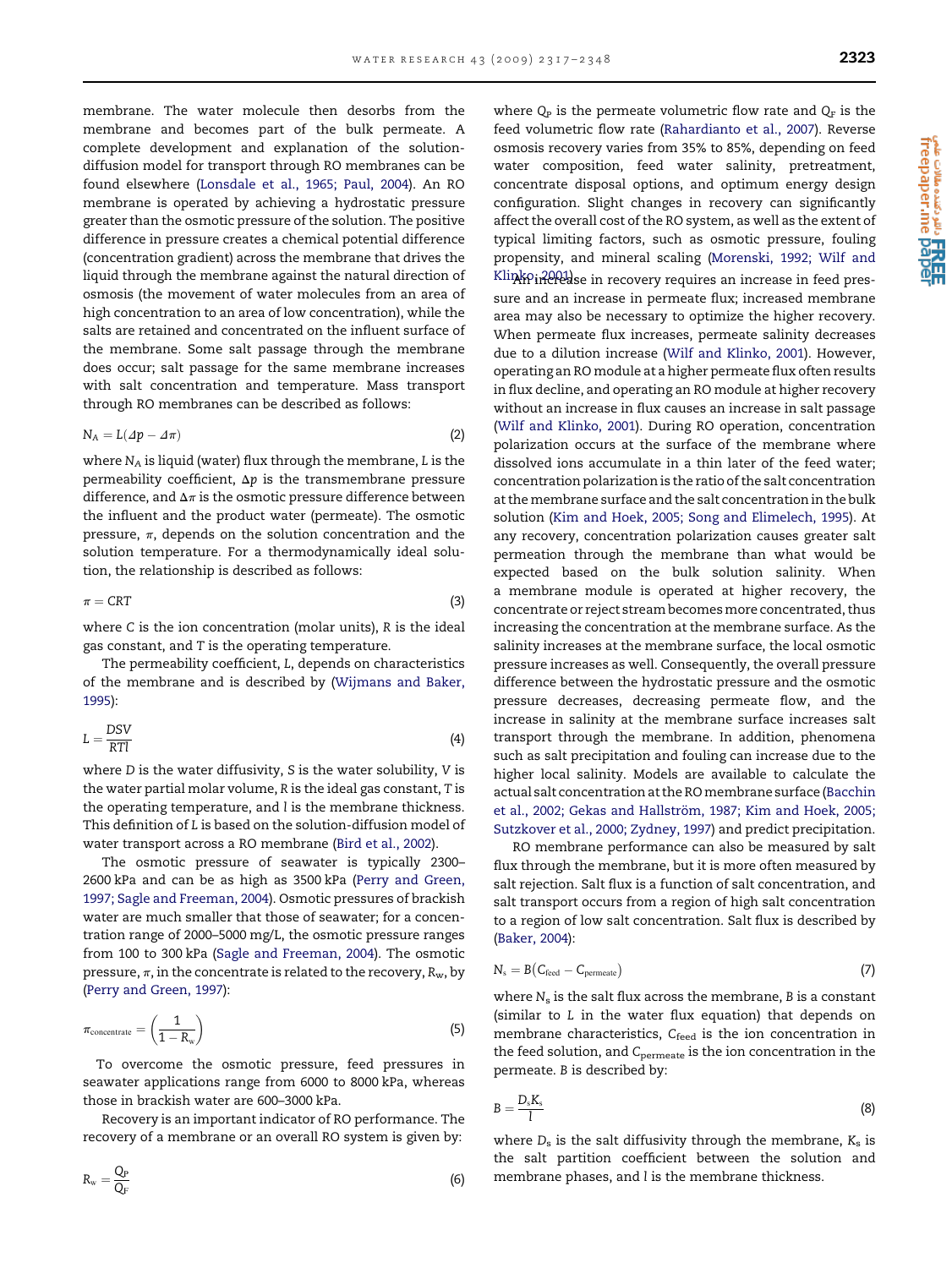Membrane salt rejection is a measure of overall membrane system performance, and membrane manufacturers typically state a specific salt rejection for each commercial membrane available. Salt rejection through an RO membrane (crossflow operation) is nominally given by:

$$
R_s = \left(1 - \frac{C_{\text{permeate}}}{C_{\text{feed}}}\right) \times 100\%
$$
 (9)

However, RO membranes are typically packed in a spiral wound element, where several membranes are wound around a central tube and separated by spacers. In a spiral wound element, the feed becomes increasingly concentrated from the beginning to the end of the tube and the salt rejection is described by:

$$
R_s = \left(1 - \frac{C_{\text{permeate}}}{\left(\frac{C_{\text{feed}} + C_{\text{concentrate}}}{2}\right)}\right) \times 100\%
$$
 (10)

where C<sub>concentrate</sub> is the ion concentration in the concentrate ([Bartels et al., 2005](#page-26-0)). When membranes are tested using deadend operation, Eq. (9) becomes:

$$
R_s = \left(1 - \frac{C_{\text{permeate}}}{C_{\text{concentrate}}}\right) \times 100\%
$$
\n(11)

RO membranes achieve NaCl rejections of 98–99.8% ([Bartels](#page-26-0) [et al., 2005\)](#page-26-0), while NF membranes exhibit rejection values greater than 90% for multivalent ions and between 60 and 70% for monovalent ions ([Choi et al., 2001; Hilal et al., 2004](#page-27-0)). NF salt rejection, particularly for monovalent ions, is highly dependent on the total dissolved solid (TDS) concentration and the presence of other ions [\(Hilal et al., 2005; Lhassani et al., 2001;](#page-28-0) [Wang et al., 2005\)](#page-28-0).

While membrane manufacturers offer high salt rejection membranes for RO plants, the membranes do not retain the initial salt rejection throughout the membrane's lifetime (up to 7 years with effective pretreatment). Normal membrane aging causes the salt passage (salt passage  $% = 100 - R_s$ ) to increase approximately 10% per year [\(Wilf and Klinko, 2001\)](#page-31-0), and other factors, such as temperature, salinity, target recovery, and cleaning methods, can also affect salt passage.

As temperature increases, both the water and the salt permeability increase. Changes in temperature can have a negative or positive overall effect on the RO system. For example, at temperatures below 30 $\degree$ C, a feed water temperature increase allows the system to operate at a lower feed pressure (or at the same feed pressure and a higher permeate flux) [\(Wilf and Bartels, 2004\)](#page-31-0). However, the effect of temperature increase on feed pressure decrease is nonlinear. Further increases in temperature increase the osmotic pressure (thus increasing the required feed pressure) and can adversely affect the power consumption if a second RO stage is required to meet permeate quality standards. Typically, RO plants are operated at constant permeate flux, and the permeate salinity varies proportionally with temperature. Even if a plant is operated at constant pressure (increasing permeate flux with increasing temperature), the permeate salinity will increase with temperature due to a greater increase in salt permeability than water permeability.

Increases in feed water salinity increase membrane salt passage. The salt passage is affected by both the TDS concentration and the composition of bivalent ions in solution, due to interactions between the ions and the membrane surface. RO membranes have an overall negative surface charge and repel negatively charged ions or molecules ([Zhao](#page-31-0) [et al., 2005\)](#page-31-0). As negative ions are repelled, more cations than anions are present near the membrane surface; this phenomenon creates an electric potential known as the Donnan potential ([Bartels et al., 2005; Tanninen et al., 2006\)](#page-26-0). The Donnan potential helps repel ions from the membrane, but an increase in salinity or divalent ions decreases the Donnan potential effect on membrane salt rejection. The magnitude of the change in salt rejection on specific membranes can vary greatly depending on water composition and membrane charge strength. Bartels et al. found an increase in salt passage (for several different brackish water RO membranes) from approximately 0.4% to between 1.2% and 4% for a salinity increase of 1000 mg/L NaCl–10,000 mg/L NaCl.

The membrane surface charge will increase with increasing pH, with a resulting increase in salt rejection ([Yoon](#page-31-0) [et al., 2005\)](#page-31-0). While all RO membranes have an isoelectric point where the overall membrane charge is zero, polar groups within the polyamide membrane material provide local dipoles that allow salt rejection. However, most commercial RO membranes have isoelectric points at relatively low pH values (3–4) when tested with a standard electrolyte solution (0.01 M NaCl or KCl) ([Childress and Deshmukh, 1998; Desh](#page-27-0)[mukh and Childress, 2001; Elimelech et al., 1994; Liu et al.,](#page-27-0) [2008\)](#page-27-0) and have a negative surface charge at typical RO operating pH (5–7). Other water components, such as divalent ions and dissolved organic matter (humic acids) can change the isoelectric point [\(Childress and Deshmukh, 1998; Elimelech](#page-27-0) [et al., 1994\)](#page-27-0).

The salt rejection,  $R_s$ , and the recovery,  $R_w$ , can be used to calculate the concentration factor (CF) of the concentrate stream [\(Le Gouellec and Elimelech, 2002; Rahardianto et al.,](#page-28-0) [2006; Shih et al., 2005\)](#page-28-0):

$$
CF = \left(\frac{1}{1 - R_w}\right)[1 - R_w(1 - R_s)]
$$
\n(12)

CF can also be calculated as the ratio of the concentrate TDS concentration to the feed TDS concentration  $(C_C/C_F)$  [\(Rahar](#page-29-0)[dianto et al., 2007\)](#page-29-0). The effect of increasing recovery on concentration factor is shown in [Fig. 5,](#page-8-0) for an assumed salt rejection of 99%. CF increases exponentially as recovery increases; small changes at high recovery can greatly increase the TDS concentration in the concentrate. In particular, a significant difference exists between the CF range for seawater RO compared to that for brackish water RO. When recovery is increased from 35% to 60% (seawater RO), the concentration factor increases slightly from 1.5 to 2.5. However, when recovery is increased from 70% to 90% (brackish water RO), the concentration factor increases more dramatically from 3.3 to 9.9. This difference in concentration factor increase illustrates a key problem found primarily in brackish water RO systems: precipitation of sparingly soluble salts (CaCO<sub>3</sub>, CaSO<sub>4</sub>, BaSO<sub>4</sub>, SrSO<sub>4</sub>, silicates). CF is a useful indication of the overall concentrate salinity, but it does not enable direct comparison of specific ions or salts (particularly salts that form problematic precipitates) between different concentrates.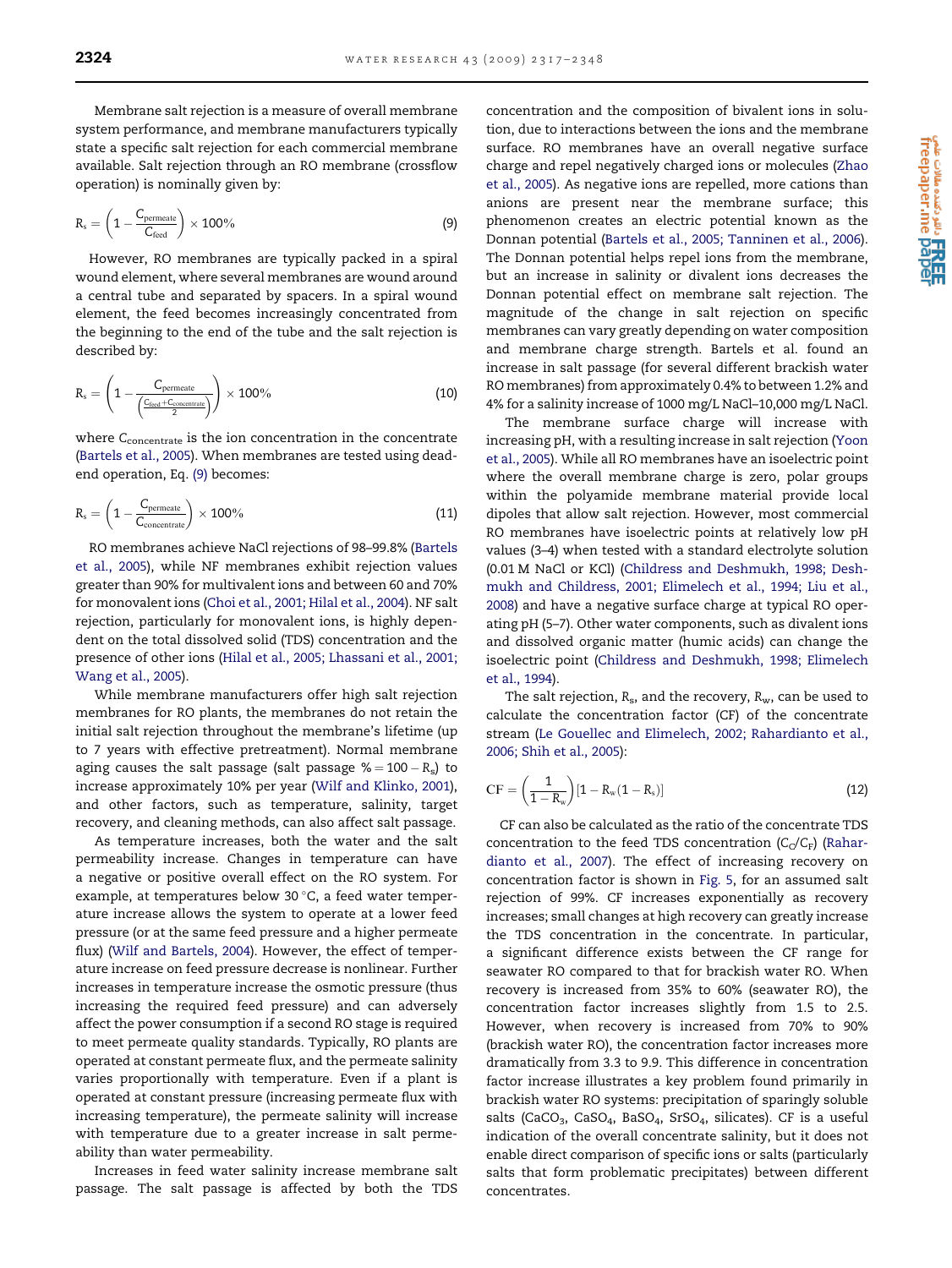<span id="page-8-0"></span>

Fig. 5 – The effect of increasing recovery on concentrate concentration factor ( $R_s = 99%$ ). Insets: (a) the typical range of recoveries for seawater RO operation and (b) the typical range of recoveries for brackish water operation.

Reverse osmosis desalination plants typically operate using 1–4 passes (the permeate of one is the feed to the next RO in series) or stages (the concentrate is the feed to the next RO in series) [\(Afonso et al., 2004; Atwater et al., 1995; Petry](#page-26-0) [et al., 2007; Reverberi and Gorenflo, 2007; Rybar et al., 2005;](#page-26-0) [Sanz et al., 2007; Sauvet-Goichon, 2007; Singh, 1997\)](#page-26-0). Each pass or stage contains multiple pressure vessels (between 100 and 200 modules in large systems) operating in parallel, with each pressure vessel containing 6–8 membrane elements connected in series ([Wilf, 2003\)](#page-31-0). The parallel system of pressure vessels is often referred to as an RO train [\(Reverberi and](#page-29-0) [Gorenflo, 2007; Sanz et al., 2007; Wilf, 2003; Zidouri, 2000](#page-29-0)). Recovery and concentration factor can be used to describe each pass or stage of an RO process, as well as the combined RO system (including all passes or stages).

# 4. Reverse osmosis desalination: feed waters

To illustrate key differences between brackish water and seawater, a comparison of water data is shown in Table 1 [\(DBHYDRO, 2001; Blavoux et al., 2004; Gaid and Treal, 2007;](#page-30-0) [Jurenka and Chapman-Wilbert, 1996](#page-30-0)). The seawater source is surface water from the Mediterranean Sea, and both of the brackish water sources are groundwaters. Data for boron concentration in groundwater are limited because boron is a relatively new regulated contaminant, and concentrations are typically low for groundwater. Data from groundwater in California [\(Boegli and Thullen, 1996](#page-26-0)) show a boron concentration range of 0.3–0.6 mg/L, which is much lower than that of surface seawater and well below most standards (1.0 mg/L or less) today ([Glueckstern and Priel, 2003](#page-27-0)). The data show obvious differences between the two types of water. Brackish water has a much lower TDS concentration, but the ratio between TDS and magnesium concentration is approximately the same for all three waters shown. However, the ratios of calcium/TDS, carbonate/TDS, and sulfate/TDS are significantly higher in brackish water than in seawater.

# 4.1. Seawater RO

Seawater RO plants have two options for feed water source: seawater wells (beach wells) or surface water (open seawater intake). Some of the first plants built in the Caribbean Sea during the 1970s and the 1980s used open seawater intakes and had severe fouling problems on the RO membranes, even with chemical pretreatment ([Winters, 1997\)](#page-31-0). In later years, the plants began to use beach wells and achieved improved RO

| Table 1 - Comparison of seawater and brackish water<br>sources. |                                                        |                                                                 |                                                               |  |
|-----------------------------------------------------------------|--------------------------------------------------------|-----------------------------------------------------------------|---------------------------------------------------------------|--|
|                                                                 | Component Mediterranean<br>Seawater –<br>France (mg/L) | Brackish<br>water – Port<br>Toulon, Hueneme, USA<br>$CA$ (mg/L) | Brackish<br>water $-$<br>Martin<br>County, USA<br>$FL$ (mg/L) |  |
| $Ca^{2+}$                                                       | 440-670                                                | 175                                                             | 179                                                           |  |
| $Mg^{2+}$                                                       | 1400-1550                                              | 58                                                              | 132                                                           |  |
| $Ba^{2+}$                                                       | 0.010                                                  | < 0.10                                                          | 0.06                                                          |  |
| $Sr^{2+}$                                                       | $5 - 7.5$                                              |                                                                 | 26.4                                                          |  |
| Boron                                                           | $4.9 - 5.3$                                            |                                                                 |                                                               |  |
| $Na+$                                                           | 12,000                                                 | 170                                                             | 905                                                           |  |
| $Cl^-$                                                          | 21,000-23,000                                          | 72                                                              | 1867                                                          |  |
| $SO_{4}^{2-}$                                                   | 2,400-2,670                                            | 670                                                             | 384                                                           |  |
| HCO <sub>3</sub>                                                | 120-142                                                | 260                                                             | 146                                                           |  |
| <b>TDS</b>                                                      | 38,000-40,000                                          | 1320                                                            | 3664                                                          |  |
| <b>DOC</b>                                                      | ${<}2$                                                 |                                                                 | 1.4                                                           |  |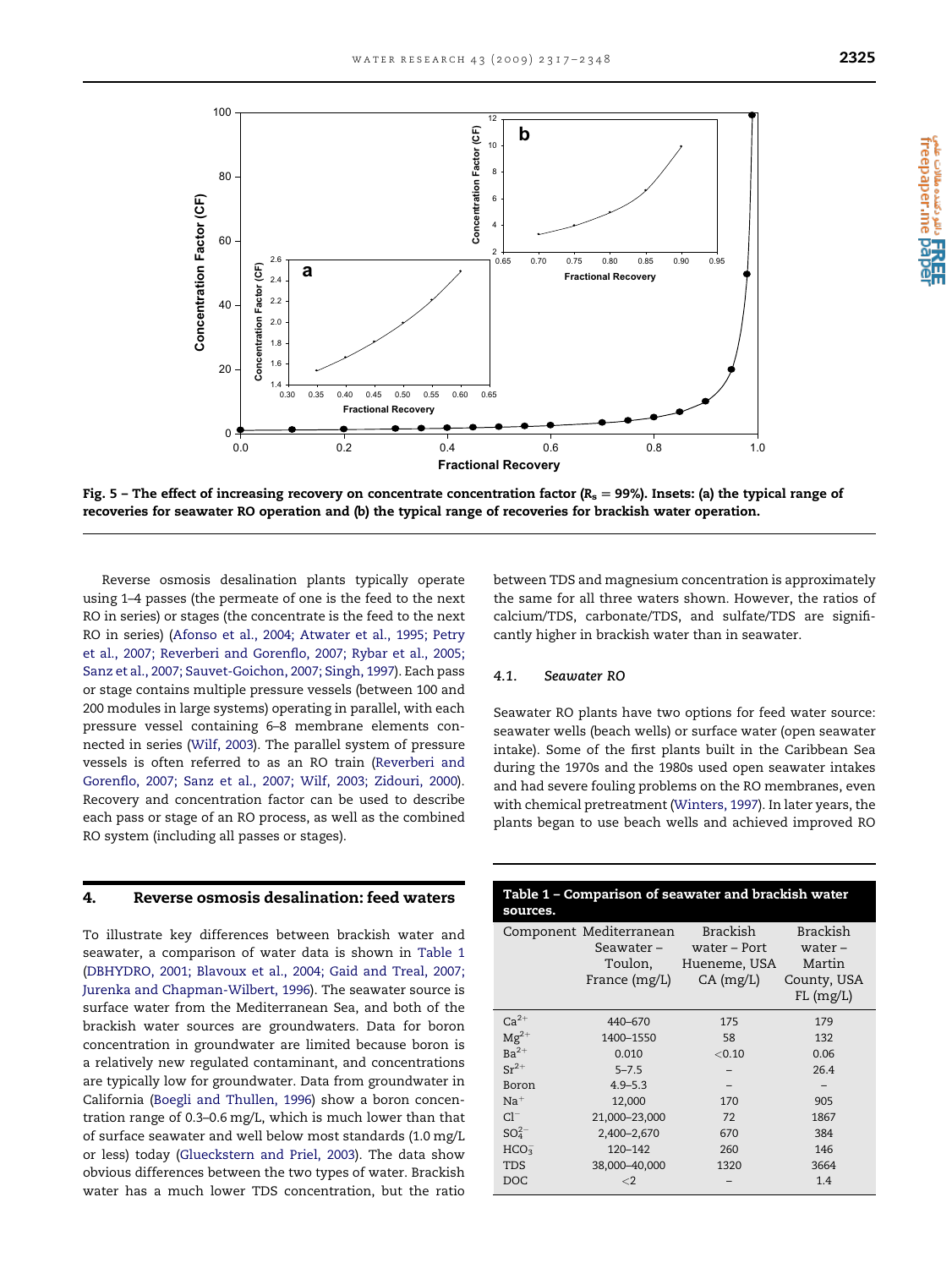membrane performance [\(Winters, 1997\)](#page-31-0). The key difference between water sources from open seawater intakes and beach wells is the concentration of organic and particulate material in the water. Similar to fresh water resources (groundwater versus lakes and rivers), water obtained from wells is naturally filtered through porous media (sand, clay, stone, etc.), and much of the organic material typically present in surface waters is removed. Today, as larger and larger RO plants are designed, beach wells cannot always provide enough water, and open seawater intakes are the only feed source option ([Bonnelye et al., 2004; Brehant et al., 2003\)](#page-26-0).

Typical seawater concentrations around the world can range from less than 35,000 mg/L to greater than 45,000 mg/L. A summary of several feed water sources and associated TDS concentrations is shown in Table 2 [\(Gaid and Treal, 2007;](#page-27-0) [Ravizky and Nadav, 2007; Wilf and Klinko, 2001; Zidouri, 2000\)](#page-27-0).

# 4.2. Brackish water RO

Brackish water sources are often groundwaters; these groundwaters can be naturally saline aquifers or groundwater that has become brackish due to seawater intrusion or anthropogenic influences (e.g., overuse and irrigation). Surface brackish waters are less common but may occur naturally or through anthropogenic activities. Brackish waters can have a wide range of TDS (1000–10,000 mg/L) and are typically characterized by low organic carbon content and low particulate or colloidal contaminants. Some brackish water components, such as boron and silica, have concentrations that can vary widely from source to source; an important factor in brackish water RO system optimization is accurate characterization of the specific feed water.

#### 5. Feed water contaminants

#### 5.1. Seawater RO

Seawater sources often have particulate and colloidal contaminants, as well as hydrocarbons from oil contamination and biological contaminants (algal blooms and other microorganisms).

One of the most difficult seawater components to remove is boron, an inorganic molecule shown to cause adverse reproductive and developmental effects, as well as plant and crop damage ([Desotelle, 2001; Magara et al., 1998; Nadav et al.,](#page-27-0)

| Table 2 – Total dissolved salt concentrations for selected<br>salt water bodies around the world. |               |  |
|---------------------------------------------------------------------------------------------------|---------------|--|
| TDS concentration (mg/L)<br>Water body                                                            |               |  |
| Tampa Bay                                                                                         | 18,000-31,000 |  |
| Pacific Ocean                                                                                     | 34,000        |  |
| Mediterranean Sea                                                                                 | 38,000-40,500 |  |
| Atlantic Ocean                                                                                    | 38,500-40,000 |  |
| Red Sea                                                                                           | 41,000-42,000 |  |
| Gulf of Oman                                                                                      | 40.000-48.000 |  |
| Persian Gulf                                                                                      | 42,000-45,000 |  |
| Dead Sea                                                                                          | 275,000       |  |

[2005\)](#page-27-0). In general, ions are rejected better by RO membranes than respective neutral counterparts. Boron naturally exists as boric acid  $(B(OH)_3)$  in aqueous solution and is typically found in seawater within the concentration range of 4.5– 6.0 mg/L [\(Gaid and Treal, 2007; Glueckstern and Priel, 2003;](#page-27-0) [Magara et al., 2000](#page-27-0)). Due to a relatively high  $pK_a$ , boron ( $pK_a = 9.2$  for fresh water, 8.5 for seawater), has limited ion dissociation at neutral or low pH values. In addition, drinking water standards for boron have become increasingly stringent ([Glueckstern and Priel, 2003, 2007; Sauvet-Goichon, 2007\)](#page-27-0). Boron ionization and, thus, boron rejection can be increased by increasing the pH of the feed water, but increasing the pH can cause salt precipitation and subsequent membrane scaling (deposition of salt precipitates on the RO membrane). Therefore, boron removal often requires multiple RO stages with different pH values, where the first stage (at lower pH) achieves salt removal and a second stage (at higher pH) achieves boron removal ([Glueckstern and Priel, 2003; Sauvet-](#page-27-0)[Goichon, 2007; Wilf and Bartels, 2004\)](#page-27-0).

While a standard seawater RO membrane will reject up to 99.7% of sodium (Na<sup>+</sup>) and chloride (Cl<sup>-</sup>), operating at neutral pH, the membrane will only reject approximately 75–80% of boron ([Glueckstern and Priel, 2003; Magara et al., 2000; Wilf](#page-27-0) [and Bartels, 2004](#page-27-0)). For a boron concentration of 4.5 mg/L with a rejection of 80% and a recovery of 45%, the boron concentration in the permeate would be 2.0 mg/L. This permeate concentration is at least double the concentration of the minimum boron concentration for many drinking water standards (0.3–1.0 mg/L) [\(Glueckstern and Priel, 2003; Magara](#page-27-0) [et al., 1998, 2000; Sauvet-Goichon, 2007\)](#page-27-0). Boron rejection increases as pH increases, and can reach 98–99% at pH 11 ([Glueckstern and Priel, 2003; Magara et al., 1998](#page-27-0)); however, even a second pass RO unit treating first pass permeate cannot operate much above pH 10, due to salt precipitation ([Glueck](#page-27-0)[stern and Priel, 2003](#page-27-0)).

#### 5.2. Brackish water RO

Boron can also be a contaminant in brackish water RO systems. As a consequence of the lower general salt rejection of brackish water RO membranes (compared to seawater RO), boron is typically rejected at 65–80% at manufacturer test conditions (25 °C, 15% recovery, pressure of 1030 kPa, 1500 mg/L NaCl feed solution, pH 6.5–7.0) [\(Glueckstern and Priel, 2003](#page-27-0), [Hydranau](#page-28-0)[tics, 2002\)](#page-28-0). However, in real systems, boron rejection can be as low as 15–20% ([Glueckstern and Priel, 2007](#page-27-0)). Due to this low boron removal by brackish water membranes, the higher overall recovery of brackish water RO systems, and the presence of scaling ions in the permeate, a second RO pass at high pH (>10) is not feasible. Therefore, brackish water RO systems utilize another boron removal strategy: boron-specific ion exchange [\(Glueckstern and Priel, 2007; Jacob, 2007\)](#page-27-0).

Other contaminants exist in certain water resources, due to either natural occurrence or human pollution. Contaminants such as radionuclides and fluoride naturally exist in some brackish groundwater resources. Human-impacted water sources also have artificially increased levels of nitrates (fertilizers), pesticides (agricultural land use), arsenic (mining operations), and endocrine disrupters (pharmaceuticals in wastewater) [\(Mickley, 2001](#page-29-0)). During RO membrane filtration,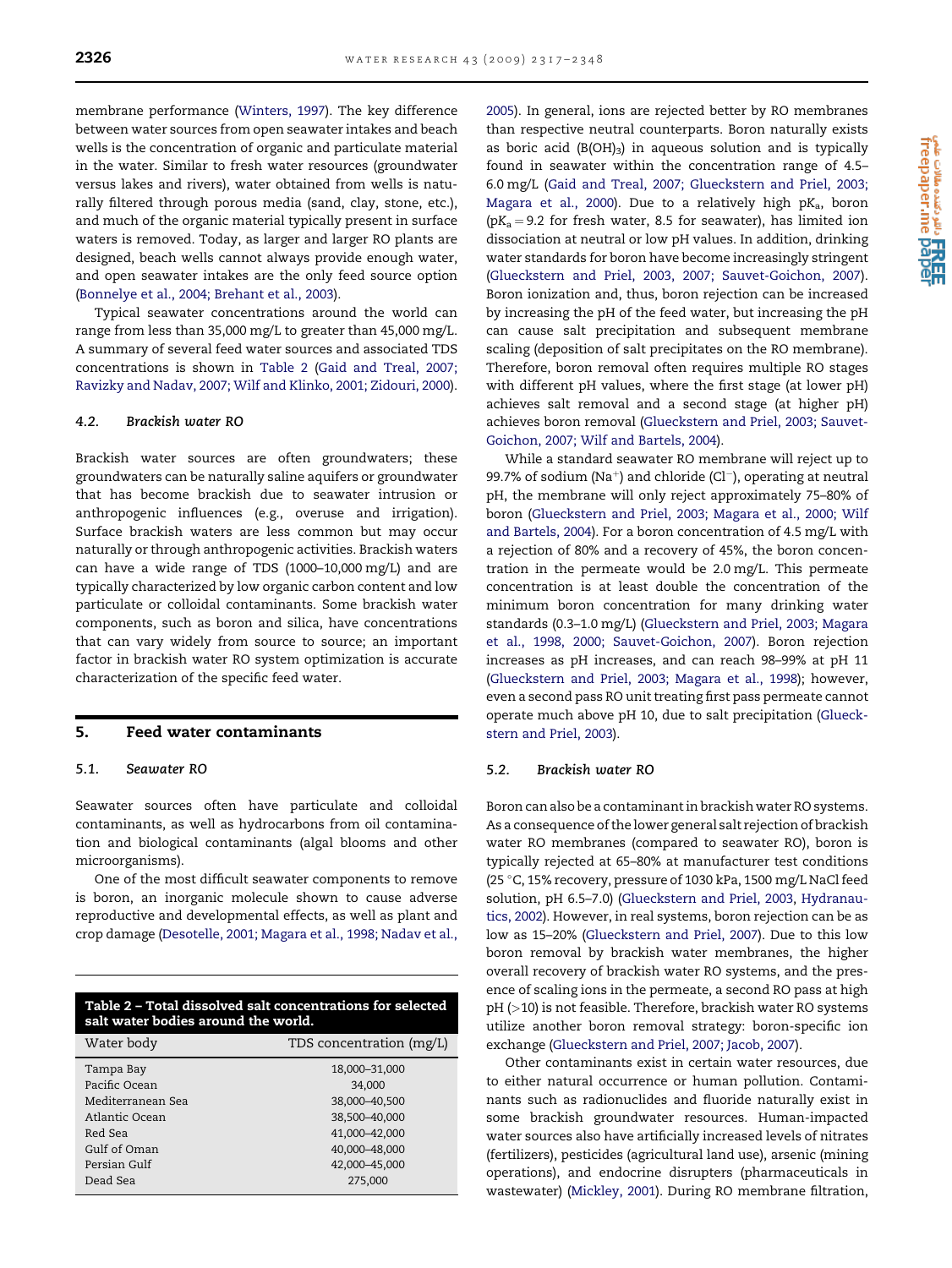these contaminants are retained in the concentrate, and the concentrate must be treated before disposal. Specific water contaminants can also dictate the type of concentrate disposal used; deep well injection is used for some brackish water RO plants in Florida that have radionuclides in the concentrate.

#### 6. Membrane fouling

Two fouling mechanisms are generally observed for membrane processes: surface fouling and fouling in pores. However, RO membranes do not have distinguishable pores and are considered to be essentially non-porous. Thus, the main fouling mechanism for RO membranes is surface fouling. Surface fouling can occur from a variety of contaminants, including suspended particulate matter (inorganic or organic), dissolved organic matter, dissolved solids, and biogenic material [\(Amiri and Samiei, 2007](#page-26-0)). In addition, fouling can develop unevenly through a membrane module or element and can occur between the membrane sheets of a module, where spacers are located to create space for the concentrate stream ([Tran et al., 2007\)](#page-30-0). Overall, seawater RO plants, particularly those treating water from an open water intake, are primarily fouled by organic and particulate material, while brackish water RO plants are fouled by dissolved inorganic salts and precipitation. However, both types of RO can experience both general groups of contaminants. In addition, the types of problematic foulants are site-specific, particularly for brackish water RO, and can depend on pretreatment processes.

The capacity of a water to foul RO membranes is often described using the silt density index, or SDI. The SDI of a water is determined from the fouling rate of a 0.45  $\mu$ m filter at a pressure of 207 kPa (30 psi) and is described in the ASTM standard method D4189 [\(ASTM, 2007](#page-26-0)). The equation used to calculate SDI is as follows:

$$
SDI = \frac{100\% \times (1 - t_1/t_2)}{t} \tag{13}
$$

where t is the total elapsed flow time, and  $t_1$  and  $t_2$  are the times (in seconds) required to filter 500 mL of water initially and after t minutes, respectively [\(ASTM, 2007; Wilf and Bar](#page-26-0)[tels, 2006\)](#page-26-0). The experiment is setup as a dead-end filtration with continuous flow under pressure, and the membrane is perpendicular to the permeate flow. The total time t is chosen (the standard is 15 min), and the sample flows though the filter during the entire 15 min. As water flows through the membrane, foulants will continuously accumulate on and foul the membrane; therefore,  $t_1$  is expected to be smaller than  $t<sub>2</sub>$ . Both conventional and membrane pretreatment lower the SDI of feed water, but each pretreatment choice may have negative and positive aspects (technologically and financially). An SDI of 3 or less ([Bonnelye et al., 2004; Reverter et al.,](#page-26-0) [2001; Rybar et al., 2005\)](#page-26-0) is preferred for RO influent. However, many plants tolerate SDI values between 4 and 5, which is often the achievable range through conventional pretreatment ([Bonnelye et al., 2004; Bu-Rashid and Czolkoss, 2007;](#page-26-0) [Chua et al., 2003; Isaias, 2001; Morenski, 1992](#page-26-0); [Petry et al.,](#page-29-0) [2007](#page-29-0)).

[Kremen and Tanner \(1998\)](#page-28-0) showed the relationship between SDI and water fouling propensity by relating the SDI to a total flow resistance. The total flow resistance  $(R_t)$  is the combination of two resistances, the resistance of the filter  $(R_P)$ and the resistance of the foulant (on the filter)  $(R_F)$ . The theoretical relationship between SDI and  $R_t$ , shown in Fig. 6, displays an exponential relationship between increasing SDI and increasing foulant resistance (or increasing foulant accumulation on the membrane) [\(Kremen and Tanner, 1998](#page-28-0)). This relationship indicates far greater fouling resistance between SDI values of 4 and 5 than between SDI values of 1 and 4. Therefore, ideally, a pretreatment scheme that can lower the SDI to below 2 (membranes) will provide a water with a lower fouling propensity than a pretreatment scheme that provides an SDI of 3–5 (media filtration).

An index similar to the SDI, the modified fouling index (MFI), has been developed to better correlate membrane fouling, flux decline, and particle concentration. The original MFI method used a  $0.45 \mu m$  microfiltration membrane in dead-end filtration and provided a linear correlation between the index and the particle concentration [\(Schippers et al.,](#page-30-0) [1981; Schippers and Verdouw, 1980](#page-30-0)). However, the MFI did not always accurately predict the fouling observed in membrane systems, due to the number of small particles that pass through the  $0.45 \mu m$  membrane. More recently, a modified MFI, the MFI-UF, has been developed [\(Boerlage et al., 1998,](#page-26-0) [2002](#page-26-0)); the MFI-UF uses ultrafiltration membranes to retain a larger portion of the small particles that can pass through microfiltration membranes but will foul an RO membrane. The MFI-UF has subsequently been used to analyze pretreatment performance and RO membrane fouling potential during plant operation [\(Boerlage et al., 2003](#page-26-0)).

Turbidity, a measure of the light scatter by particles in solution, is also often reported as a measure of pretreatment efficiency. Measured in NTU (nephelometric turbidity units), turbidity is recommended to be less than 0.2 NTU for successful RO treatment [\(Wilf and Bartels, 2006](#page-31-0)). Raw water can have turbidities between 0.1 and several hundred NTU;



Fig. 6 – The effect of increasing SDI on the permeate flow resistance of water foulant, indicating a higher fouling propensity [\(Kremen and Tanner, 1998\)](#page-28-0).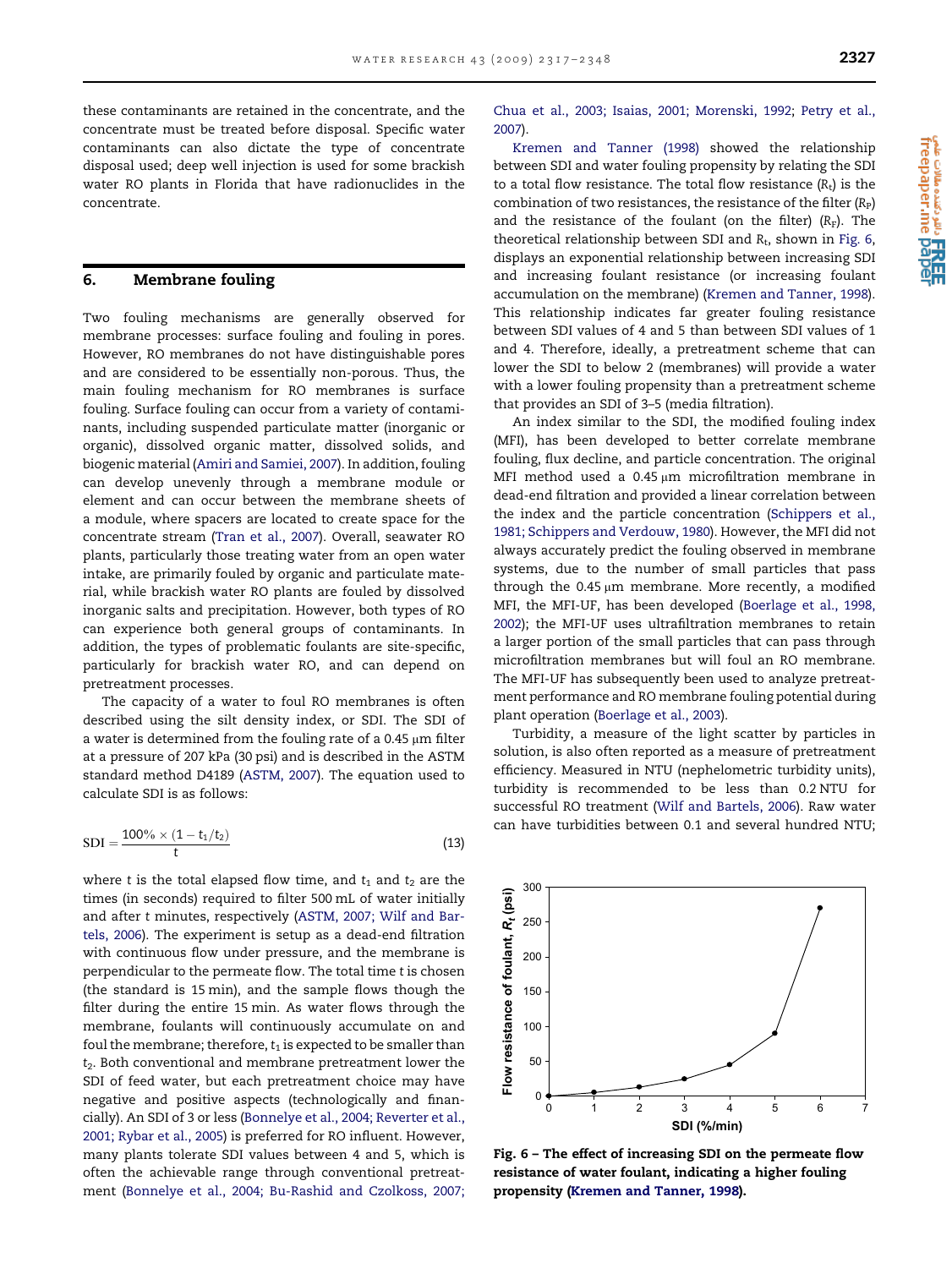most RO plants are reported to have raw water turbidities of below 45 NTU [\(Bonnelye et al., 2004; Petry et al., 2007; Xu et al.,](#page-26-0) [2007\)](#page-26-0).

Both SDI and turbidity have limitations in predicting the quality and fouling ability of a RO feed water. The SDI test uses a dead-end filtration cell, whereas most commercial RO membrane modules operate in crossflow mode. In addition, the membrane (0.45  $\mu$ m) used for SDI does not retain contaminants such as biological polymers [\(Fritzmann et al.,](#page-27-0) [2007\)](#page-27-0); biofouling, often a critical concern for RO operation, cannot be predicted by SDI. In addition, SDI values do not correlate linearly with colloidal or suspended matter, two important foulant groups. Research has shown varying fouling problems that do not necessarily correlate to the SDI value of the feed water ([Park et al., 2006; Yiantsios et al.,](#page-29-0) [2005\)](#page-29-0); therefore, SDI can be used as one indicator of a water's fouling potential but should not be relied upon as the sole indicator for fouling [\(Fritzmann et al., 2007](#page-27-0)). No direct relationship between SDI and turbidity is possible, although low SDI values often correspond to low turbidity [\(Wilf and](#page-31-0) [Bartels, 2006\)](#page-31-0).

# 6.1. Seawater RO

Calcium carbonate is usually the sole problematic precipitate in seawater RO, and often the lower seawater RO recoveries (limited by osmotic pressure) prevent any precipitation problems. Therefore, precipitation is not likely to occur in seawater RO applications ([Magara et al., 2000; Reverter et al., 2001\)](#page-28-0), and fouling during seawater RO is primarily caused by particulate matter, organic compounds, and biological growth.

Membrane fouling is caused by the deposition of organic and inorganic water contaminants and can occur in several layers. Suspended and colloidal particles foul a membrane by coagulating together and forming a cake-like layer on the membrane surface, while dissolved organics will interact directly with the membrane surface and with each other to cause fouling [\(Tran et al., 2007](#page-30-0)). Colloidal particles are often composed of clay, organics, and metal inorganics, such as aluminum and iron silicates [\(Amjad et al., 1996\)](#page-26-0). Biological fouling occurs when microbial cells accumulate and attach to surfaces (membranes and spacers), forming biofilms. As membrane fouling occurs, basic membrane functions deteriorate, including salt passage through the membrane, permeate flow, and pressure drop across the membrane ([Morenski, 1992](#page-29-0)). To reverse this fouling, chemical cleaning (acid or base) is used, and operational downtime is often required [\(Amjad et al., 1996\)](#page-26-0).

### 6.2. Brackish water RO

The critical fouling problem in brackish water RO systems is salt precipitation and membrane scaling. The higher relative concentrations of calcium, carbonate, and sulfate, combined with the higher recoveries possible for brackish water, cause calcium sulfate and carbonate precipitates to be typical concerns in brackish water RO. An important factor in the membrane fouling potential of dissolved inorganics is concentration polarization. While calcium carbonate is often the primary precipitate of concern, many other salts can be

problematic in brackish water RO. Some groundwater sulfate concentrations, such as those found in southern California (450–670 mg/L) ([Leitz and Boegli, 2001\)](#page-28-0), can reach high levels due to farming and fertilization. Calcium sulfate precipitation and membrane scaling have been extensively studied ([Hasson](#page-28-0) et al., 2001; Lee et al., 2003; Ö[ner et al., 1998; Rahardianto et al.,](#page-28-0) [2006; Shih et al., 2004](#page-28-0)); barium sulfate, strontium sulfate, and silicates, have low solubilities and can become limiting factors in brackish water RO recovery [\(Rahardianto et al., 2007\)](#page-29-0). However, barium and strontium precipitates tend to be less important because the cations are present in low concentrations, as compared to calcium.

The process of membrane scaling occurs in several stages ([Darton, 2000](#page-27-0)). The first stage of homogeneous precipitation occurs when ions of opposite charge associate and begin to cluster together in large groups (>1000 atoms). In the second stage, the ion clusters begin to form nuclei, characterized by more orderly association and aligning of ions. The third, and final, stage is the growth of salt crystals on the formed nuclei (seed crystals). While the first two stages are reversible, the third stage is irreversible and will continue to occur until the ion concentrations decrease to reach the solubility limit. Heterogeneous precipitation may also occur, where nuclei or ion clusters precipitate associate with suspended or colloidal particles in solution [\(Boffardi,](#page-26-0) [1997\)](#page-26-0). In addition, metals such as magnesium, barium, and strontium often coprecipitate when salts such as calcium carbonate precipitate.

Chemicals called antiscalants are used in brackish water RO systems to prevent precipitation. Antiscalants prevent precipitation by disrupting one or more aspects of the crystallization stages. In particular, antiscalants are able to be used at relatively low concentrations (<10 mg/L), where the ion concentrations are stoichiometrically much higher. Antiscalants are effective in increasing the ion concentration threshold required for clustering, as well as disrupting the nuclei ordering and crystal structure. Some antiscalants also will adsorb onto crystal surfaces and repel other ions in solution or fully chelate with dissolved ions. Of all of the possible actions between antiscalants and ions, only the chelation mechanism requires equimolar amounts of ion and antiscalant.

Antiscalants were originally developed in the 1800s for use in boilers and cooling water [\(Darton, 2000\)](#page-27-0); today, the chemicals have been adapted for use in RO systems. Antiscalants are organophosphonate-, polyphosphate- or polymer-type compounds that are added to the feed water before the feed enters the RO modules. Antiscalants do not completely prevent precipitation at high ion concentrations, and as the salt concentration increases, precipitation will eventually occur.

Antiscalants themselves can become foulants if used at excessive concentrations ([Rahardianto et al., 2007](#page-29-0)); typical antiscalant concentrations in the RO feed do not exceed 35 mg/L and are often less than 10 mg/L [\(Boffardi, 1997; Has](#page-26-0)[san et al., 1998; Hasson et al., 2001; Rahardianto et al., 2006;](#page-26-0) [Shih et al., 2004; Vrouwenvelder et al., 2000](#page-26-0)). Some antiscalants have additional limitations: polyacrylic acid antiscalants will foul membranes in the presence of high iron concentrations, and hexametaphosphate (SHMP) will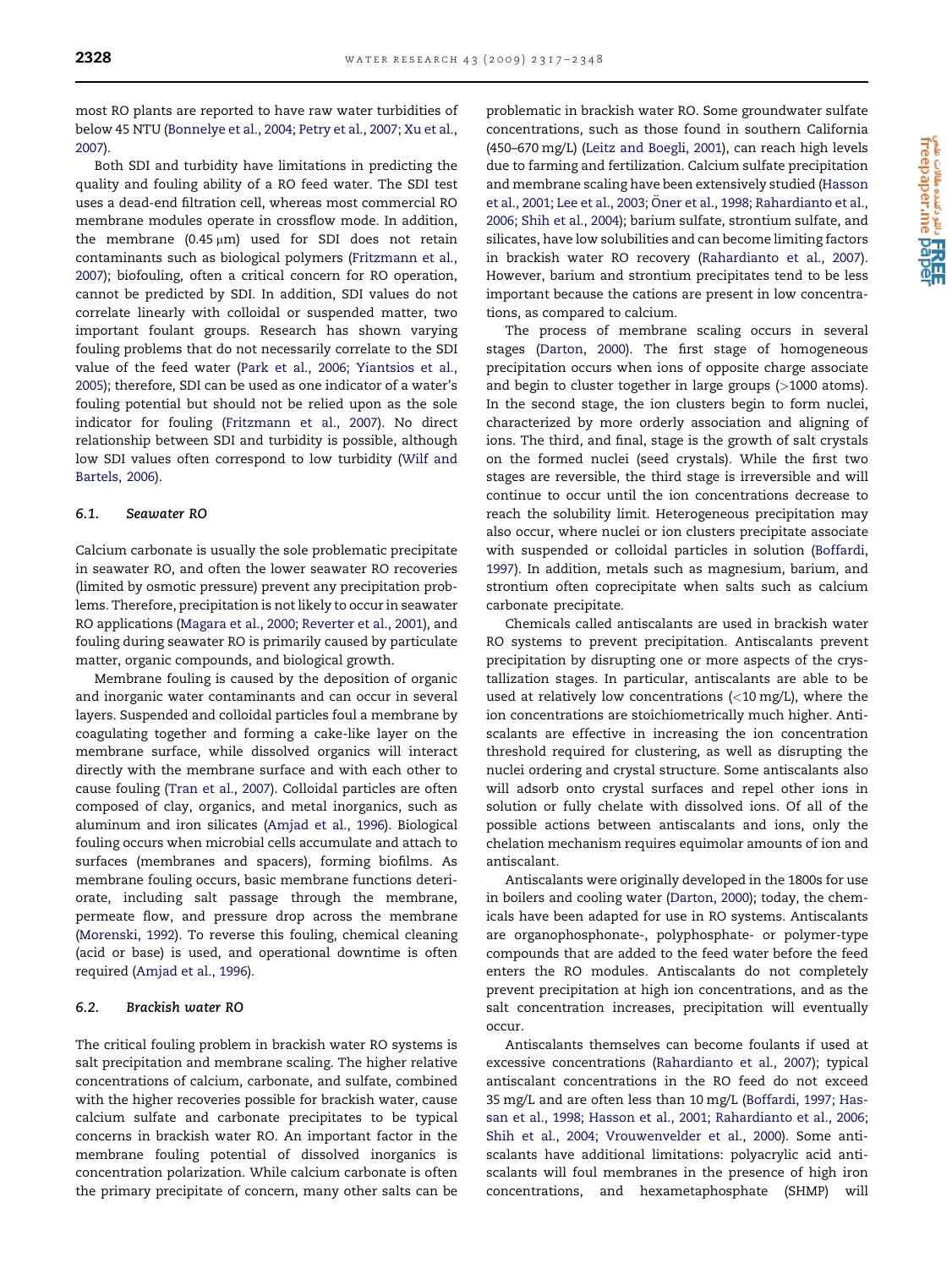eventually hydrolyze in the presence of air, producing inorganic phosphate, possibly leading to calcium phosphate precipitation [\(Hydranautics, 2003\)](#page-28-0). High concentrations of antiscalants in feed tanks or dosing systems can promote precipitation and biological growth, and the placement of the antiscalant dosing system is critical to avoid unwanted reactions with other chemical additions [\(Malekar, 2005\)](#page-28-0). Research has shown that biological growth varies with antiscalant type, and some antiscalants can increase biological growth up to 4–10 times the normal rate ([Vrouwenvelder et al., 2000](#page-31-0)).

In addition, chemicals such as alum (potassium aluminum sulfate), ferric chloride, and lime (calcium hydroxide) are used in pretreatment coagulation and can carry through the system and cause RO membrane fouling. Other water components, such as silica, can cause membrane fouling in association with added pretreatment chemicals; aluminum silicates will precipitate during RO operation.

[Tran et al. \(2007\)](#page-30-0) conducted a study of a spiral wound RO membrane after it had been used for one year in a desalination plant (surface brackish water: 900 mg/L TDS), using advanced analytical and microscopic techniques to determine the composition of the foulant cake deposited on the membrane surface. The results showed that foulants initially deposited on the membrane surface as a thin, amorphous layer ( $<$ 1 µm thick) containing particulate matter. Layered on top was another amorphous layer ( $\sim$ 3 µm thick) containing mostly extracellular polymeric material from organisms and some aluminum silicate. A third and final layer formed in areas where the first two layers were thicker ( $\sim$ 10  $\mu$ m total) and consisted solely of aluminum silicate crystals; in this case, the second amorphous layer contained no aluminum silicate. Further analysis showed high concentrations of calcium, chloride, aluminum, and phosphorus, indicating sparingly soluble salt precipitation (CaCO<sub>3</sub>), hindered diffusion or entrapment of dissolved ions, and the presence of pretreatment chemicals (aluminum coagulant and phosphonate antiscalant), respectively. The amorphous matrices contained high levels of carbon, oxygen, phosphorus, and aluminum, indicating organic and biologic material and silicate crystals.

# 7. Membrane cleaning

A combination of acidic and/or basic (alkaline) chemicals is used to clean RO membranes. Common acidic solutions (pH  $\sim$ 2) include hydrochloric acid, phosphoric acid, sodium hydrosulfate (Na<sub>2</sub>S<sub>2</sub>O<sub>4</sub>) and sulfamic acid (NH<sub>2</sub>SO<sub>3</sub>H), while alkaline (pH  $\sim$  12) chemicals include sodium lauryl sulfate, sodium hydroxide, sodium ethylenediamine tetraacetic acid (Na4EDTA), and proprietary cleaners (e.g., Permaclean 33) (Bonné [et al., 2000; Fritzmann et al., 2007; Reverberi and Gor](#page-26-0)[enflo, 2007](#page-26-0)). Most cleaning solutions are made from stock chemical solutions to a final concentration of 0.03–2.0% (wt). Membrane cleaning helps restore permeate flux and thus decrease salt passage; Reverberi et al. decreased RO membrane salt passage from 1.9% to 1.2% with alkaline cleaning (0.025% (wt) sodium lauryl sulfate/NaOH, pH 12.5).

# 8. RO pretreatment for seawater and brackish water

The primary goal of any RO pretreatment system (for seawater or brackish water) is to lower the fouling propensity of the water in the RO membrane system. Surface water resources (seawater and brackish water) typically have a greater propensity for membrane fouling and require more extensive pretreatment systems than groundwater resources [\(Morenski,](#page-29-0) [1992](#page-29-0)). In general, seawater RO tends to use surface water sources, while brackish water RO often uses groundwater sources.

#### 8.1. Conventional pretreatment

Conventional pretreatment typically consists of acid addition, coagulant/flocculant addition, disinfection, media filtration, and cartridge filtration. The first chemical additions, including acid, coagulant, and flocculant, prepare the feed water for granular media filtration [\(Isaias, 2001; Sauvet-Goichon, 2007](#page-28-0)). Acid treatment reduces the pH of the feed water (typical pH range 5–7), which increases the solubility of calcium carbonate, the key potential precipitate in many feed waters. The most common acid used to lower feed water pH is sulfuric acid (H2SO4) [\(Bonnelye et al., 2004](#page-26-0)). However, hydrochloric acid (HCl) is used when sulfuric acid addition has the potential to cause sulfate precipitates ([Hydranautics, 2003](#page-28-0)).

Aqueous particulate and colloidal matter are typically negatively charged, and thus stay separated because like charges repel one another. The role of coagulants is to effectively neutralize like charges and allow the suspended solids to group together in flocs (large groups of loosely bound suspended particles). Therefore, coagulants are typically small, positively charged molecules. Inorganic coagulants are commonly iron or aluminum salts such as ferric chloride or aluminum sulfate, while organic coagulants are typically cationic, low molecular weight (<500,000 Da) polymers (i.e., dimethyldiallylammonium chloride or polyamines) [\(Sweet](#page-30-0)[water Technologies, 2006\)](#page-30-0). Aluminum is not as commonly used in pretreatment coagulation prior to membrane filtration due to potential damage to the membrane system. Typical dosing for an inorganic coagulant (5–30 mg/L) is larger than the dose required for a polymer coagulant (0.2–1.0 mg/L) [\(Wilf and Bartels, 2006\)](#page-31-0). If the feed water is a moderately poor quality water and does not require flocculation and sedimentation, inline coagulation can be used just prior to media filtration ([Morenski, 1992\)](#page-29-0). The primary objective of inline coagulation is to change the surface chemistry of the suspended particles so that they attach well to the media filter. It is also possible to use both types of coagulants together to take advantage of the different characteristics of each coagulant.

When a feed water has a high SDI (greater than 10) ([Bon](#page-26-0)[nelye et al., 2004\)](#page-26-0), flocculation is often used with coagulation before media filtration. The process of flocculation and sedimentation is a well-known method of particle removal in water treatment ([Morenski, 1992](#page-29-0)). Flocculants are often high molecular weight  $(>1 \times 10^7$  Da), anionic polymers.

Granular media filtration includes materials such as sand, anthracite, pumice, gravel, and garnet ([Bonnelye et al., 2004;](#page-26-0)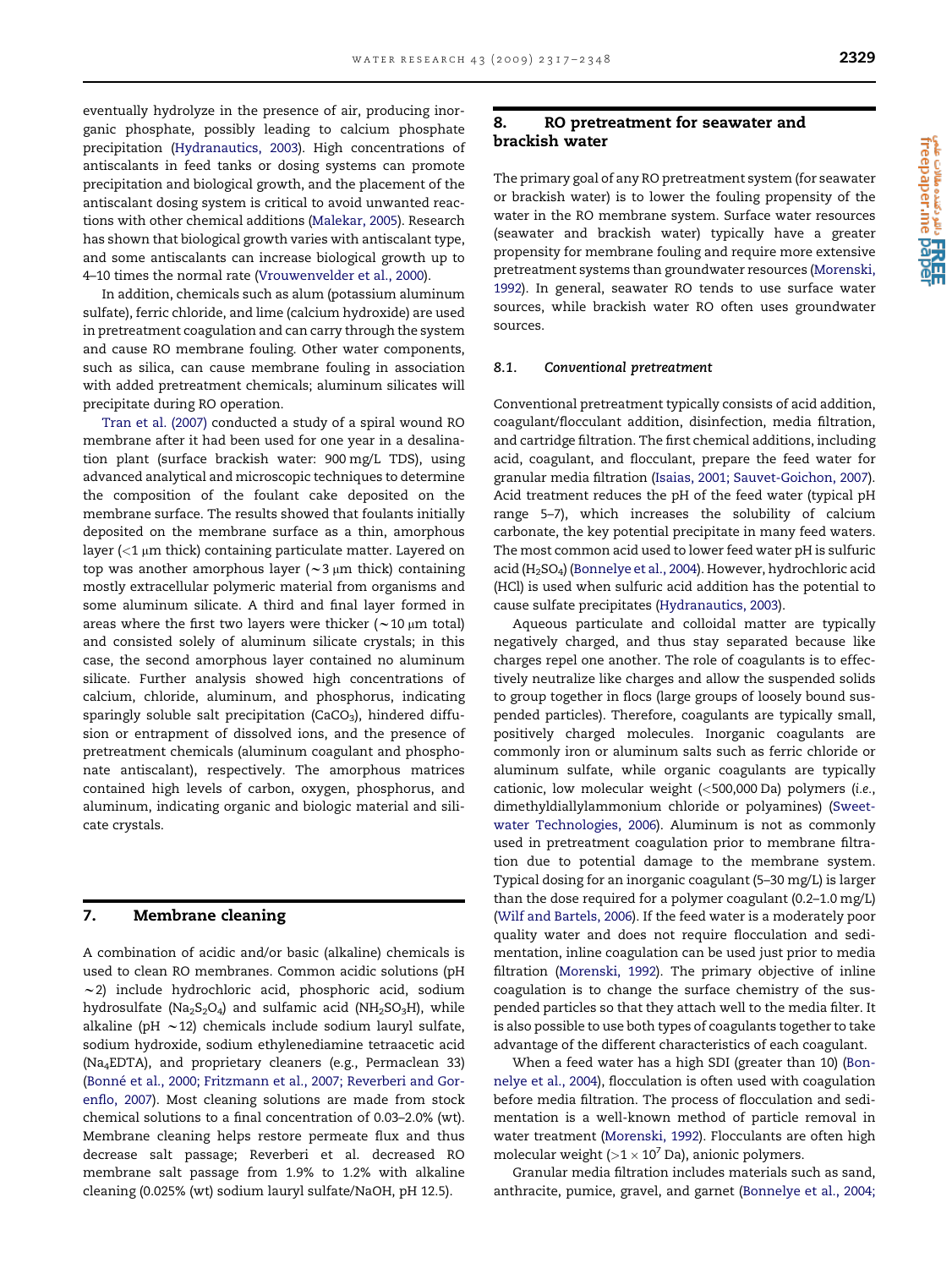Elguera and Báez, 2005), and often, a combination of materials is used in layers in the filtration bed to take advantage of materials' different effective sizes. Filtration beds can be open to the atmosphere, using gravity to cause permeate flow, or filters can be closed to the atmosphere and pressurized (Elguera and Báez, 2005). Although more expensive and energy intensive, pressurized media filtration is more common in RO pretreatment and can typically reduce the feed water SDI by a factor of 2 ([Morenski, 1992](#page-29-0)). The turbidity of media filtration permeate is often around 0.1 NTU ([Bonnelye et al., 2004; Sanz](#page-26-0) [et al., 2007\)](#page-26-0). Media filtration can be sensitive to feed water changes, and the permeate SDI can vary several units during events such as algal blooms and oil contamination. Oil contamination is a particularly difficult problem, and most often removed using dissolved air flotation (DAF) during membrane pretreatment [\(Bonnelye et al., 2004; Peleka and](#page-26-0) [Matis, 2008\)](#page-26-0).

Cartridge filtration is used as a last pretreatment step in conventional RO pretreatment. The filter cartridges are usually 1-10 µm (Elguera and Báez, 2005; Morenski, 1992; Petry [et al., 2007\)](#page-27-0) and act as a final polishing step to remove larger particles that passed through media filtration. Particulate matter greater than 5-10  $\mu$ m can foul the channels used to remove RO concentrate ([Morenski, 1992](#page-29-0)); therefore, filter cartridges are a necessary final step before RO treatment.

Antiscalants are primarily used as pretreatment to brackish water RO systems and are typically dosed after granular media filtration, either before or after cartridge filtration [\(Isaias, 2001; Sauvet-Goichon, 2007](#page-28-0)). The choice of a specific antiscalant depends on the composition of the feed water; many antiscalants are commercially available and are designed to target specific problematic precipitates. Optimization of antiscalant type and dose is as important as coagulant optimization; higher antiscalant doses do not necessarily decrease salt precipitation, and the presence of certain potential precipitates can change the effectiveness of a particular antiscalant [\(Ghafour, 2002; Plottu-Pecheux et al.,](#page-27-0) [2002; Semiat et al., 2003](#page-27-0)).

The use of antiscalants is not recommended if the concentration of certain potential precipitates is too high. Supersaturation of a salt can be described by the saturation index (SI) of the salt. The saturation index is the ratio  $(SI_x = IAP/K_{sp,x})$  of the ion activity product (the product of the activities of each ion in the salt) to the solubility product for the salt (tabulated values found in Stumm and Morgan) ([Rahardianto et al., 2007; Stumm and Morgan, 1996](#page-29-0)). The limit for calcium carbonate (CaCO<sub>3</sub>) is often expressed as the LSI, or the Langlier Saturation Index, which is the logarithm of the SI  $(log_{10}(IAP/K_{sp,CaCO3})$ ). A list of common SI or LSI limits for antiscalant use is shown in Table 3.

Disinfection is achieved through addition of a strong oxidant, such as ozone, chlorine (gas, chlorine dioxide, or sodium hypochlorite), chloramine, or potassium permanganate [\(Morenski, 1992](#page-29-0)). The oxidant is typically dosed at a high enough concentration to allow residual disinfectant through the rest of the pretreatment system and prevent biological growth. For example, chlorine is typically dosed to allow for a residual concentration of 0.5–1.0 mg/L [\(Reverter et al., 2001\)](#page-29-0). If chlorine is used as the disinfectant, activated carbon (typically contained in a filter) or sodium bisulfite is used at the end

| Table 3 – Effectiveness of antiscalants: concentration |                                    |
|--------------------------------------------------------|------------------------------------|
| limits (as SI) for selected salts in solution with an  |                                    |
| antiscalant (Hydranautics, 2003).                      |                                    |
| $\sim$ 1. $\sim$ $\sim$ $\sim$ $\sim$                  | $\sim$ $\sim$ $\sim$ $\sim$ $\sim$ |

| Salt Precipitate  | $SI$ limit $(-)$       |
|-------------------|------------------------|
| BaSO <sub>4</sub> | 80                     |
| CaSO <sub>4</sub> | $\overline{4}$         |
| SrSO <sub>4</sub> | 12                     |
| CaCO <sub>3</sub> | $10^{2.9}$ (LSI = 2.9) |
| Silica $(SiO2)$   | 1.6                    |
|                   |                        |

of the pretreatment system to remove (chemically reduce) the chlorine ([Hydranautics, 2003](#page-28-0)). Sodium bisulfite is less expensive and more commonly used for large desalination facilities ([Morenski, 1992\)](#page-29-0). The majority of RO membranes on the market today are made of aromatic polyamides, and such structures are known to be sensitive to chemical attack by chlorine. Extended chlorine exposure will cause membrane deterioration and a decrease in salt rejection ([Hydranautics,](#page-28-0) [2003\)](#page-28-0). Other oxidants, such as ozone, can be used to disinfect, but will cause the formation of bromate, a known and regulated carcinogen, in waters containing bromide. All disinfection processes cause the formation of disinfection byproducts, which are potentially toxic oxidation products formed by reactions between the disinfectant and organic and inorganic water components.

#### 8.2. Membrane pretreatment

Although conventional pretreatment has been widely used for seawater and brackish water RO plants, variations in feed water can cause variations in conventional pretreatment effectiveness. Often, colloids and suspended particles pass through conventional pretreatment and contribute to difficult to remove (and possibly irreversible) RO membrane fouling ([Brehant et al., 2003](#page-26-0)).

A new trend in pretreatment has been a movement towards the use of larger pore size membranes (MF, UF, and NF) to pretreat RO feed water. Installations and pilot-scale testing of MF and UF membranes have increased; however, pilot tests show successful implementation of NF pretreatment to RO as well. Both MF and UF modules have backwash (cleaning) and near dead-end modes of operation that give these membranes more operational flexibility than NF modules. UF membranes seem to be, by far, the most common choice in research studies and pilot testing [\(Brehant et al.,](#page-26-0) [2003; Bu-Rashid and Czolkoss, 2007; Kamp et al., 2000; Pearce,](#page-26-0) [2007; Pearce et al., 2003; Teuler et al., 1999; Tiwari et al., 2006;](#page-26-0) [Vedavyasan, 2007; Wilf and Bartels, 2006; Xu et al., 2007](#page-26-0)); UF membranes represent perhaps the best balance between contaminant removal and permeate production of the three membrane types; UF membranes have smaller pore sizes than MF membranes and higher flux than NF membranes. However, all three membranes have advantageous characteristics, and each treatment plant must choose pretreatment based on specific contaminant removal issues. MF membranes are the appropriate choice for removal of larger particulate matter at higher permeate fluxes, while NF membranes are used to remove dissolved contaminants, as well as particulate and colloidal material.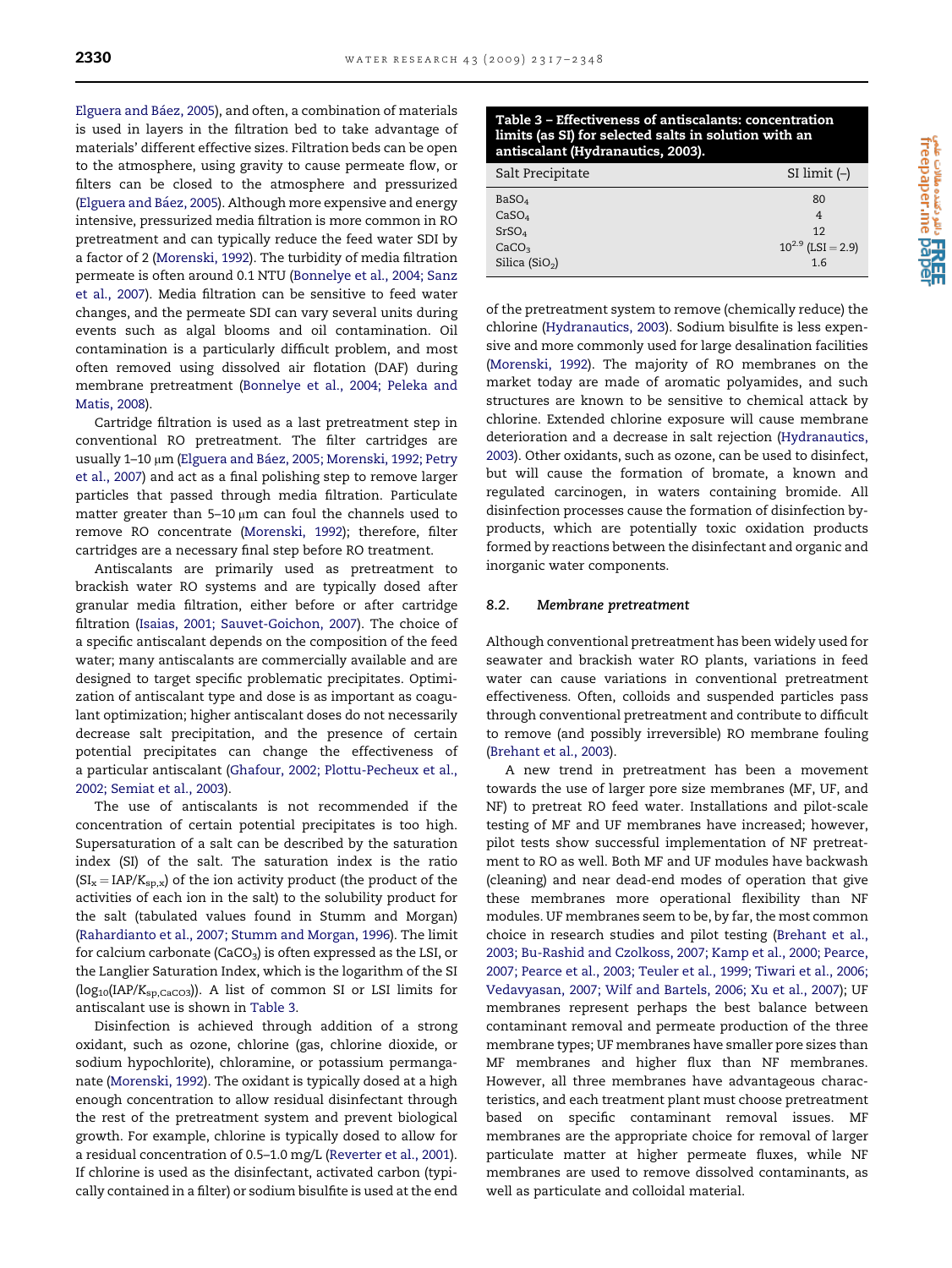MF, UF, or NF provides several advantages as a pretreatment to RO, in comparison to conventional multi-media filtration. The membranes act as a defined barrier between the RO system and any suspended particles. Membrane pretreatment can lower feed water SDI to less than 2 [\(Tiwari et al.,](#page-30-0) [2006; Vedavyasan, 2007](#page-30-0)), can lower turbidity to less than 0.05 NTU ([Bartels et al., 2006; Pearce, 2007; Xu et al., 2007\)](#page-26-0), and is particularly advantageous to RO systems that treat surface water, including seawater open intakes and brackish surface waters. Surface water tends to have more organic colloidal and suspended solids, as well as a higher variability and sporadic problematic events, such as algal blooms and chemical contamination. Due to the superior removal of organic and particulate matter with membrane pretreatment, the RO system can be operated at a higher permeate flux. Typical final permeate fluxes for a UF-RO system range from 15 to 24 L/m $^2\text{-}\mathrm{h}$ [\(Kamp et al., 2000; Pearce et al., 2003\)](#page-28-0), while the permeate flux exiting the UF pretreatment stage is within 60–150 L/m<sup>2</sup>-h [\(Brehant et al., 2003; Wilf and Bartels, 2006](#page-26-0)). In addition, membrane pretreatment reduces the general aging and destruction of RO membranes by feed water components; RO membrane replacement decreases, as well as the frequency of chemical (acid or base) cleaning. Membrane pretreatment systems are, in general, decreasing in capital cost and are now becoming cost-competitive with conventional systems.

The key disadvantages of membrane pretreatment lay in the inherent propensity of a membrane to separate foulants from product water and, in the process, become fouled itself. Both surface and pore fouling occur in MF, UF, and NF membranes. The risk of membrane fouling prevents general operation at high permeate flux (especially for feed waters with a high organic content), and fouling causes membrane damage and flux decline. Previous research has shown that hydrocarbons (oil) and cellular or extracellular material (from bacteria) are particularly successful foulants ([Brehant et al.,](#page-26-0) [2003; Jian et al., 1998; Williams and Edyvean, 1998](#page-26-0)). NF membranes can also be subject to salt precipitation and membrane scaling, due to much smaller pore sizes [\(Le](#page-28-0) [Gouellec and Elimelech, 2002](#page-28-0)). UF and MF membranes are typically replaced every 5–10 years [\(Pearce, 2007\)](#page-29-0).

Coagulation has been successfully used inline with MF, UF, and NF membranes to prevent fouling during RO feed water pretreatment [\(Brehant et al., 2003](#page-26-0)). The coagulant is typically dosed at low concentration (~0.3–1 mg/L) upstream of the membrane pretreatment and allows the formation of a porous coagulated cake on the surface of the membrane [\(Brehant et al., 2003; Pearce, 2007\)](#page-26-0). Ferric chloride (FeCl3) has been shown to be the most successful coagulant in RO pretreatment applications ([Brehant et al., 2003](#page-26-0)); the coagulant both removes key membrane foulants and forms a cake structure that is more porous than the supporting membrane, thus avoiding permeate flux decline. However, successful coagulation and membrane filtration are sensitive to coagulant dose, and doses above or below the optimal dose can lead to permeate flux decline ([Brehant et al., 2003\)](#page-26-0). In addition, the use of coagulants precludes the use of antiscalants in the same stream because antiscalants are typically negatively charged (similar to particulate matter), and coagulants and antiscalants will complex together to form a difficult membrane foulant [\(Hydranautics, 2003](#page-28-0)). Therefore, if coagulants are used with membrane pretreatment prior to RO treatment, antiscalants are typically dosed between the membrane pretreatment and the RO unit.

#### 9. Reverse osmosis system design

### 9.1. Typical operational parameter ranges

A comparison of typical operating ranges for key RO parameters is shown in Table 4 for brackish water and seawater [\(Afonso et al., 2004; Bonnelye et al., 2004; Gabelich et al., 2003;](#page-26-0) [Glueckstern, 1999; Glueckstern and Priel, 2003; Hasson et al.,](#page-26-0) [2001; Rahardianto et al., 2006, 2007; Shih et al., 2004; Van der](#page-26-0) [Bruggen and Vandecasteele, 2002; Wilf and Klinko, 2001\)](#page-26-0). Due to lower feed water TDS concentration, most parameter values for brackish water RO are less constrained than seawater RO. For example, even with a salt rejection as low as 95%, a brackish water RO membrane can still produce permeate with a TDS concentration well below drinking water standards. Lower feed salinity also lengthens brackish water RO membrane lifetime and allows for higher permeate flux at lower feed pressure. Membrane lifetime can be significantly shortened by high-fouling RO feed water that is not properly or effectively pretreated. In addition, the RO flux can be highly dependent on membrane fouling, and the maximum flux of a specific commercial membrane is limited by the specifications of the manufacturer. The normal operating range of pH values remains the same for both types of RO membranes due to precipitation control and membrane materials.

#### 9.2. Seawater RO system design

Seawater reverse osmosis plants often operate with either one or two RO passes. Although many early plants were designed and built with a two-pass array, more recent plants have opted for one pass [\(Petry et al., 2007; Rybar et al., 2005; Wilf](#page-29-0) [and Klinko, 2001](#page-29-0)); yet, some plants need to use as many as four passes ([Sauvet-Goichon, 2007\)](#page-30-0), depending on design parameters and fresh water standards. The plant in Eni Gela, Sicily, shown schematically in [Fig. 7,](#page-15-0) is an example of a onepass seawater RO plant. The feed for the Eni Gela plant has a TDS of 40,070 mg/L, and the target recovery is 45%. Over

| Table 4 - A comparison of typical parameter values for<br>seawater RO and brackish water RO. |                                                    |                      |  |  |
|----------------------------------------------------------------------------------------------|----------------------------------------------------|----------------------|--|--|
| Parameter                                                                                    | Seawater RO                                        | Brackish water<br>RO |  |  |
| RO permeate<br>flux $(L/m^2-h)$                                                              | 12-15 (open water<br>intake)<br>15-17 (beach well) | 12–45 (groundwater)  |  |  |
| Hydrostatic pressure<br>(kPa)                                                                | 5500-8000                                          | 600-3000             |  |  |
| Membrane                                                                                     | 20% per year                                       | 5% per year          |  |  |
| replacement                                                                                  | Every 2-5 years                                    | Every 5-7 years      |  |  |
| Recovery (%)                                                                                 | $35 - 45$                                          | $75 - 90$            |  |  |
| pH                                                                                           | $5.5 - 7$                                          | $5.5 - 7$            |  |  |
| Salt rejection (%)                                                                           | 99.4-99.7                                          | $95 - 99$            |  |  |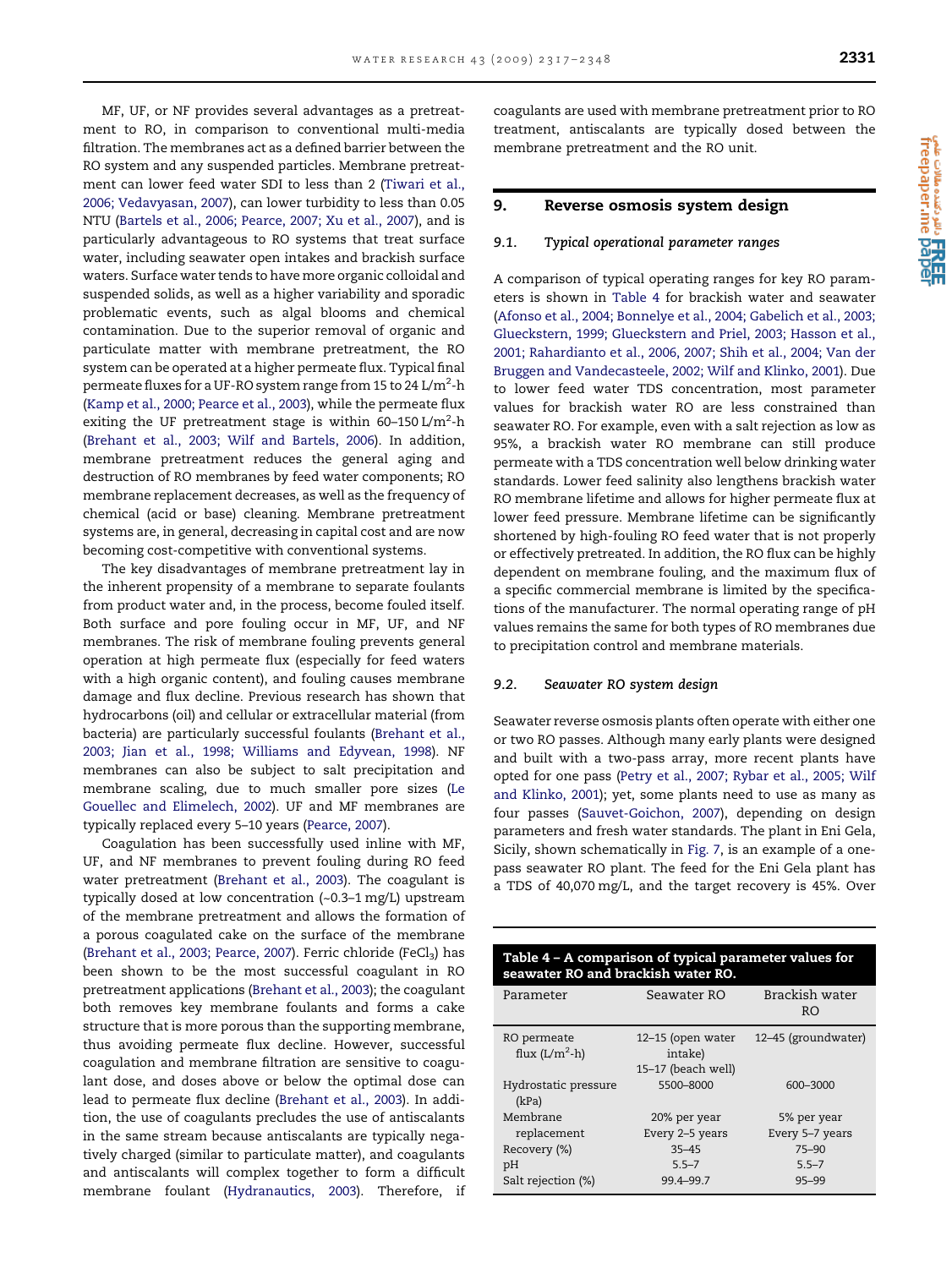**Total Energy Required (kWh/m3)**

**Total Energy Required (kWh/m<sup>3</sup>)** 

3.0

3.5

4.0

4.5

5.0

Permeate TDS:  $166 - 365$  mg/L RO Feed TDS: 40,070 mg/I Recovery: 45% Concentrate TDS: 72,500 72,700 mg/L

Fig. 7 – Process flow diagram for the one-stage seawater RO plant in Eni Gela, Sicily ([Reverberi and Gorenflo, 2007](#page-29-0)).

a three-year period, the recovery ranged from 46% to 40% ([Reverberi and Gorenflo, 2007](#page-29-0)). Typically, the choice between one or more RO passes depends on several factors including energy cost, feed water characteristics (temperature, composition, and TDS concentration), desired recovery, and product water standards.

The primary energy use in an RO system is the power required to pump the feed water and is directly related to the feed pressure and flow rate [\(Wilf and Klinko, 2001\)](#page-31-0). The high salt concentrations found in seawater require elevated hydrostatic pressures (up to 7000 kPa); the higher the salt concentration, the greater the pressure and pumping power needed to produce a desired permeate flux. As mentioned previously, the required hydrostatic pressure must be greater than the osmotic pressure on the feed (concentrate) side of the membrane. As the recovery of a RO unit increases, the osmotic pressure increases on the feed side of the membrane, thus increasing the feed pressure required. However, as the recovery increases, the feed flow required decreases (for a specific product flux) ([Wilf and Klinko, 2001\)](#page-31-0), and for lower recoveries (35–50%), the overall energy requirement decreases with increasing recovery. Thus, a minimum energy requirement exists, typically at a recovery between 50 and 55% [\(Wilf and Klinko, 2001\)](#page-31-0), which varies with feed salinity; a case study by [Wilf and Klinko](#page-31-0) [\(2001\)](#page-31-0) is shown in Fig. 8. If an RO system consists of more than one pass, the energy requirement will be greater due to the increased pressure drop across the subsequent passes.

Energy recovery devices have been developed to help recover some of the energy typically lost from the pumps and membrane system. The primary objective is to recover much of the energy held in the pressurized RO concentrate stream. Before continuing to disposal or treatment, the concentrate is sent through an energy recovery device, and the recovered energy is used to partially power the pumps. Energy recovery devices fall into two general classes ([Wang et al., 2004\)](#page-31-0). Class I devices use hydraulic power to cause a positive displacement within the recovery device, and the energy is transferred in one step from hydraulic energy to hydraulic energy. Class II devices use the hydraulic energy of the RO concentrate in a two-step process that converts the energy first to centrifugal mechanical energy and then back to hydraulic energy. While some small- or medium-size plants use Class II devices, such



**Recovery (%)** 35 40 45 50 55 60 65 70 75

Fig. 8 – Total energy required per volume of permeate produced as a function of RO system recovery ([Wilf and](#page-31-0)

[Klinko, 2001](#page-31-0)). (Influent TDS: 34,000 mg/L).

When an energy recovery device is used to transfer energy back to the RO feed stream, the feed can bypass the main high-pressure feed pump. Instead, a booster pump is used to account for pressure losses in the RO membrane modules, piping, and energy recovery device. The size of the highpressure pump can then be reduced and used primarily to pump the part of the feed replacing the RO permeate. This type of system design greatly reduces the overall energy consumption and provides separate pumping systems for the permeate and the concentrate ([MacHarg, 2001](#page-28-0)). Booster pumps can also be used between RO passes to recover the pressure lost from the first pass; repressurizing the RO feed allows greater recoveries in the second pass.

Seawater RO recovery is maximized by using only one pass of membranes. However, if a plant is designed to have more than one pass, the overall recovery is typically only a few percent less than the recovery in the first pass ([Sanz et al.,](#page-30-0) [2007; Sauvet-Goichon, 2007](#page-30-0)). Recovery for a two-pass seawater RO system decreases slightly because the feed to the second pass is the permeate from the first pass. A second pass is used to further improve permeate water quality and is operated at high recovery (85–90%).

Increasing recovery is limited in seawater RO systems by the resulting increase in osmotic pressure. Recalling that the hydrostatic pressure is limited to approximately 7000 kPa ([Petry et al., 2007; Reverberi and Gorenflo, 2007; Reverter et al.,](#page-29-0) [2001; Rybar et al., 2005\)](#page-29-0), the increase in osmotic pressure limits realistic seawater RO recovery to 55–60%. [Wilf and](#page-31-0) [Klinko \(2001\)](#page-31-0) evaluated the effect of increasing recovery on feed pressure and concentrate osmotic pressure for several feed water concentrations; the results for a feed TDS

<span id="page-15-0"></span>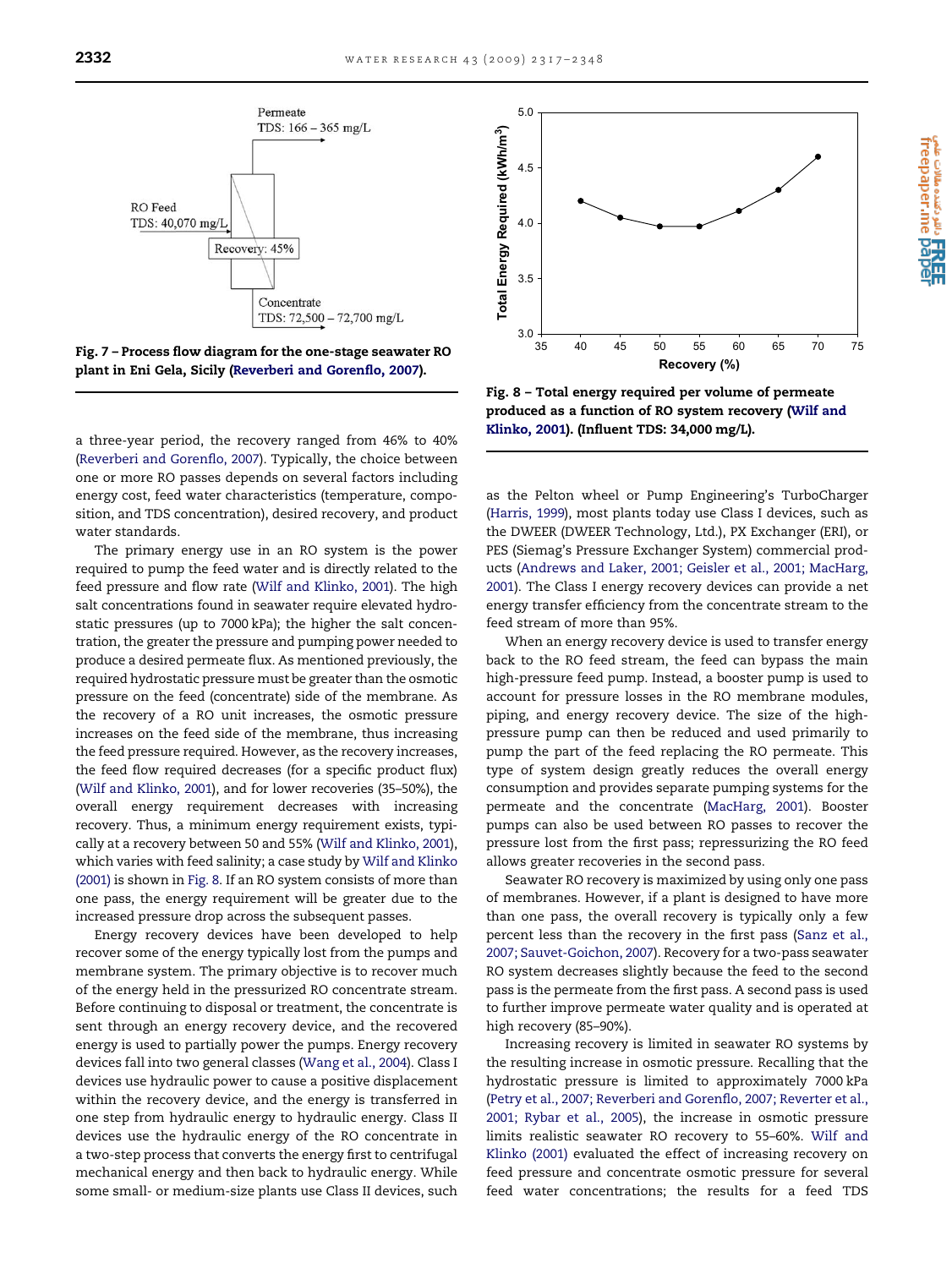

Fig. 9 – The effect of recovery on hydrostatic pressure and concentrate osmotic pressure ([Wilf and Klinko, 2001](#page-31-0)). (TDS: 34,000 mg/L).

concentration of 34,000 mg/L and a permeate flux of 13.5 L/ m2 -h are shown in Fig. 9. Above 60% recovery, the required feed pressure increases well above 7000 kPa, and a higher feed salt concentration would slide the two curves higher along the ordinate. From 2001 to today, improvements in membrane materials and permeability have allowed recent plants (selected summary shown in Table 5) to operate at lower pressures, while maintaining recoveries above 40%. The seawater RO plants at El Coloso, Chile, and Eilat, Israel, both have higher feed TDS concentrations than the water used for calculations in Fig. 9; yet, both plants operate at 50% recovery and lower pressures than would be predicted by Wilf and Klinko's calculations.

Feed water characteristics play a large part in the RO system design. For a one-pass RO unit, with a salt rejection of 99.7% and a recovery of 35%, the TDS concentration in the permeate would range from 300 to 400 mg/L. Most RO plants are designed to produce fresh water with less than 500 mg/L TDS, and many plants have target TDS concentrations much lower than 500 mg/L ([Gaid and Treal, 2007; Reverberi and](#page-27-0) [Gorenflo, 2007; Sanz et al., 2007; Sauvet-Goichon, 2007](#page-27-0)). If the product water target concentration for TDS is much below 300–400 mg/L, at least two passes are necessary to achieve the target value. In addition, individual components of a feed water can affect RO system design.

Feed water temperature can vary from 12 °C to 35 °C [\(Gaid](#page-27-0) [and Treal, 2007; Pearce et al., 2003; Sanz et al., 2007](#page-27-0)). As mentioned previously, an increase in feed water temperature will increase water and salt permeability through the membrane. However, most RO plants maintain a constant permeate flux; thus, an increase in temperature will cause an increase in permeate salinity. An increase of 1  $^{\circ}$ C can increase the salt permeability by 3–5% [\(Wilf and Klinko, 2001\)](#page-31-0). If high feed water temperatures are expected, multiple passes may be needed to achieve an adequately low product water TDS concentration.

Various design options are available for a multi-pass seawater RO system. The simplest design consists of a twopass system, where the first pass is a high-pressure seawater RO membrane array and the second pass is a low-pressure brackish water RO ''polishing'' step. The first RO pass typically operates at a 35–45% recovery, while the second pass will operate at recoveries close to 90%. The seawater RO plant in Fujairah, Saudi Arabia, shown in [Fig. 10](#page-17-0), operates with a similar setup, except the second RO pass is split into two brackish water RO passes in series ([Sanz et al., 2007](#page-30-0)); the concentrate from the second two passes of the Fujairah plant is recycled back to the RO feed stream, and the overall recovery of the RO system is 41%. The feed water contains 38,000–38,500 mg/L TDS, and the resulting permeate TDS (75– 120 mg/L) is lower than that shown for the Eni Gela plant in [Fig. 7](#page-15-0). Typically, a multi-pass RO system will produce permeate with a lower TDS concentration with only a small loss in recovery.

Another type of two-pass seawater RO system takes advantage of the variation in permeate TDS along a membrane element. As feed water passes through a membrane element, permeate passes through the membranes, and the remaining water, or concentrate, becomes more and more concentrated. As the feed/concentrate TDS increases, the salt passage through the membrane increases, thus increasing the permeate salinity. Therefore, the permeate produced at the beginning (feed entry) of a membrane element has a lower salinity than the permeate produced at the end (concentrate exit) of a membrane element. The alternative two-pass design takes a portion of the higher-salinity permeate as the feed to the second pass, while the lower-salinity permeate is collected directly as product water ([Wilf and Bartels, 2004\)](#page-31-0). The RO plant built in Tampa Bay, Florida, USA, takes advantage of this alternate two-pass design [\(Wilf and Bartels, 2004](#page-31-0)); the overall power consumption of the RO system is lower because only a portion of the first pass permeate must be pumped to the second pass ([Wilf and Bartels, 2004](#page-31-0)).

More complex multi-pass seawater RO systems exist, such as the system used in Ashkelon, Israel. The Ashkelon plant

| Table 5 - Summary of selected single-stage seawater RO desalination plants. |                    |              |                             |                     |                               |
|-----------------------------------------------------------------------------|--------------------|--------------|-----------------------------|---------------------|-------------------------------|
| Plant Location                                                              | Feed TDS<br>(mg/L) | Recovery (%) | Permeate flux<br>$(L/m2-h)$ | Feed pressure (kPa) | Reference                     |
| El Coloso, Chile                                                            | 36,500             | 50           | $\overline{\phantom{0}}$    | 5800                | Petry et al. (2007)           |
| Las Palmas, Spain                                                           | 38,000             | $40 - 45$    | $11.0 - 13.5$               | 5500-7000           | Reverter et al. (2001)        |
| Eni Gela, Sicily                                                            | 40,070             | $40 - 46$    | 13.3                        | 6200-6400           | Reverberi and Gorenflo (2007) |
| Gran Canaria, Spain                                                         | 38,000             | 42           | 13.0                        | 5700                | Rybar et al. (2005)           |
| Eilat, Israel                                                               | 41,000             | 50           | 13                          | 6100-6300           | Glueckstern et al. (2001)     |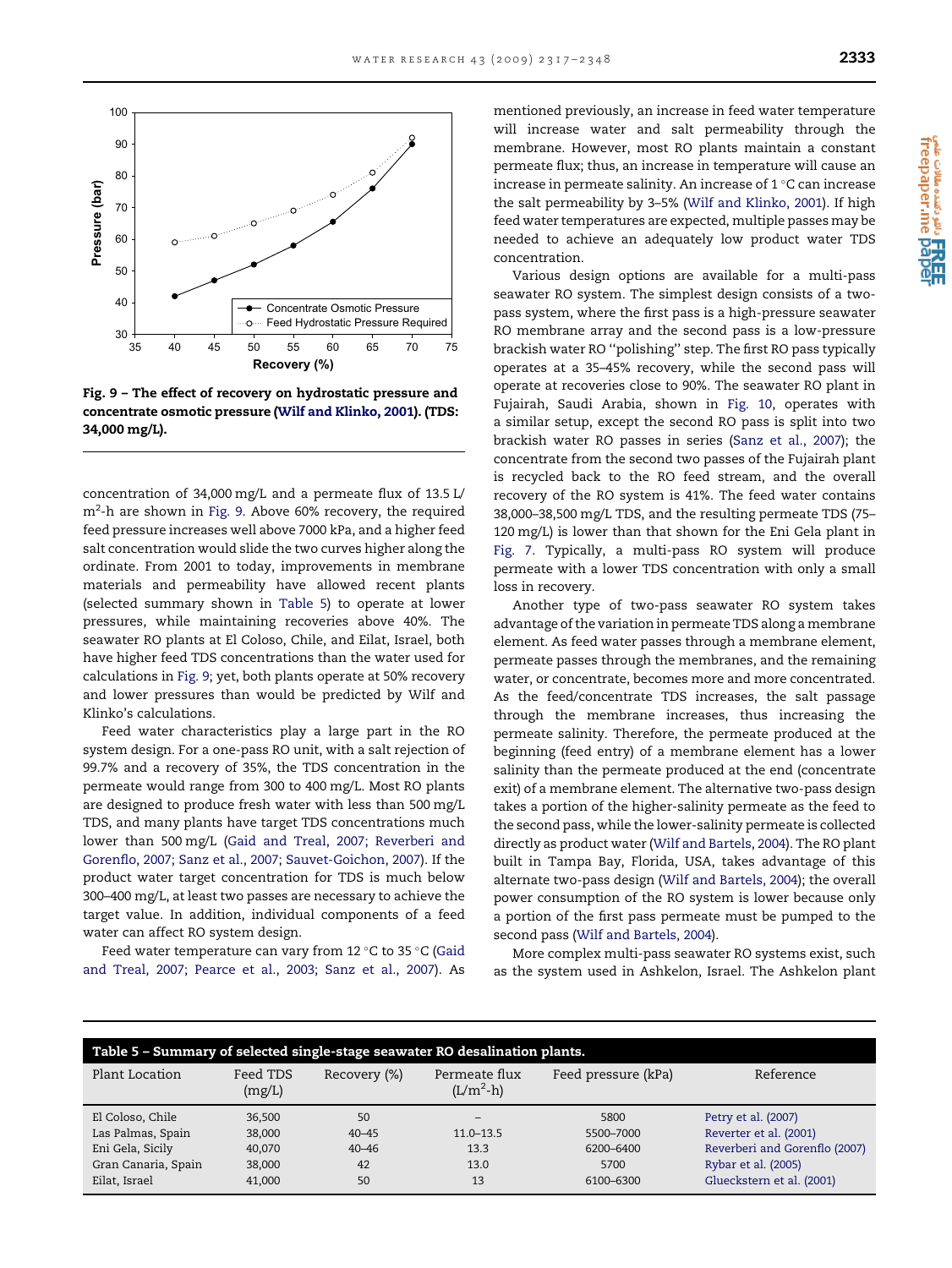<span id="page-17-0"></span>

Fig. 10 – Process flow diagram of the seawater RO plant in Fujairah, Saudi Arabia ([Sanz et al., 2007](#page-30-0)). Each box represents one RO pass, and the recovery (in %) is shown for each pass.

uses four RO passes in series to treat seawater from an open water intake on the Mediterranean Sea (40,700 mg/L TDS) ([Sauvet-Goichon, 2007\)](#page-30-0). The permeate must be produced with less than 0.4 mg/L boron and 20 mg/L chloride ([Sauvet-Goi](#page-30-0)[chon, 2007](#page-30-0)); thus, the series of passes, with changes in pH, was necessary to obtain the required permeate water quality. A process flow diagram of the RO system at Ashkelon is shown in Fig. 11. The first pass has a recovery of 45% and is operated at neutral pH. Permeate from the feed end is collected as product, while permeate from the concentrate end is collected and sent to the second pass. The second pass operates at 85% recovery and high pH to achieve greater boron removal. The concentrate from the second pass continues to the third stage, also operated at 85%, but at low pH. The objective of the third pass is to achieve higher recovery without salt precipitation. However, the boron removal in the third pass is minimal at low pH, and a fourth pass (high pH, 90% recovery) treats the third pass permeate for boron removal. Overall, the recovery is approximately 44%, and the plant uses 25,600 seawater RO membranes and 15,100 brackish water RO membranes ([Sau](#page-30-0)[vet-Goichon, 2007](#page-30-0)).

#### 9.3. Alternative seawater RO plant design

A recent design trend in large seawater RO plants is the ''hybrid'' plant: a desalination plant that combines the use of



Fig. 11 – Process flow diagram of the seawater RO plant in Ashkelon, Israel ([Sauvet-Goichon, 2007](#page-30-0)). Each box represents one RO pass, and the recovery (in %) is shown for each pass.

several technologies together in the same plant. Plants such as the  $454,000 \text{ m}^3/\text{day}$  Fujairah plant in the United Arab Emirates (UAE) use a combination of distillation (MSF) and RO to produce fresh water. In a hybrid plant, the MSF and RO systems operate independently and in parallel ([Hamed, 2005\)](#page-28-0). The Fujairah plant uses 5 MSF units connected to an adjacent power plant and a three-pass RO treatment train ([Sanz et al.,](#page-30-0) [2007\)](#page-30-0); the overall water production is split 62.5%/37.5%, MSF/ RO, with the RO plant producing 170,500  $\mathrm{m}^3/\mathrm{day}$  fresh water. The MSF units receive steam from the power plant, and both the RO and MSF plants have an open water feed intake from the Gulf of Oman (Indian Ocean) [\(Sanz et al., 2007\)](#page-30-0).

The key advantage of this type of hybrid desalination plant is the fresh water production flexibility of the plant due to the RO component. MSF plants are relatively flexible (changes of 25% production capacity possible), while RO plants can be adjusted by as little as 5% production increments [\(Wolfe, 2005\)](#page-31-0) because of the modular RO design. The RO component of the Fujairah plant consists of a seawater RO stage (18 trains with a recovery of 43%) and two subsequent brackish water RO stages (8 trains with a recovery of 90%); each stage is split into two separate piping and pumping systems [\(Sanz et al., 2007](#page-30-0)) to further increase flexibility. The RO permeate from all three units is blended with the MSF product before distribution; during the first two years of operation, the blend had a TDS range of 75–120 mg/L ([Sanz et al., 2007](#page-30-0)). In addition, the RO component also helps to reduce the overall product water cost. The hybrid plant design is particularly useful in countries such as the UAE, where water demand remains relatively constant throughout the year, but electricity demand varies greatly [\(Almulla et al., 2005; Hamed, 2005\)](#page-26-0).

Hybrid plants were first used when existing desalination plants needed to be expanded. Saudi Arabia first used hybrid plants in the early 1990s when three existing MSF plants needed additional water production ability [\(Hamed, 2005\)](#page-28-0); seawater RO plants were built on adjacent property, and the product waters from the MSF and the RO units were blended before distribution. Each MSF plant was already combined with a power plant; thus, the concept of a triple-hybrid power and desalination plant was born. More integrated hybrid systems, where the RO and MSF units are used in series, have been studied as well ([Cardona et al., 2002; El-Sayed et al., 1998;](#page-27-0) [Quteishat et al., 2003; Turek, 2002](#page-27-0)). Possible uses of integrated hybrid systems include blending the RO concentrate with the MSF recycle, using a portion of the heated MSF seawater as RO feed water, and using nanofiltration as a pretreatment to allow increased MSF and RO recoveries ([Hamed, 2005\)](#page-28-0). However, the simple hybrid design of MSF and RO units operating in parallel already allows significant advantages in energy and capital cost optimization for the existing MSF plants and balancing of water and power demands [\(Almulla](#page-26-0) [et al., 2005; Hamed, 2005\)](#page-26-0); the parallel design remains the current hybrid system design of choice ([Hamed, 2005\)](#page-28-0).

#### 9.4. Brackish water RO system design

Brackish water RO plants tend to be smaller in production capacity than seawater RO plants, but a greater number of brackish water RO plants (48% of the total number of plants) are in operation worldwide than seawater RO plants (25%)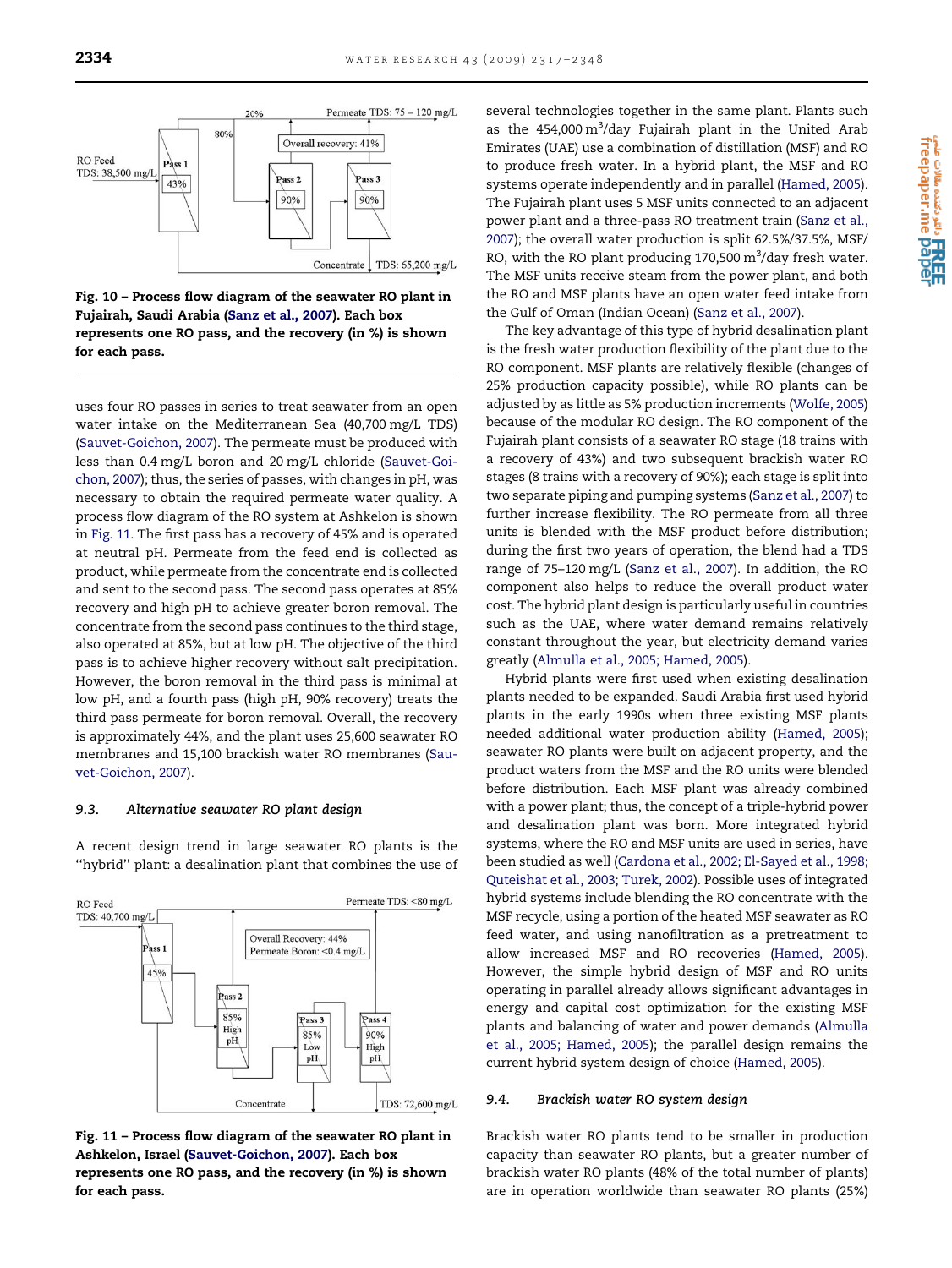[\(Wangnick, 2002\)](#page-31-0). The remaining desalination plants (28%) consist of other feed waters, including rivers, wastewater, and pure water. The feed water for brackish water systems is often groundwater, and groundwater has much lower flow rates into wells than is possible to achieve with an open seawater intake. Many plants produce between 500 and 10,000  $\mathrm{m}^3\!/\mathrm{day}$ of permeate product ([Allam et al., 2002; Jaber and Ahmed,](#page-26-0) [2004](#page-26-0)). The production range of brackish water plants in the U.S. is 200–76,000  $\mathrm{m}^3/\mathrm{day}$ , and the range of feed water TDS is 520–8500 mg/L [\(Mickley, 2001](#page-29-0)).

The basic system design for brackish water RO is critically different from seawater RO; in brackish water RO, the feed to a second stage is the concentrate from the first stage, whereas in seawater RO, the feed to a second pass is the permeate from the first pass. This key design difference results from the lower TDS concentrations found in brackish water and allows brackish water RO systems to achieve much higher system recoveries. The high TDS of a seawater feed can result in a single-pass RO permeate with a TDS greater than 1000 mg/L; brackish water RO plants do not typically have this problem. Brackish water RO systems often consist of two stages, and each stage has a recovery of 50–60%, achieving an overall system recovery of 70–85%. A third stage may be used in some cases to further increase the recovery or to achieve recalcitrant contaminant removal (e.g., boron) by changing the chemical conditions. Some brackish water RO systems also use NF membranes for salt removal. NF membranes can be used in series following the RO system to treat the RO concentrate and increase system recovery; the RO and NF permeates are blended together as product water [\(M'nif et al.,](#page-28-0) [2007](#page-28-0)). Apart from the number of stages, another important decision in brackish water plant design is the method of concentrate disposal.

#### 9.5. Alternative brackish water RO plant design

Recent innovations in brackish water RO plant design have stemmed from a combined need for inland desalination and reduced concentrate production (or increased product water recovery). New regulatory constraints, increasing RO plant design size, and environmental awareness have also influenced interest in alternative concentrate management [\(Mickley, 2004](#page-29-0)). The key limiting factor to widespread use of inland desalination is the exorbitant cost of concentrate disposal. The ideal solution would be to further increase brackish water RO recovery, but membrane scaling limits RO systems. High recoveries (95–99%) typically seen in fresh water treatment plants cannot be achieved by RO plants commercially available today.

The United States (U.S.) has been a forerunner in the use of brackish water desalination, although most of the country's RO plants are located near coastal areas, where concentrate disposal is not a large part of the plant costs. The need for alternate concentration management strategies has increased due to the growing size and number of brackish water RO plants, as well as more stringent disposal regulations [\(Mick](#page-29-0)[ley, 2004\)](#page-29-0). In addition, many inland regions of the U.S. are slowly losing (or have already lost) fresh water resources and will need to begin to use brackish water as a drinking water resource. Other countries, such as Egypt, Tunisia, and Jordan,

located in arid climates, but lacking the abundance of energy resources and financing of some other countries, have also started to use brackish water RO ([Afonso et al., 2004; Allam](#page-26-0) [et al., 2002; Khalil, 2001; Walha et al., 2007](#page-26-0)). For these countries, RO is more financially affordable, and using brackish water further reduces the desalination cost.

To increase the brackish water recovery beyond current limitations imposed by the core RO membrane system, various technologies and treatments have been proposed. The general objective of all the options is to treat the concentrate stream or pretreat the RO feed stream to recover more of the water normally considered as waste in the concentrate.

[Gilron et al. \(2003\)](#page-27-0) compared conventional media filtration pretreatment to pretreatment through compact accelerated precipitation softening (CAPS) for brackish water RO. During CAPS pretreatment, feed water and base (NaOH) are fed to an agitated tank containing 1–3% calcium carbonate solids. The tank also contains submerged filters  $(8-13 \mu m)$  pores); the presence of calcium carbonate solids causes a cake to form on the filters. Calcium carbonate precipitation thus occurs both in solution on existing solid particles and at the preformed filter cake. The CAPS method produced RO feed water at a flux of 2000 L/m<sup>2</sup>-h and removed 92–96% of the calcium from the raw feed water. As a result, the RO unit was able to operate at 80% recovery without acid addition (feed  $pH = 7.8$ ) and at 88% recovery with acid addition ( $pH = 7.6$ ). In comparison, media filtration with no pre-RO acid addition achieved a recovery of 72%, and with acid addition, the recovery was 88%. While the specific CAPS design has not been applied to full-scale desalination plants, the general concept of concentrate treatment through salt precipitation is a promising method and a current research focus in brackish water RO.

Another version of accelerated precipitation has been extensively studied and developed by researchers in California [\(Gabelich et al., 2007; Rahardianto et al., 2007; Williams](#page-27-0) [et al., 2002](#page-27-0)). The researchers used an interstage precipitation process between two bench-scale brackish water RO units to increase the water's normal 90% recovery to 98% overall recovery. The precipitation process consisted of using either calcium carbonate (calcite) or calcium sulfate (gypsum) seeding, along with pH control, to remove sparingly soluble salts. The precipitation step was carried out in a conical, stirred crystallizer, and the resulting precipitate was allowed to settle, filtered (through fritted glass and a  $0.2 \mu m$  cartridge filter), and subsequently treated in a second RO module [\(Rahardianto et al., 2007](#page-29-0)). While gypsum seeding achieved a calcium removal of only 30%, calcite seeding achieved 92– 93% calcium removal in less than 30 min. However, tests without calcite seeding, using only pH elevation, also achieved 92–93% calcium removal, but required greater than 30 min agitation time. Overall, experiments using both synthetic and real water sources (with antiscalant dosing) resulted in 98% overall recovery and no measurable membrane scaling in the second RO module.

Some research has focused on novel combination of existing technologies to increase overall system recovery. [Almulla et al. \(2002\)](#page-26-0) investigated three different strategies to increase overall recovery from 70–75% to 90–95%, including seawater RO membrane treatment of brackish water RO concentrate, UF treatment of multi-media filtration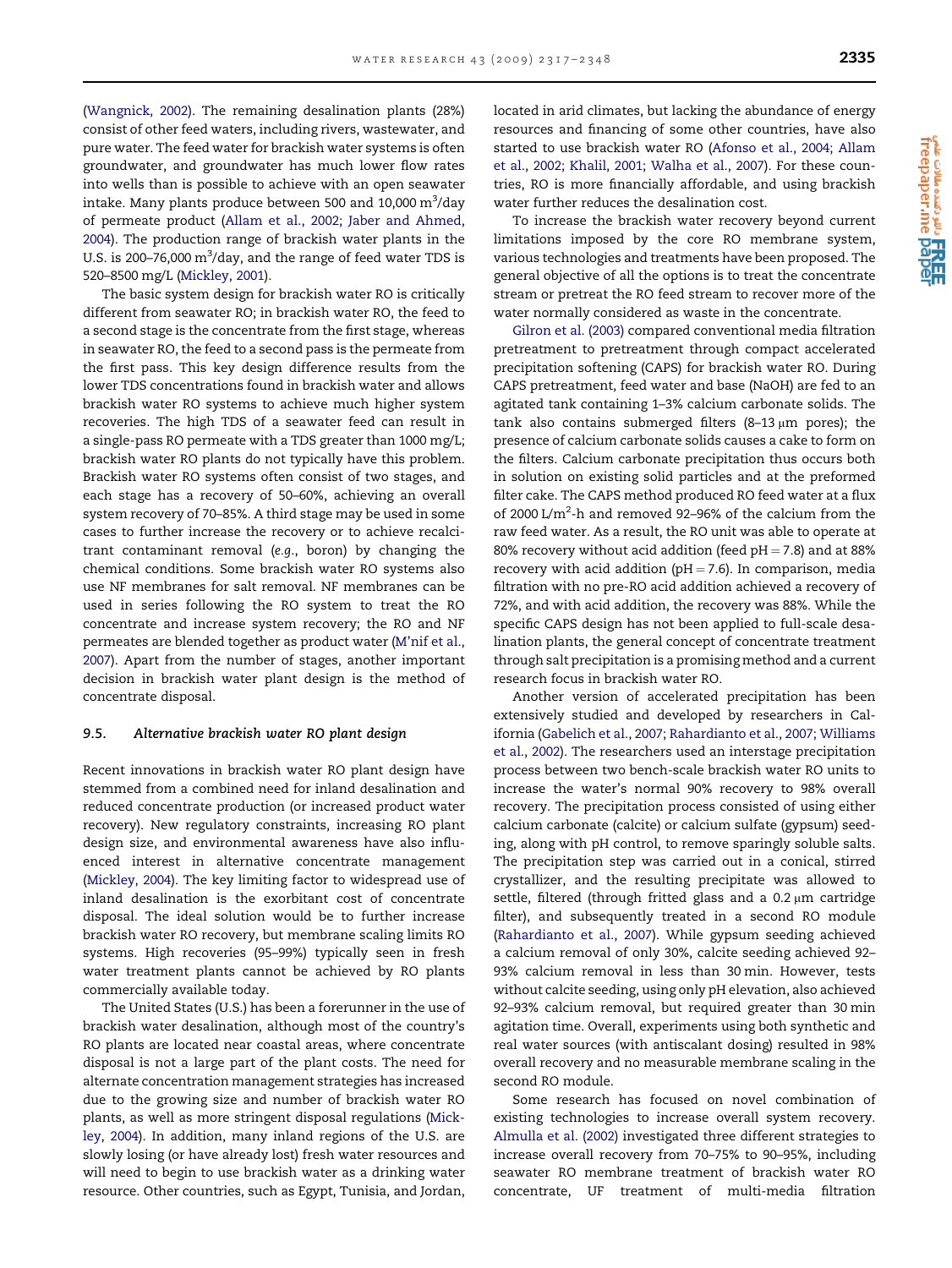backwash, and crystallizer-UF treatment of brackish water RO concentrate. The seawater RO membranes were operated at a feed pressure of 2700 kPa and a recovery of 40%, increasing the overall recovery from 73% to 83% ([Almulla et al., 2002\)](#page-26-0). During this brackish water RO concentrate treatment, precipitation of calcium carbonate, magnesium sulfate, and silica dioxide limited the recovery. When UF was used to treat media filter backwash, at least 92% of the backwash water was recovered, and the overall system recovery increased to 85.4%. Finally, the researchers showed, through jar tests, that crystallization could remove significant portions of the silica (83%), calcium (92%), and magnesium (92%) [\(Almulla et al.,](#page-26-0) [2002\)](#page-26-0); the overall system recovery due to crystallizer-UF concentrate treatment was estimated at 95%.

Another option to traditional concentrate disposal is the treatment of the concentrate for specific salt recovery [\(Mick](#page-29-0)[ley, 2004](#page-29-0)). Using the specific makeup of the concentrate, individual salts can be removed in series using pH changes and salt precipitation. The process has been developed by companies such as Geo-Processors Pty Limited (Australia), and has been used successfully to treat concentrate in pilot and commercial applications. In Eilat, Israel, the concentrate from a seawater RO plant is used to produce salt [\(Ravizky and](#page-29-0) [Nadav, 2007](#page-29-0)). The feed to the RO plant is a blend of seawater and concentrate from a local brackish water RO plant. In this way, the brackish water RO plant avoids seawater pollution and discharge costs by ultimately using the concentrate to produce a consumer product.

For brackish water resources with elevated boron concentrations, the conventional two-stage RO design is expanded to include additional RO stages or an ion exchange system to achieve boron removal. Although grouped within the general treatment process of ion exchange, the resin used to remove boron will complex with ionized or neutral boron (boric acid) molecules ([Jacob, 2007](#page-28-0)). Therefore, the resin is very specific and can be used at the same neutral or acidic pH designed for the subsequent RO system. No other ions in solution are affected by the boron-specific resin, and a typical ion exchange column will reduce the boron concentration to less than 0.05 mg/L. In comparison, the boron concentration after a first pass seawater RO membrane is between 1 and 2 mg/L, and a second pass at high pH can reduce the boron concentration to below 0.5 mg/L ([Jacob, 2007; Sauvet-Goichon, 2007\)](#page-28-0). The boron-specific ion exchange column is typically placed after the RO system [\(Glueckstern and Priel, 2007; Jacob, 2007\)](#page-27-0); if there are several RO stages, which is common in brackish water RO, boron ion exchange may be used to treat the permeate from all or selected RO stages. The world's first brackish water RO plant using boron ion exchange started operation (in Israel) in May 2006 ([Jacob, 2007\)](#page-28-0); as more and more countries follow Israel's lead in adopting strict boron standards for drinking water, the ion exchange technology is likely to be increasingly applied. A RO-ion exchange system proposed by [Glueckstern and Priel \(2007\)](#page-27-0) is shown in Fig. 12.

Another treatment option for boron removal in brackish water RO systems is specially designed RO membranes for removal at neutral or acidic pH or the use of seawater RO membranes for the second and/or third stages of a brackish water RO system ([Glueckstern and Priel, 2007](#page-27-0)). However, the first membrane option requires more energy, and the second



Fig. 12 – A possible configuration for a combined system of brackish water RO and boron ion exchange [\(Glueckstern](#page-27-0) [and Priel, 2007](#page-27-0)).

option requires pH elevation [\(Glueckstern and Priel, 2007\)](#page-27-0); the appropriate technology must be chosen after evaluation of the specific plant design. A design for boron removal in a brackish water RO system using seawater RO membranes in subsequent stages is shown in Fig. 13.

#### 10. RO permeate post-treatment

# 10.1. Seawater RO

The permeate from seawater RO is often treated before distribution. Depending on the permeate TDS, the permeate may be blended with another water to either increase or decrease the salinity ([Sanz et al., 2007; Zidouri, 2000](#page-30-0)). Lime  $(Ca(OH<sub>2</sub>)$  or limestone contactors may be added to increase the hardness, alkalinity and pH, as well as prevent the water from causing calcium to leach from pipes in the distribution system [\(Khawaji et al., 2007](#page-28-0)). Hardness is necessary to achieve



Fig. 13 – Boron removal in a brackish water RO system using seawater RO membranes in the second and third stages.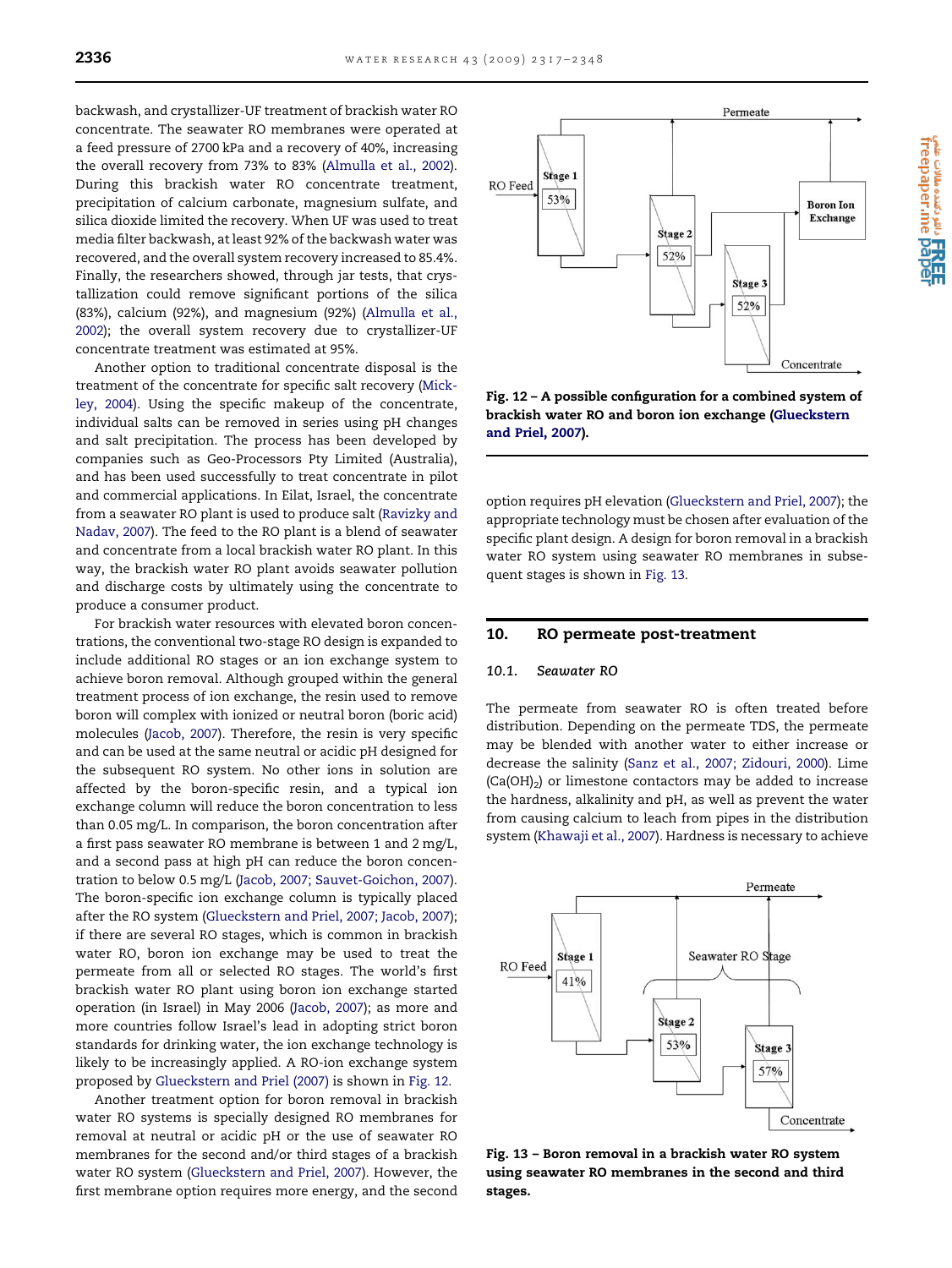the typical taste of drinking water and prevent corrosion, while alkalinity is the primary buffering system of all natural waters. Alkalinity (carbonate and bicarbonate) helps to stabilize the water pH during distribution and use. If additional hardness or alkalinity is not needed, another base, such as caustic soda (NaOH), may be used for pH adjustment. The permeate is also disinfected, typically through the use of chlorine, sodium hypochlorite, or chloramines. Permeate treatment may also include fluoride replacement [\(El-Ramly](#page-27-0) [and Peterson, 1999](#page-27-0)).

# 10.2. Brackish water RO

Similar to seawater RO, brackish water RO permeate has extremely low levels of calcium and bicarbonate (alkalinity), and these two components must be replenished before distribution. In brackish water RO systems, a portion of the RO feed water is often blended with the RO permeate to replace hardness and alkalinity, and caustic soda is used for pH adjustment. If feed water blending is not possible, typically due to lower feed water quality, the addition of lime or the use of limestone contactors is often used ([Walker et al., 2007;](#page-31-0) [Watson et al., 1995\)](#page-31-0). As with seawater RO permeate, brackish water RO permeate is also disinfected before distribution.

### 11. RO concentrate disposal

#### 11.1. Seawater RO

For seawater RO plants, the disposal method is usually discharge back into the same body of water; the primary concerns are only the pumping system and length of piping needed to reach the chosen discharge point underwater ([Mooij,](#page-29-0) [2007; Ravizky and Nadav, 2007\)](#page-29-0). The feed water intake and the concentrate discharge are positioned in separate locations, and the concentrate is diluted into the large seawater body without influencing the feed water composition.

# 11.2. Brackish water RO

If feasible, surface water disposal is the disposal method of choice for brackish water plants due to higher costs of other options. However, surface water discharge is often limited to coastal RO plants; otherwise, the large amount of piping needed to transport concentrate from an inland plant to the sea is financially prohibitive. Some inland brackish water RO plants discharge concentrate to local lakes and rivers. Unlike seawater discharge, brackish water RO concentrate, if discharged to surface water, can change the salinity of the receiving water. The change in salinity can change the concentration of dissolved oxygen in the water and negatively affect aquatic life; the standard limit for surface water discharge is a salinity difference of less than 10% ([Mickley,](#page-29-0) [2004](#page-29-0)).

If the feed to a brackish water RO plant is groundwater, the plant must often treat the RO concentrate before disposal. Treatment is particularly important if the concentrate is discharged to surface water. Groundwater can have high concentrations of gases, such as carbon dioxide, ammonia, and hydrogen sulfide, some of which are toxic to aquatic animals ([Kimes, 1995; Mickley, 2001\)](#page-28-0). Concentrate treatment can include pH adjustment, chlorination, dechlorination, degasification, and aeration ([Mickley, 2001](#page-29-0)). High levels of fluoride and calcium in RO concentrate have also been shown to be toxic to certain test organisms, although concentrate treatment does not typically remove these contaminants.

With a growing need for inland desalination of brackish water, other disposal options must be used, and thus far, a wide range of methods have been put into practice [\(Bloetscher et al., 2006; Mickley, 2001, 2004; Van der Bruggen](#page-26-0) [et al., 2003\)](#page-26-0). Each method has advantages and disadvantages, often representing a compromise between cost, local available resources, environmental impact, and technology.

After surface water discharge, concentrate disposal to a combined sewer is often the method of choice. A combined sewer transports concentrate and other wastewaters to a local municipal wastewater treatment plant, where the mix of both waters is treated; some of the salt from the concentrate flow becomes part of the sludge (dewatered solid waste product from the wastewater treatment plant), while the rest remains dissolved and becomes a part of the plant effluent. High salinity can negatively affect biological treatment processes and cause discharge permit violations ([Mickley, 2004\)](#page-29-0). Local regulations, the size of the desalination plant, and availability of a nearby wastewater treatment plant often dictate the feasibility of this disposal option. If the concentrate flow is too large or too saline, the desalination plant may not be able to use sewer disposal.

Brackish water desalination plants located near green (parks, golf courses) or agricultural areas can sometimes use the RO concentrate as irrigation water. Although this disposal option is advantageous to the desalination plant, as the concentrate waste becomes a needed product, irrigation with concentrate can cause several problems. The use of saline water for crop irrigation adds salt to the soil and to the local groundwater aquifers ([Mickley, 2001\)](#page-29-0). Build-up of the salt in the soil can affect future crop growth, while the groundwater will slowly increase in salinity over time. In addition, high boron concentrations in the irrigation water can cause plant damage ([Glueckstern and Priel, 2003\)](#page-27-0). While a useful concentrate disposal solution, the irrigation application eventually creates the need for more desalination in areas that once had fresh groundwater resources.

Evaporation ponds are often considered the basic, conventional concentrate management option and were originally relatively inexpensive to build, given adequate space. However, today, regulations have been put in place to protect the local soil and groundwater from the salts and other potential chemicals that can leach into the ground from evaporation ponds ([Nicot et al., 2007](#page-29-0)). Evaporation ponds have been primarily used in the Middle East and Australia, with some use in the U.S. (Texas) [\(Glater and Cohen, 2003](#page-27-0)). Research in the Middle East (Oman, United Arab Emirates, Israel) has shown the need for pond leakage monitoring and for enhanced evaporation strategies [\(Ahmed et al., 2001; Gil](#page-26-0)[ron et al., 2003; Glater and Cohen, 2003\)](#page-26-0). In the U.S., the climate and land available in Texas has allowed this type of disposal to be a viable option. In comparison to Texas, other states considering brackish water RO in the U.S. (California,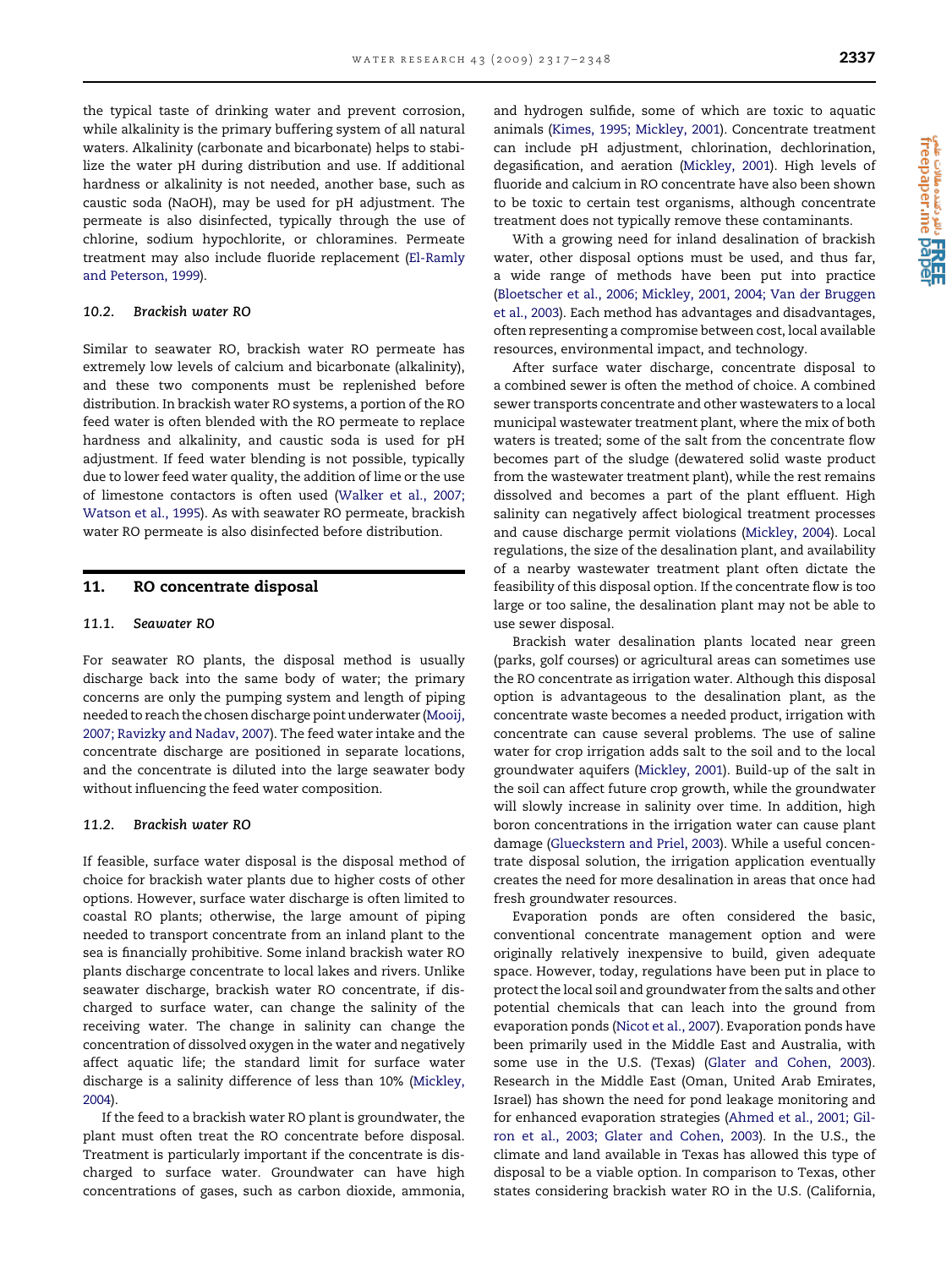Florida, East Coast states) do not have the climate and/or land necessary to build evaporations ponds. Both irrigation and evaporation ponds are disposal methods typically used for smaller size RO plants ( $<$ 400 m $^3$ /day) [\(Mickley, 2004](#page-29-0)).

Deep well injection, where the concentrate is injected several hundred to several thousand meters into the ground below the fresh water aquifers, is another concentrate disposal option. This disposal option is practiced worldwide for all types of wastewater ([Glater and Cohen, 2003; Mickley,](#page-27-0) [2001; Saripalli et al., 2000](#page-27-0)) and is often the most economical solution for inland plants. The disposal method has been used successfully in Florida for concentrate disposal. A plant recently started up (2007) in El Paso, Texas has chosen deep well injection, but the method remains controversial. Complications include appropriate site selection, concentrate conditioning with chemicals, corrosion and leakage from the well, possible damaging seismic activity, and unknown well lifetime, as well as sparingly soluble salt precipitation ([Glater](#page-27-0) [and Cohen, 2003](#page-27-0)). The process has not been in use long enough to know if the injected salt will eventually leach into the fresh water aquifers above. However, if designed appropriately and used for a long period of time, deep well injection could be the least costly disposal option for large inland desalination plants [\(Mickley, 2001](#page-29-0)).

For a brackish drinking water RO plant, all of the disposal options represent a loss of water and additional plant costs. In addition to all of the individual negative aspects of each disposal option described, each is costly in terms of water recovery; all of the water in the concentrate is lost during the disposal method. Whether by evaporation, wastewater discharge, alternate use, or injection, the water in the concentrate is not recovered as drinking water. In addition, most of the conventional disposal methods, except for deep well injection, are not applicable to large inland brackish water RO desalination plants in design today [\(Glater and](#page-27-0) [Cohen, 2003\)](#page-27-0).

The ultimate achievement in concentrate disposal and RO recovery is to operate a system with zero liquid discharge, or ZLD, where the recovery would approach 100%. In ZLD, most of the water in the concentrate is recovered as product by completely separating the salt from the water. ZLD systems include thermal evaporators, crystallizers, brine concentrators, and spray dryers [\(Mickley, 2001, 2004\)](#page-29-0). A ZLD system combined with a high recovery brackish water RO system can produce permeate with as low as 10 mg/L TDS ([Mickley, 2001\)](#page-29-0). ZLD systems can be used in any geographical location and often are easily accepted by the local community due to positive environmental effects and minimal waste production ([Mickley, 2001](#page-29-0)). While these systems are technologically available, the capital cost of such a system is often higher than the cost of the desalination plant alone [\(Mickley, 2004\)](#page-29-0). In addition, the energy required to achieve near 100% recovery in a ZLD system is high and often not financially possible, except for very small RO systems. Somewhat lower costs may be achieved by combining a brine concentrator system with an evaporation pond, but most often this concentrate disposal method is the most expensive option ([Mickley, 2004\)](#page-29-0). Today, efforts to reduce the cost of ZLD technology continue [\(Bond](#page-26-0) [and Veerapaneni, 2007; Sandia, 2003](#page-26-0)) bench- and pilot-scale tests have shown that ZLD processes can be applied to

a variety of water compositions and community needs [\(Bond](#page-26-0) [and Veerapaneni, 2007](#page-26-0)).

A non-thermal process that approaches ZLD is electrodialysis (ED) or electrodialysis reversal (EDR). ED and EDR use ion exchange membranes and electric current to separate ions from water and to create a permeate and a concentrate. ED and EDR have lower salt rejections than RO membranes (up to 60% TDS reduction per stage) but can achieve recoveries of up to 94% in one stage and 97% with multiple stages [\(Reahl, 2004\)](#page-29-0). EDR is the primary technology currently used; the electric field within the membranes is alternated, reducing membrane scaling. While EDR can operate at higher recoveries than RO, has longer membrane lifetimes, and requires less pre- and post-treatment, the higher capital and energy costs have limited the expansion of EDR. RO remains the primary choice for membrane desalination, while EDR is primarily used for hardness removal of low salinity brackish waters, specific industrial applications, and as a hybrid process with RO.

# 12. Alternative energy sources

#### 12.1. Seawater RO

The coupling of alternative (renewable) energy sources with RO desalination plants has had increased interest and development. The plants in operation are small-scale (<10  $\mathrm{m}^3\mathrm{/day}$ ) plants and represent approximately 0.02% of the total world desalination capacity [\(Mathioulakis et al., 2007](#page-29-0)). These plants are largely demonstration or research plants and often operate non-continuously; in addition, renewable energy sources are still more expensive than traditional resources [\(Helal](#page-28-0) [et al., 2008; Lamei et al., 2008](#page-28-0)). Therefore, the unit cost operation for RO coupled with renewable energy is higher than for typical RO plants. Communities that would typically benefit from coupled renewable energy–RO systems are located in rural areas, where financial resources and system maintenance personnel are limited. Factors including capital cost, sustainable technology, technical operation, social acceptance, and energy resource availability, have contributed to the slow growth of the renewable energy–RO market ([Mathioulakis et al., 2007](#page-29-0)).

The three main renewable energy sources available are solar (photovoltaic and thermal), wind and geothermal energy. The thermal energy sources are most often used with distillation desalination, while wind and photovoltaic solar energy are commonly paired with RO desalination. The combined choices of energy and process take advantage of matching the type of energy with the type of process (thermal versus mechanical). These RO systems can use seawater or brackish water as the feed source and are typically small to medium plants. Overall, the energy source most often used has been solar energy (70% of market), and RO has the majority (62%) of the renewable energy desalination market ([Mathioulakis et al., 2007](#page-29-0)).

Solar-powered desalination is possibly the most promising alternative energy choice, and both distillation and membrane plants have been designed and operated. In particular, countries already advanced in conventional RO desalination, such as Spain, Italy, and Saudi Arabia, have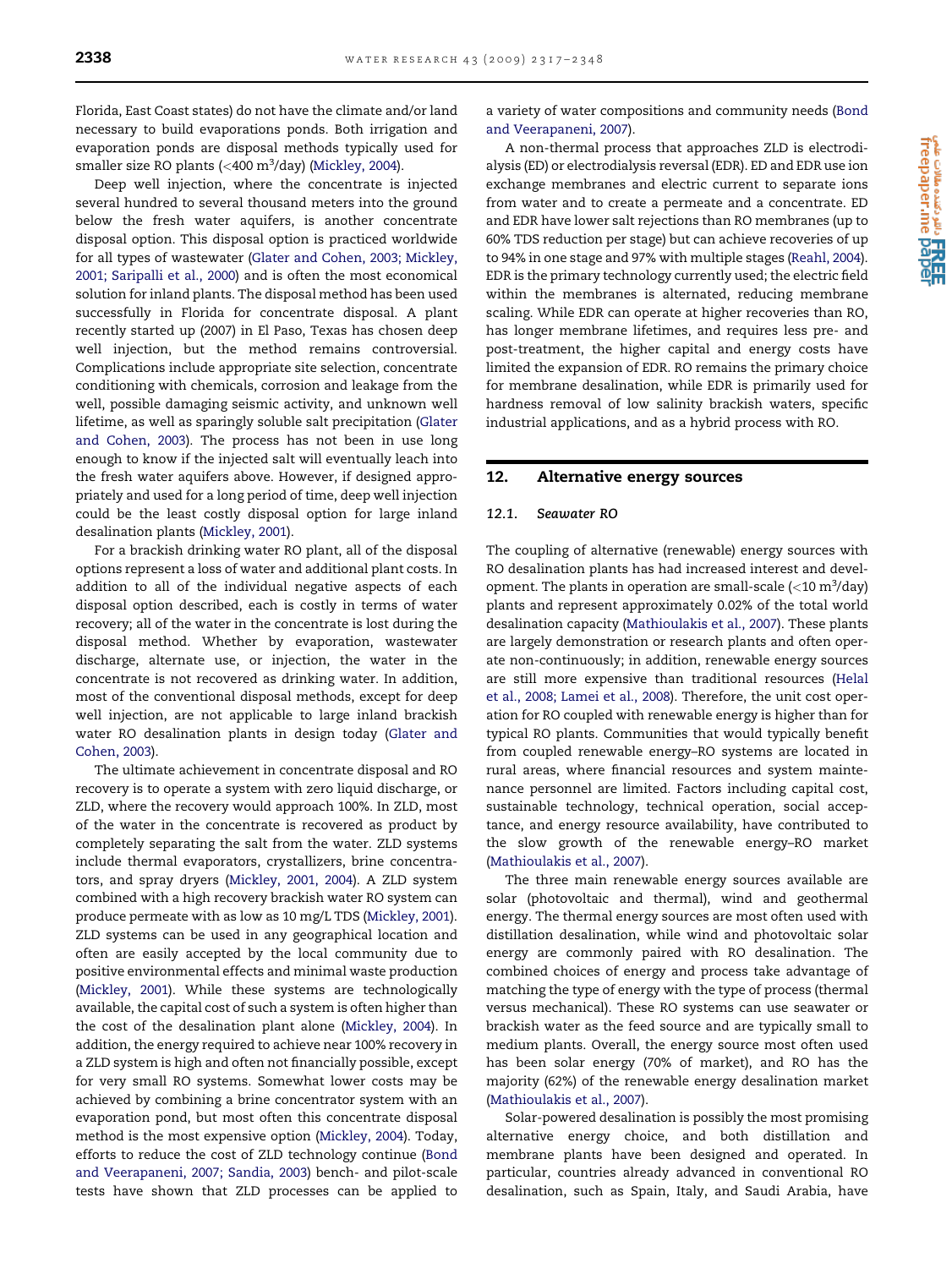successfully implemented solar photovoltaic energy and seawater RO (García-Rodríguez, 2003; Herold et al., 1998; Tzen [et al., 1998\)](#page-27-0). In solar photovoltaic cells, the solar energy is directly converted into electricity, providing a direct energy source for RO operation. García-Rodríguez (2003) reported a wide range of permeate production capacities for solar photovoltaic–seawater RO plants, from 0.5 to 120  $\mathrm{m}^3\!/\mathrm{day}.$ 

Spain, the desalination leader of Europe ([Graber, 2006](#page-27-0)), has also paired renewable energy, in the form of a wind farm, with a seawater RO plant in Gran Canaria, Canary Islands ([Rybar](#page-30-0) [et al., 2005](#page-30-0)). Four wind generators provide the main energy source for the 5000 m<sup>3</sup>/day RO permeate production, along with pressure exchangers and motors with variable frequency that act as an energy recovery system. The power produced by the wind generators is variable throughout the year; at times, excess power is sold to the conventional power network in place, and sometimes, the RO plant consumes supplementary power from the network grid. In 2004, the plant obtained 57% of its power from the wind generators, and sold 95% of the power produced by the wind generators to the power network.

#### 12.2. Brackish Water RO

Renewable energy sources have also been used in conjunction with brackish water RO desalination. In Australia, small-scale (0.4–1 $\text{m}^3$ /day) RO desalination systems powered by solar energy have recently been tested ([Masson et al., 2005; Richards](#page-29-0) [and Schaefer, 2002;Werner and Schaefer, 2007](#page-29-0)). These systems were used in remote areas of central Australia, where communities are small and fresh water is limited. While large RO plants fill an important role for large coastal cities, many other communities suffer from water needs; small RO plants with simple designs and renewable energy sources can successfully provide water to rural communities ([Werner and](#page-31-0) [Schaefer, 2007](#page-31-0)). The development of small RO systems in rural areas has been limited due to the high capital cost investment required [\(Ayoub and Alward, 1996\)](#page-26-0), but the use of renewable energy could enable more communities to take advantage of RO technology. Perhaps most importantly, building and operating an RO plant in a rural community requires not only technical evaluation of the site and plant processes, but a study of the social aspects surrounding the eventual water use. [Werner and Schaefer \(2007\)](#page-31-0) tested a solar energy-RO system in six sites in central Australia and found significant differences in water use, water resource quality, and human resources for system maintenance among the sites. Other countries, with arid, sunny climates, and rural communities that have limited access to electrical power grids or a central water distribution network, have also investigated similar renewable energy–RO systems for both seawater and brackish water sources (Bouguecha et al., 2005; García-Rodríguez, 2003; Herold et al., [1998; Tzen et al., 1998; Weiner et al., 2001](#page-26-0)); brackish water systems using solar photovoltaic energy have a range of  $\rm{production}$  from 0.1 to 60 m $\rm{^{3}/day}$  (García-Rodríguez, 2003).

#### 13. Costs

[Karagiannis and Soldatos \(2008\)](#page-28-0) conducted a review of water desalination cost literature and found that the type of feed water (seawater or brackish water), as well as the plant size and the energy source, play major roles in the cost of desalinated water (\$/m<sup>3</sup>). The investment cost per unit of production capacity of seawater RO plants is higher than that of brackish water RO plants; seawater RO capital costs tend to fall between \$600/(m<sup>3</sup>/day) and \$800/(m<sup>3</sup>/day) [\(Reddy and](#page-29-0) [Ghaffour, 2007; Sauvet-Goichon, 2007\)](#page-29-0), while brackish water RO capital costs range from  $$240/(m^3/day)$  to  $$400/(m^3/day)$ [\(Vince et al., 2008; Yun et al., 2006](#page-31-0)). For both seawater and brackish water, small RO plants ( $<$ 5000 m $^3$ /day) have higher unit water costs  $(\$/m^3)$  than medium (5000–60,000 m $^3$ /day) or large (>60,000 m<sup>3</sup>/day) plants ([Karagiannis and Soldatos,](#page-28-0) [2008](#page-28-0)).

A cost comparison of fixed and operation and maintenance costs for a large brackish water RO plant and a large seawater RO plant is shown in Table 6 [\(Reddy and Ghaffour, 2007; Yun](#page-29-0) [et al., 2006](#page-29-0)). The brackish water RO plant cost data is based on a cost model evaluation of a theoretical plant; a smaller pilot study (1100 m<sup>3</sup>/day permeate) was performed on the feed water. The hypothetical plant would be located in southern California and operated by the Metropolitan Water District of Southern California. The plant would use a blend of Colorado River water (702 mg/L TDS) and California state project water (394 mg/L TDS) as the feed water  $($  ~500 mg/L TDS) and produce 700,300  $\text{m}^3\text{/day}$  permeate ([Yun et al., 2006](#page-31-0)). The goal of this hypothetical plant would be to provide low-TDS permeate to blend with the permeate from the three existing conventional water treatment plants operated by Metropolitan. The existing plants use Colorado River water as the feed source and produce a combined 1.97 million  $\mathrm{m}^3\!$ day permeate.

The seawater RO plant is the Ashkelon plant in southern Israel. This plant uses open seawater intake from the Mediterranean Sea (40,700 mg/L TDS) and produces 330,000 m<sup>3</sup>/day permeate ([Sauvet-Goichon, 2007](#page-30-0)). The energy costs can be compared since both analyses were completed within a similar time period; today, the energy costs are likely to have risen above those calculated several years ago. The capital costs of the seawater plant are five times greater than the brackish water plant; this difference in capital costs is due in part to a more extensive pretreatment system to treat the surface water feed and larger pumping and piping needed to

| Table 6 - Comparison of plant costs for a brackish water<br>RO plant and a seawater RO plant (Reddy and Ghaffour,<br>2007; Yun et al., 2006). |                                              |                                          |  |
|-----------------------------------------------------------------------------------------------------------------------------------------------|----------------------------------------------|------------------------------------------|--|
| Plant costs                                                                                                                                   | Metropolitan plant<br>$(\frac{\text{m}}{3})$ | Ashkelon plant<br>$(\frac{\text{m}}{3})$ |  |
| Water type                                                                                                                                    | Brackish water                               | Seawater                                 |  |
| Fixed costs<br>(capital costs)                                                                                                                | 0.057                                        | 0.311                                    |  |
| Energy                                                                                                                                        | 0.029                                        | 0.134                                    |  |
| Labor                                                                                                                                         | 0.007                                        | Included in<br>Miscellaneous             |  |
| Chemicals                                                                                                                                     | 0.016                                        | 0.021                                    |  |
| Membrane<br>replacement                                                                                                                       | 0.010                                        | 0.028                                    |  |
| Miscellaneous                                                                                                                                 | 0.077                                        | 0.031                                    |  |
| Total                                                                                                                                         | 0.134                                        | 0.525                                    |  |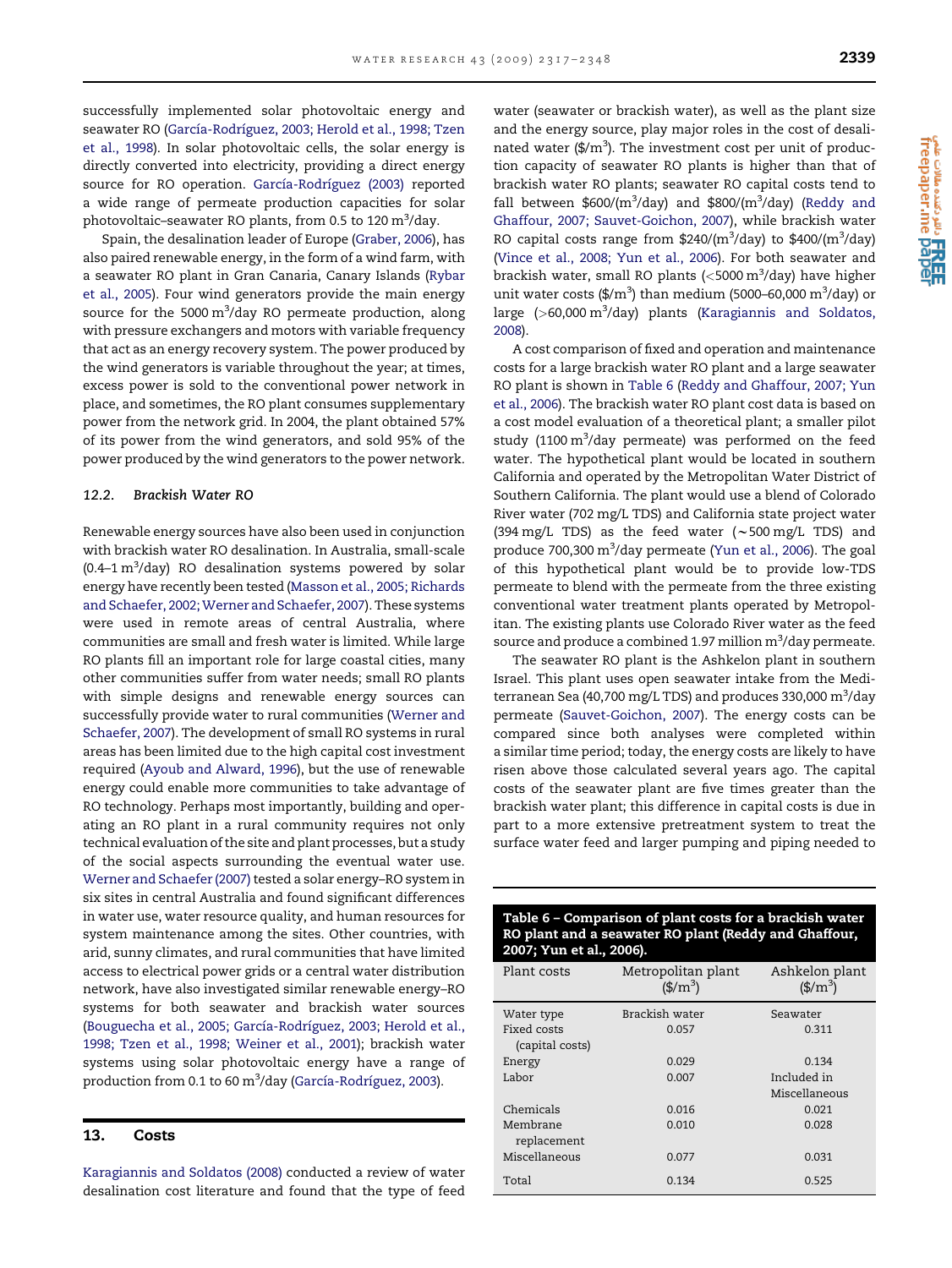move the seawater RO concentrate (because of the lower RO recovery). Energy costs for the seawater RO plant are nearly five times greater than those of the brackish water RO plant, due to higher pressures and lower recovery. The chemical costs are similar, while the membrane replacement costs are greater for the seawater RO system. Seawater RO membranes typically have shorter lifetimes and must be replaced more often due to fouling.

Hafez and El-Manharawy and Yun et al., give more detailed analyses of specific plant capital costs for a set of small seawater RO plants and for a large brackish water RO plant, respectively. The cost data include site-specific feed intake, pretreatment, post-treatment, site development and concentrate treatment costs ([Hafez and El-Manharawy, 2002; Yun](#page-27-0) [et al., 2006](#page-27-0)). A more detailed explanation of the factors affecting seawater RO and brackish water RO costs is presented below.

### 13.1. Seawater RO

The key to widespread interest and implementation of seawater RO plants has been a significant reduction in capital and operation/maintenance costs over the past 30 years. The unit cost of water from RO production has decreased from close to  $$5.00/m^3$  in the late 1970s to less than  $$1.00/m^3$  in 2004 ([Zhou and Tol, 2004\)](#page-31-0). Plants built in the 1990s produced water at a cost of  $$1.00/m^3$ – $$2.00/m^3$  [\(Wilf and Bartels, 2004](#page-31-0)), while recent plants built in Israel (Ashkelon plant, production started in 2005) and the United Arab Emirates (Fujairah plant, production started in 2005) cost  $$0.53/m<sup>3</sup>$  (in 2005) ([Sauvet-](#page-30-0)[Goichon, 2007](#page-30-0)) and  $$0.87/m<sup>3</sup>$  [\(Dawoud, 2005](#page-27-0)), respectively. The production capacities and water prices of several seawater RO plants are presented in Table 7 [\(Reverse Osmosis Desalination](#page-29-0) [Plants Reference List, 2005; Dawoud, 2005; Glueckstern et al.,](#page-29-0)

Table 7 – Summary of production and water prices for several large seawater RO desalination plants.

| veral large beawater no acbannation plants. |                           |                                                    |                                       |  |
|---------------------------------------------|---------------------------|----------------------------------------------------|---------------------------------------|--|
| Plant location                              | 1st year of<br>production | <b>RO</b><br>production<br>capacity<br>$(m^3/day)$ | Water price<br>$(\frac{\text{m}}{2})$ |  |
| Galder-Agaete, Spain                        | 1989                      | 3500                                               | 1.94                                  |  |
| Jeddah, Saudi Arabia                        | 1989                      | 23,000                                             | 1.31                                  |  |
| Ad Dur, Bahrain                             | 1990                      | 45,000                                             | 1.30                                  |  |
| Lanzarote III and                           | 1991                      | $10,000 \times 2$                                  | 1.62/1.34                             |  |
| Agragua, Spain                              |                           |                                                    |                                       |  |
| Santa Barbara,                              | 1992                      | 25,000                                             | 1.51                                  |  |
| California, USA                             |                           |                                                    |                                       |  |
| Dhkelia, Cyprus                             | 1997                      | 40,000                                             | 1.46                                  |  |
| Mallorca and                                | 1998                      | 42,000/56,400                                      | 1.03/1.00                             |  |
| Marbella, Spain                             |                           |                                                    |                                       |  |
| Eilat, Israel                               | 1998                      | 10,000                                             | 0.72                                  |  |
| Larnarca, Cyprus                            | 2001                      | 56,000                                             | 0.83                                  |  |
| Eilat, Israel                               | 2003                      | 10,000                                             | 0.81                                  |  |
| Tampa Bay,                                  | 2003                      | 94,600                                             | 0.55                                  |  |
| Florida, USA                                |                           |                                                    |                                       |  |
| Fujairah, United                            | 2005                      | 170,500                                            | 0.87                                  |  |
| <b>Arab Emirates</b>                        |                           |                                                    |                                       |  |
| Ashkelon, Israel                            | 2005                      | 320,000                                            | 0.53                                  |  |

# [2001; Magara et al., 2000; Sauvet-Goichon, 2007; Tsiourtis,](#page-29-0) [2001; Wilf and Bartels, 2006; Wilf and Klinko, 2001\)](#page-29-0).

Several factors have helped reduce RO energy consumption and costs, including improvements in membrane materials and technology (higher flux, higher salt rejection, lower hydrostatic pressure required, lower materials cost) and the use of pressure recovery devices ([Reddy and Ghaffour, 2007;](#page-29-0) [Zhou and Tol, 2004\)](#page-29-0). RO has also become less expensive than thermal processes, which require 10 times the electricity ([Service, 2006](#page-30-0)), as crude oil prices have risen from 20 US\$/bbl (per barrel) in 1997, to approximately 70 US\$/bbl in 2007 [\(Blank](#page-26-0) [et al., 2007](#page-26-0)). More recently, oil prices have risen past 100 US\$/ bbl [\(Lee, 2008; Martin, 2007; Pflimlin, 2007](#page-28-0)). While oil prices increase, many project bids continue to base predicted energy costs on a figure of 5 US\$/bbl [\(Blank et al., 2007](#page-26-0)). This incongruence in predicted verses actual energy costs allows thermal desalination plants to still be compared to RO desalination plants as economic options. However, RO desalination is more energy efficient, and the process will continue to improve with new membrane materials and modifications. While most RO plants still use fossil fuels as the electricity source, future RO plants may take advantage of renewable energy resources or nuclear energy to further reduce costs ([Mathioulakis et al., 2007; Reddy and Ghaffour, 2007; Rybar](#page-29-0) [et al., 2005; Werner and Schaefer, 2007](#page-29-0)).

Both the relative capital cost and the energy cost (per unit of plant production capacity) of a RO plant decrease as plant size increases [\(Almulla et al., 2005; Avlonitis et al., 2003](#page-26-0)). The energy required by a RO system is primarily used to power pumps; the larger the plant, the greater the required power for larger pumping systems. For seawater RO plants, the power costs can account for up to 50% of the total plant operating and maintenance costs ([Younos, 2003](#page-31-0)). The second largest cost is typically fixed costs (approximately 37%), including capital investment amortization and insurance ([Miller, 2003;](#page-29-0) [Younos, 2003\)](#page-29-0). Other costs include maintenance and parts (7%), membrane replacement (5%), labor (4%), and consumable chemicals (3%) [\(Miller, 2003](#page-29-0)).

For a specific size plant, the choice in target recovery can greatly affect the cost of the plant ([Wilf and Klinko, 2001\)](#page-31-0). Most plants are designed to have a target permeate or product (volumetric) flow ([Nadav et al., 2005; Petry et al., 2007; Rever](#page-29-0)[beri and Gorenflo, 2007; Reverter et al., 2001; Sauvet-Goichon,](#page-29-0) [2007\)](#page-29-0). For a fixed permeate flow, as recovery increases, the required feed flow decreases because more of the feed flow passes through the membranes as permeate. Thus, for higher recovery, all associated equipment (i.e., piping, pumps, storage tanks, pretreatment equipment, chemical dosing systems, concentrate outfall) can be sized smaller, and costs decrease. However, the increasing osmotic pressure with increasing recovery eventually overtakes the benefit of smaller feed flow, and at seawater RO recoveries above 55–60%, total water cost begins to increase [\(Wilf and Klinko, 2001\)](#page-31-0). This optimal recovery percent range increases for less saline feed water.

RO pretreatment contributes significantly to the overall equipment cost of a plant. Conventional pretreatment (multimedia filtration) has traditionally cost less than other recent pretreatment alternatives (membrane filtration by MF, UF, or NF). However, the capital investment required for membrane pretreatment systems has decreased. While membrane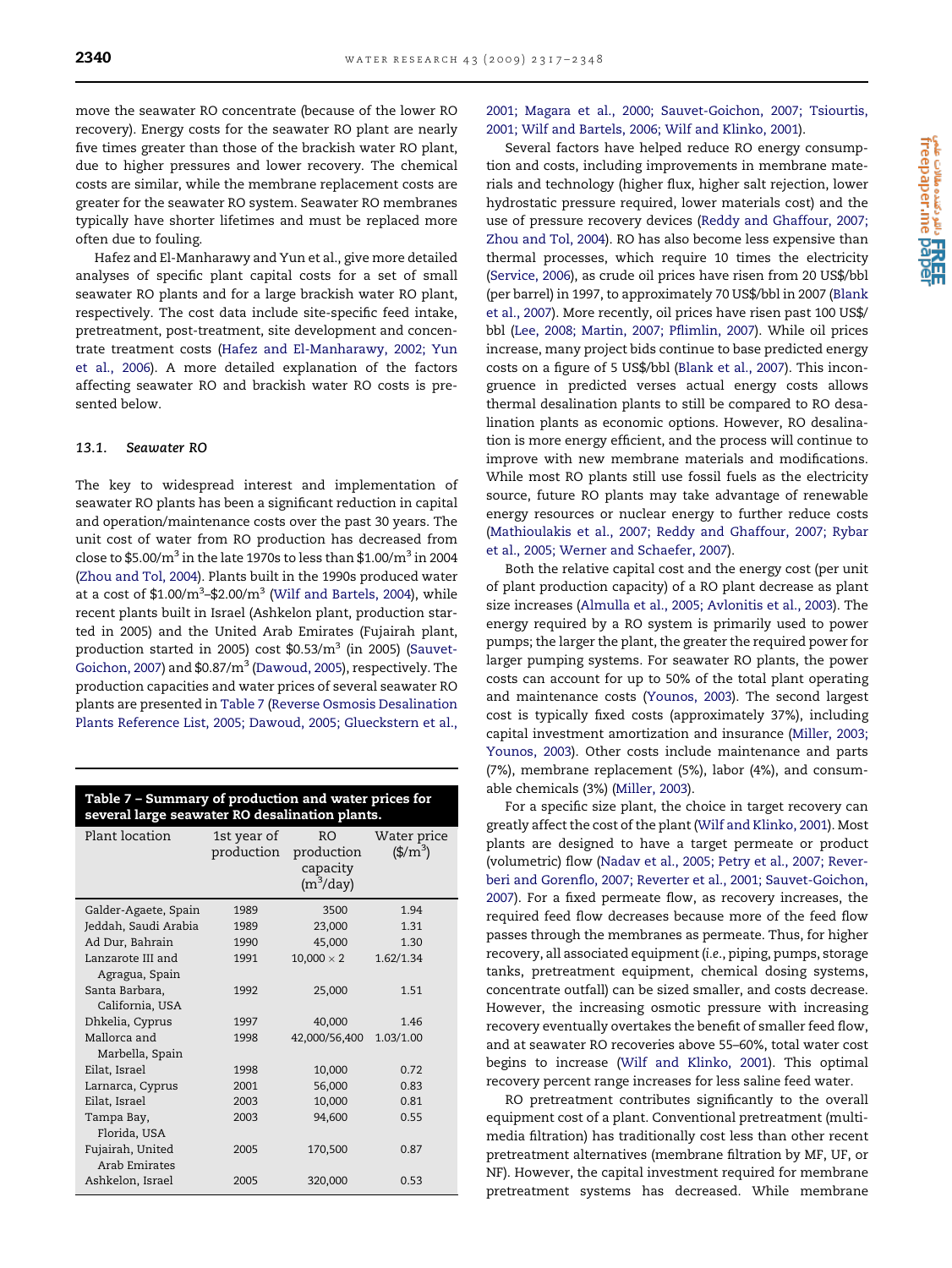capital costs remain slightly higher than multi-media filtration capital costs, membrane pretreatment can substantially lower RO operation and maintenance costs, particularly the cost of RO membrane replacement. However, membrane pretreatment still tends to be more expensive than conventional pretreatment due to the higher cost of membrane replacement relative to the operating and maintenance costs of media filtration. As more and more seawater RO plants are forced to use open water intake feed sources, membrane pretreatment is likely to become the pretreatment method of choice.

Some full-scale plants, particularly in the Middle East and Asia, have already started using membrane pretreatment [\(Bartels et al., 2006; Bu-Rashid and Czolkoss, 2007\)](#page-26-0). These plants, including those in Addur, Bahrain; Kindasa, Saudi Arabia; Fukuoka, Japan; and Yu-Han, China, have all seen consistent, improved water quality as a result of using membrane pretreatment. [Bartels et al. \(2006\)](#page-26-0) noted that the capital cost of a RO plant utilizing membrane pretreatment could be as much as 30% higher than if conventional pretreatment had been chosen. The authors state that reduced operational and chemical costs can reduce the overall difference to between 2 and 3% [\(Bartels et al., 2006\)](#page-26-0). [Pearce](#page-29-0) [\(2007\)](#page-29-0) described potential areas of cost savings due to improvements in RO operations. Membrane pretreatment can decrease costs associated with the plant footprint, RO membrane replacement, pre-RO cartridge filters, and chemical costs, as well as allow increases in recovery and permeate flux (due to lower fouling rates). In the case study presented, data are based on an eastern Mediterranean Sea feed water, and estimates are given for cost decreases for each of the parameters mentioned above. RO permeate flux can increase by 25%, while the plant footprint and RO membrane replacement can decrease by 33%. Chemical costs can decrease by 45– 65% and pre-RO cartridge filters are not necessary. The total water cost for both the conventional pretreatment-RO system and the membrane pretreatment-RO system is  $$0.90/m^3$ [\(Pearce, 2007\)](#page-29-0). While the Mediterranean Sea has relatively good quality feed water and requires only one stage of media filtration (for conventional pretreatment), other feed sources, such as those in the Middle East (Persian Gulf), are poorer in quality and require more extensive pretreatment [\(Bu-Rashid](#page-26-0) [and Czolkoss, 2007; Pearce, 2007\)](#page-26-0).

#### 13.2. Brackish water RO

The key difference in cost distribution between seawater RO and brackish water RO plants is the electrical power required. Brackish water RO plants require a much lower hydrostatic pressure to produce permeate because of the lower salt content of the feed water. In addition, brackish water RO membranes often have a lower salt rejection and are more permeable than seawater RO membranes. The power cost of a typical brackish water RO represents only 11% of the total cost (44% for seawater RO), and the largest costs are fixed costs (capital amortization and insurance), at 54% ([Miller, 2003;](#page-29-0) [Younos, 2003\)](#page-29-0). Due to the decreased contribution of power in the overall cost distribution, other factors, such as maintenance (9%), membrane replacement (7%), labor (9%), and consumable chemicals (10%), increase ([Miller, 2003\)](#page-29-0).

The unit water price for brackish water RO ranges between  $$0.10/m^3$  and  $$1.00/m^3$  ([Miller, 2003; Sethi, 2007](#page-29-0)); this price range is lower than that of seawater RO (\$0.53/m $^3$ –\$1.50/m $^3$ ). Costs can increase due to pumping requirements (i.e., pumping groundwater from wells). Factors resulting from lower feed salinity, including the lower energy requirements noted above and less frequent membrane replacement, help decrease the water cost. As in seawater RO, pretreatment costs can represent a significant portion of the capital cost, particularly if membrane pretreatment is chosen. However, often conventional media filtration pretreatment is used because many brackish feed waters are groundwaters.

A key cost for brackish water RO systems is concentrate disposal. For brackish water RO plants, surface water outfall (typically located in the same body of water providing the feed water) is the least expensive disposal option. While still considered an important cost to seawater RO plants ([Ravizky](#page-29-0) [and Nadav, 2007\)](#page-29-0), due to lower recoveries, surface water disposal is relatively inexpensive for brackish water systems. Apart from surface water disposal, combined sewer disposal is often the next choice as a relatively low-cost disposal option. This option is often not available, however, and plants must choose from more expensive options, depending on local regulations and available land. A summary of costs for concentrate disposal and the RO membrane system is shown in Table 8 [\(Graves and Choffel, 2004; Koyuncu et al., 2001;](#page-27-0) [Mickley, 2001, 2004; Miller, 2003; Sethi, 2007; Thomas, 2006](#page-27-0)); the cost of producing desalinated water becomes more costly as the concentrate disposal costs increase. Surface water disposal is by far the least expensive option, although piping and pumping costs can significantly increase when the plant is not located on the coast. Evaporation ponds and brine concentrators are the most expensive options due to stringent groundwater regulations and energy requirements, respectively.

| Table 8 - Cost comparison of membrane unit and<br>concentrate disposal options. |                        |                                                                                                    |  |
|---------------------------------------------------------------------------------|------------------------|----------------------------------------------------------------------------------------------------|--|
| Cost                                                                            | Cost $(\frac{4}{m^3})$ | Critical factors                                                                                   |  |
| Membrane<br>replacement                                                         | $0.008 - 0.05$         | Scaling, fouling                                                                                   |  |
| Chemicals                                                                       | $0.008 - 0.05$         | Cleaning frequency                                                                                 |  |
| Concentrate disposal <sup>a</sup>                                               |                        |                                                                                                    |  |
| Surface Water                                                                   | $0.03 - 0.30$          | Piping, pumping,<br>and outfall construction                                                       |  |
| Evaporation pond                                                                | 1.18-10.04             | Pond size and depth,<br>salt concentration,<br>evaporation rate,<br>disposal rate, pond liner cost |  |
| Deep well injection                                                             | $0.33 - 2.64$          | Tubing diameter and depth,<br>injection rate, chemical costs                                       |  |
| Sewer                                                                           | $0.30 - 0.66$          | Disposal rate, salinity, sewer<br>capacity, fees                                                   |  |
| Brine concentrator<br>(ZLD)                                                     | $0.66 - 26.41$         | Disposal rate, energy costs,<br>salinity                                                           |  |

a Costs for concentrate disposal options include capital and operations and maintenance (O&M) costs.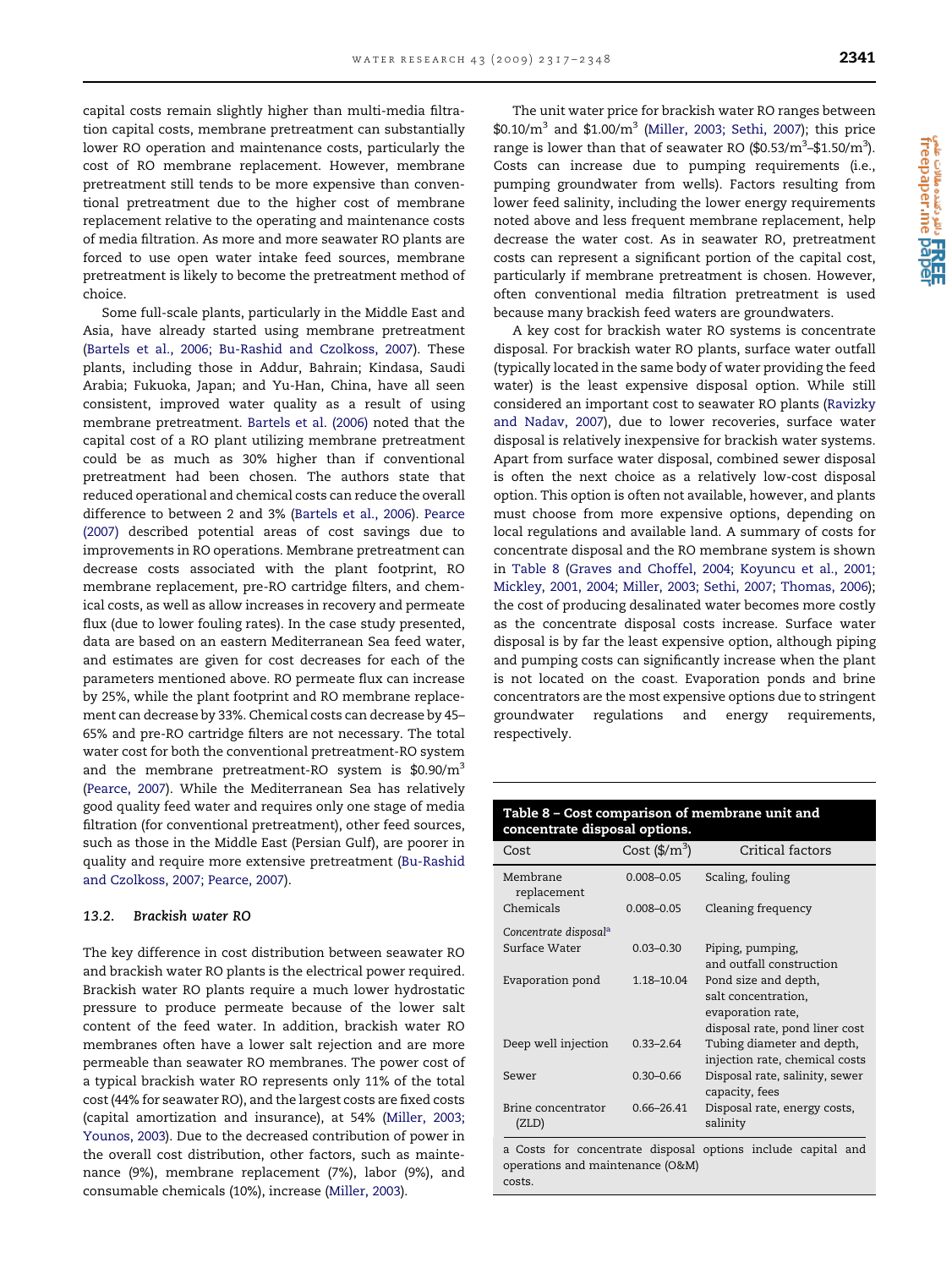# 14. Technological challenges and the future of RO

An emerging application of RO membranes is in wastewater treatment and trace organic contaminant removal. A host of new organic contaminants have been identified [\(Richardson](#page-30-0) [et al., 2007](#page-30-0)), and RO technology is a potential treatment candidate. Particularly for hydrophilic organic compounds, including many disinfection by-products and pharmaceutical compounds, traditional treatment processes (coagulation and flocculation) are not effective at removal. However, RO membranes may remove these compounds through both charge repulsion and size exclusion phenomena. Using RO membranes in wastewater treatment presents unique process challenges; calcium phosphate precipitation can occur, and wastewaters tend to have much higher organic carbon content than drinking water feed streams. Membrane fouling and pretreatment design will be primary concerns as RO systems are developed for wastewater treatment.

The development of energy recovery devices and hybrid desalination/power plants has allowed significant advances in energy recovery. In addition, new RO membrane module design, including larger diameter spiral wound modules [\(Yun](#page-31-0) [et al., 2006\)](#page-31-0) and high-flux membranes, has provided cost and energy efficiency improvements to the typical RO system design. Further research and technology development in energy recovery and system design will allow additional gains in energy recovery and cost reduction.

A key limitation to commercial polyamide RO membranes and treatment system design is membrane degradation through contact with chlorine, one of the common disinfectants used in water and wastewater treatment. Recent research in novel membrane materials and polymer chemistry [\(Park et al., 2008](#page-29-0)) has resulted in the development of sulfonated polysulfone composite membranes that are highly resistant to chlorine attack. Commercial development of chlorine-resistant membranes would eliminate the need for dechlorination of the RO feed and rechlorination after the membrane system, reducing the overall cost of RO.

The need for inland brackish water RO will continue to increase in the future, and the primary limitations to further application of RO inland are the cost and technical feasibility of concentrate disposal. Research on novel concentrate treatment options is ongoing [\(Rahardianto et al., 2007\)](#page-29-0), and pilot plant demonstrations have shown that significant increases in RO recovery are possible. Optimization of antiscalant dosing, chemical addition, and pH control is necessary to improve the cost of concentrate treatment. Full-scale use of concentrate treatment is just beginning and will be necessary to allow economic use of inland brackish water resources.

Increasingly stringent water quality standards will cause further optimization and development in RO membrane technology. In particular, the standard for boron has been lowered, and seawater RO plants may need more than one RO pass to achieve the required water quality. Membrane manufacturers are developing new RO membranes with higher boron rejections; future technology may focus on other regulated and emerging contaminants, including disinfection by-products, pharmaceuticals, and endocrine disrupting compounds.

The extensive development of coastal desalination plants that use surface water discharge as concentrate disposal has the potential to negatively affect the local receiving water and the larger surrounding sea. In particular, research and modeling on salinity variations in the Arabian Gulf [\(Altayaran](#page-26-0) [and Madany, 1992; Purnama et al., 2005; Smith et al., 2007\)](#page-26-0) show that an increase in coastal desalination installations is likely to increase the salinity in the Gulf and cause local variations in oxygen content and temperature. As the use of desalination continues to grow, the impact of desalination plants on local water bodies must be evaluated, and negative impacts must be minimized.

The use of membrane filtration in RO pretreatment will continue to be investigated; as membrane costs decrease, the use of membrane pretreatment will become a more viable alternative to conventional pretreatment. Particularly for surface water sources, membrane pretreatment is a constant barrier to particulate and colloidal RO membrane fouling and can greatly improve RO feed water quality. Research on SDI values and membrane fouling has shown that SDI is not always an appropriate indicator of RO fouling. An improved method for prediction of fouling potential is needed.

# 15. Conclusions

The field of RO membrane desalination has rapidly grown over the past 40 years to become the primary choice for new plant installations. Membrane technology has improved, allowing significant increases in product production and cost savings. While the basic operating principles remain the same for all RO applications, individualized applications have developed, based on feed water quality. In particular, the two key types of feed water, seawater and brackish water, have distinguishing features that demand specific parameter adjustment and system design. Seawater RO recovery is primarily limited by osmotic pressure increase and organic material fouling; system design typically consists of chemical and filtration pretreatment and one RO stage. However, problematic components, such as boron, can require more complex RO stage design. Brackish water RO membrane systems typically consist of two RO stages in series; key issues include salt precipitation and concentrate management. While both seawater and brackish water RO have been sufficiently developed to be used in largescale commercial plants, several significant challenges to the RO field remain. Further improvements in membrane technology, energy use, and concentrate treatment will allow a wider application of RO to inland and rural communities.

# Acknowledgements

The author would like to thank the National Science Foundation International Research and Education in Engineering (IREE) program (NSF Award Title: Collaborative Research: A Polymer Synthesis/Membrane Characterization Program on Fouling Resistant Membranes for Water Purification, NSF Award Number: CBET 0553957) for funding support during the preparation of this manuscript. This work was also supported by the Office of Naval Research (ONR) (Grant # N00014-05-1-0771 and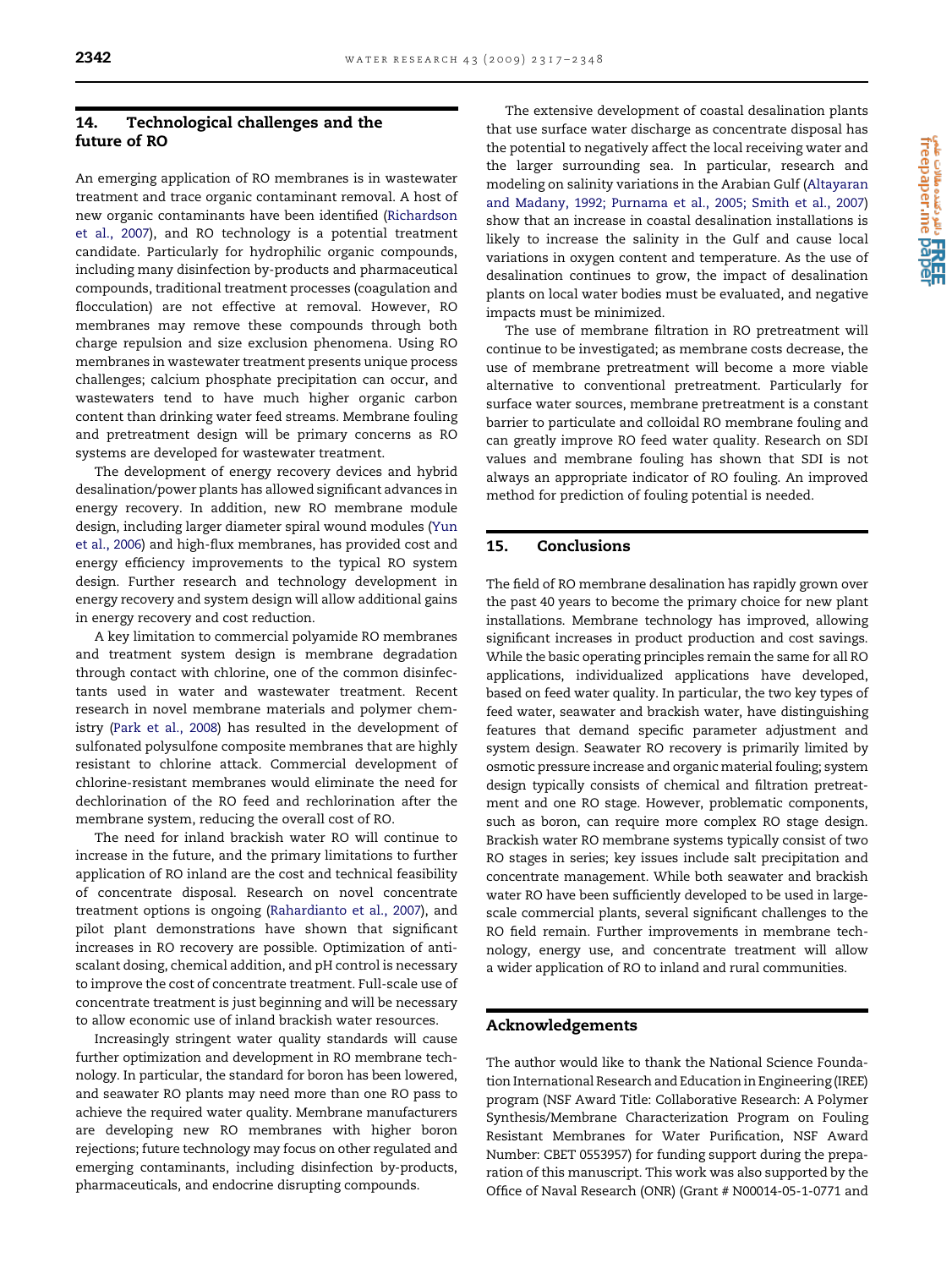<span id="page-26-0"></span>Grant # N00014-05-1-0772) and the National Science Foundation/Partnerships for Innovation (PFI) Program (Grant # IIP-0650277). The opinions in this article do not represent the thinking or endorsement of the funding agencies.

### references

- About Jeddah: When Water Was More Precious Than Oil. Saudi Water and Power Forum, 2007 Available from:. [http://ksawpf.](http://ksawpf.com/index.php?page%20=%20jeddah)  $com/index.php?page = jeddah (accessed 13.02.08.).$  $com/index.php?page = jeddah (accessed 13.02.08.).$  $com/index.php?page = jeddah (accessed 13.02.08.).$  $com/index.php?page = jeddah (accessed 13.02.08.).$
- ASTM Standard D4189, 2007. Standard Test Method for Silt Density Index (SDI) of Water. ASTM International, West Conshohocken, PA. [www.astm.org](http://www.astm.org).
- Afonso, M.D., Jaber, J.O., Mohsen, M.S., 2004. Brackish groundwater treatment by reverse osmosis in Jordan. Desalination 164, 157–171.
- Ahmed, M., Shayya, W.H., Hoey, D., Al-Handaly, J., 2001. Brine disposal from reverse osmosis desalination plants in Oman and United Arab Emirates. Desalination 133, 135–147.
- Allam, A.R., Saaf, E.-J., Dawoud, M.A., 2002. Desalination of brackish groundwater in Egypt. Desalination 152, 19–26.
- Almulla, A., Eid, M., Coté, P., Coburn, J., 2002. Developments in high recovery brackish water desalination plants as part of the solution to water quantity problems. Desalination 153, 237–243.
- Almulla, A., Hamad, A., Gadalla, M., 2005. Integrating hybrid systems with existing thermal desalination plants. Desalination 174, 171–192.
- Altayaran, A.M., Madany, I.M., 1992. Impact of a desalination plant on the physical and chemical-properties of seawater, Bahrain. Water Research 26 (4), 435–441.
- Amiri, M.C., Samiei, M., 2007. Enhancing permeate flux in a RO plant by controlling membrane fouling. Desalination 207, 361–369.
- Amjad, Z. (Ed.), 1993. Reverse Osmosis: Membrane Technology, Water Chemistry, and Industrial Applications. Chapman & Hall, International Thomson Publishing, New York.
- Amjad, Z., Pugh, J., Harn, J., 1996. Membranes: antiscalants and dispersants in reverse osmosis systems. Ultrapure Water, 48–52.
- Andrews, W.T., Laker, D.S., 2001. A twelve-year history of large scale application of work exchanger energy recovery technology. Desalination 138 (1–3), 201–206.
- Atwater, R.W., Palmquist, L., Onkka, J., 1995. The West Basin desalter project: a viable alternative. Desalination 103, 117–125.
- Avlonitis, S.A., Kouroumbas, K., Vlachakis, N., 2003. Energy consumption and membrane replacement cost for seawater RO desalination plants. Desalination 157, 151–158.
- Ayoub, J., Alward, R., 1996. Water requirements and remote arid areas: the need for small-scale desalination. Desalination 107, 131–147.
- Bacchin, P., Si-Hassen, D., Starov, V., Clifton, M.J., Aimar, P., 2002. A unifying model for concentration polarization, gel-layer formation and particle deposition in cross-flow membrane filtration of colloidal suspensions. Chemical Engineering Science 57, 77–91.
- Baker, R.W., 2004. Membrane Technology and Applications. John Wiley & Sons, Ltd., Chichester.
- Bartels, C., Franks, R., Rybar, S., Schierach, M., Wilf, M., 2005. The effect of feed ionic strength on salt passage through reverse osmosis membranes. Desalination 184, 185–195.

Bartels, C., Rybar, S., Franks, R., 2006. Integrated membrane desalination systems – potential benefits of combined technology. Hydranautics Available from: [http://www.](http://www.membranes.com/docs/papers/New%20Folder/Gulf%20Industry%20Magazine%20-%20Hydranautics.pdf) [membranes.com/docs/papers/New%20Folder/](http://www.membranes.com/docs/papers/New%20Folder/Gulf%20Industry%20Magazine%20-%20Hydranautics.pdf) [Gulf%20Industry%20Magazine%20-%20Hydranautics.pdf](http://www.membranes.com/docs/papers/New%20Folder/Gulf%20Industry%20Magazine%20-%20Hydranautics.pdf) (accessed 17.05.08.).

- Bates, W.T., Cuozzo, R., 2000. Integrated membrane systems. Hydranautics Available from: [http://www.membranes.com/](http://www.membranes.com/docs/papers/01_ims.pdf) [docs/papers/01\\_ims.pdf](http://www.membranes.com/docs/papers/01_ims.pdf) (accessed 17.05.08.).
- Bird, R.B., Stewart, W.E., Lightfoot, E.N., 2002. Transport Phenomena. John Wiley & Sons, Inc., New York.
- Blank, J.E., Tusel, G.F., Nisan, S., 2007. The real cost of desalted water and how to reduce it further. Desalination 205, 298–311.
- Blavoux, B., Gilli, É, Rousset, C., 2004. Feed and salinity origin of the marine spring of Port-Miou (Marseille-Cassis). Principal emergence of a karstic network originating from the Messinian age. Comptes rendus Geoscience 336, 523–533 (in French).
- Bloetscher, F., Meeroff, D.E., Wright, M.E., Yang, D., Rojas, R., Polar, J., Laas, M., Bieler, B., Sakura-Lemessy, D.-M., Aziz, S.A., Fiekle, C., 2006. Defining the concentrate disposal problem and identifying potential solutions. Florida Water Resources Journal 58 (4), 25–30.

Boegli, W.J., Thullen, J.S., 1996. Eastern Municipal Water District, RO Treatment/Saline Vegetated Wetlands Pilot Study. Water Treatment Technology Program Report No. 16. U.S. Department of the Interior, Bureau of Reclamation.

- Boerlage, S.F.E., Kennedy, M.D., Aniye, M.P., Abogrean, E.M., Galjaard, G., Schippers, J.C., 1998. Monitoring particulate fouling in membrane systems. Desalination 118 (1–3), 131–142.
- Boerlage, S.F.E., Kennedy, M.D., Dickson, M.R., El-Hodali, D.E.Y., Schippers, J.C., 2002. The modified fouling index using ultrafiltration membranes (MFI-UF): characterisation, filtration mechanisms and proposed reference membrane. Journal of Membrane Science 197 (1–2), 1–21.
- Boerlage, S.F.E., Kennedy, M., Aniye, M.P., Schippers, J.C., 2003. Applications of the MFI-UF to measure and predict particulate fouling in RO systems. Journal Of Membrane Science 220 (1–2), 97–116.
- Boffardi, B.P., February 23–26, 1997. Scale and deposit control for reverse osmosis systems. In: Membrane Technology Conference. American Water Works Association, New Orleans, LA, pp. 681–693.
- Bohdziewicz, J., Bodzek, M., Wasik, E., 1999. The application of reverse osmosis and nanofiltration to the removal of nitrates from groundwater. Desalination 121, 139–147.
- Bond, R., Veerapaneni, S., 2007. Zero liquid discharge and volume minimization for inland desalination. In: American Water Works Association Research Foundation Project #3010. California Energy Commission, Black & Veatch.
- Bonné, P.A.C., Hofman, J.A.M.H., Hoekv.d, J.P., 2000. Scaling control of RO membranes and direct treatment of surface water. Desalination 132, 109–119.
- Bonnelye, V., Sanz, M.A., Durand, J.-P., Plasse, L., Gueguen, F., Mazounie, P., 2004. Reverse osmosis on open intake seawater: pre-treatment strategy. Desalination 167, 191–200.
- Bouchekima, B., Gros, B., Ouahes, R., Diboun, M., 2001. Brackish water desalination with heat recovery. Desalination 138, 147–155.
- Bouguecha, S., Hamrouni, B., Dhahbi, M., 2005. Small scale desalination pilots powered by renewable energy sources: case studies. Desalination 183, 151–165.
- Bowen, W.R., Welfoot, J.S., 2002. Modelling the performance of membrane nanofiltration-critical assessment and model development. Chemical Engineering Science 57, 1121–1137.
- Brehant, A., Bonnelye, V., Perez, M., 2003. Assessment of ultrafiltration as a pretreatment of reverse osmosis membranes for surface seawater desalination. Water Science and Technology: Water Supply 3 (5–6), 437–445.
- Bu-Rashid, K.A., Czolkoss, W., 2007. Pilot tests of multibore UF membrane at Addur SWRO desalination plant, Bahrain. Desalination 203, 229–242.
- California Code of Regulations, 2007. Title 22, Secondary Drinking Water Standards, Divison 4, Chapter 15, Article 16. California

TREE اللو دنتير مقالات علمي<br>freepaper.me pape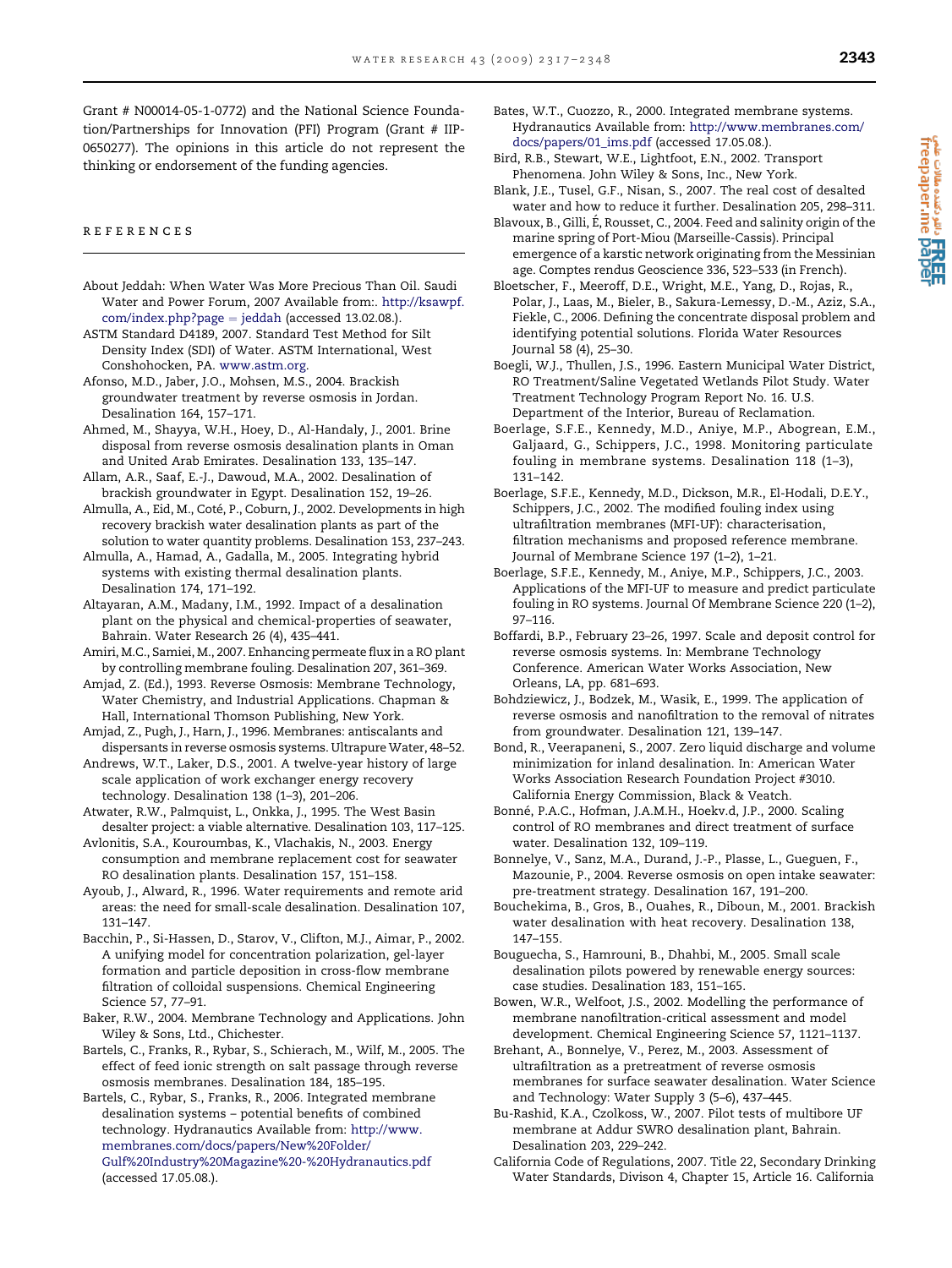<span id="page-27-0"></span>Office of Administrative Law, California Code of Regulations. Available from: [http://www.cdph.ca.gov/certlic/labs/](http://www.cdph.ca.gov/certlic/labs/Documents/ELAPRegulations.pdf) [Documents/ELAPRegulations.pdf](http://www.cdph.ca.gov/certlic/labs/Documents/ELAPRegulations.pdf) (accessed 25.05.08.).

- Cardona, E., Culotta, S., Piacentino, A., 2002. Energy saving with MSF-RO series desalination plants. Desalination 153, 167–171.
- Childress, A.E., Deshmukh, S.S., 1998. Effect of humic substances and anionic surfactants on the surface charge and performance of reverse osmosis membranes. Desalination 118 (1–3), 167–174.
- Choi, S., Zuwhan, Y., Hong, S., Ahn, K., 2001. The effect of coexisting ions and surface characteristics of nanomembranes on the removal of nitrate and fluoride. Desalination 133, 53–64.
- Chua, K.T., Hawlader, M.N.A., Malek, A., 2003. Pretreatment of seawater: results of pilot trials in Singapore. Desalination 159, 225–243.
- Darton, E.G., 2000. Membrane chemical research: centuries apart. Desalination 132, 121–131.
- Dawoud, M.A., 2005. The role of desalination in augmentation of water supply in GCC countries. Desalination 186, 187–198.
- Degrémont, 2005. Degrémont (SUEZ Environnement) wins a desalination contract in Australia of more than 380 million euros for 25 years. Degrémont/Suez. Available from: [http://](http://www.degremont.com/files/actualites/presse/files/2005/Perth_vf.pdf) [www.degremont.com/files/actualites/presse/files/2005/Perth\\_](http://www.degremont.com/files/actualites/presse/files/2005/Perth_vf.pdf) [vf.pdf](http://www.degremont.com/files/actualites/presse/files/2005/Perth_vf.pdf) (in French) (accessed 22.01.08.).
- Deshmukh, S.S., Childress, A.E., 2001. Zeta potential of commercial RO membranes: influence of source water type and chemistry. Desalination 140, 87–95.
- Desotelle, D., 2001. Groundwater and Your Health: Boron in Drinking Water. Minnesota Department of Health. Available from: [http://www.seagrant.umn.edu/groundwater/pdfs/MDH-](http://www.seagrant.umn.edu/groundwater/pdfs/MDH-Boron.pdf)[Boron.pdf](http://www.seagrant.umn.edu/groundwater/pdfs/MDH-Boron.pdf) (accessed 25.05.08.).
- Desalination in History, 2005. Halcrow Water Services. Available from: [http://www.hwsdesalination.com/](http://www.hwsdesalination.com/history%20of%20Desalination.html)
- [history%20of%20Desalination.html](http://www.hwsdesalination.com/history%20of%20Desalination.html) (accessed 13.02.08.). El-Ramly, N., Peterson, E., 1999. American Desalting Plants: Membrane Desalting Plants On the Web. University of Hawaii Honolulu. Available from: [http://www2.hawaii.edu/~nabil/](http://www2.hawaii.edu/%7Enabil/depow.htm) [depow.htm](http://www2.hawaii.edu/%7Enabil/depow.htm) (accessed 13.02.08.).
- El-Sayed, E., Ebrahim, S., Al-Saffar, A., Abdel-Jawad, M., 1998. Pilot study of MSF/RO hybrid systems. Desalination 120, 121–128.
- Elguera, A.M., Báez, S.O.P., 2005. Development of the most adequate pre-treatment for high capacity seawater desalination plants with open intake. Desalination 184, 173–183.
- Elimelech, M., Chen, W.H., Waypa, J.J., 1994. Measuring the zeta (electrokinetic) potential of reverse osmosis membranes by a streaming potential analyzer. Desalination 95, 269–286.
- F.A.C., 2007. Chapter 62–550: F.A.C., Drinking Water Standards, Monitoring, and Reporting. Florida Administrative Code. Available from: [http://www.dep.state.fl.us/water/](http://www.dep.state.fl.us/water/drinkingwater/rules.htm) [drinkingwater/rules.htm](http://www.dep.state.fl.us/water/drinkingwater/rules.htm) (accessed 25.05.08.).
- Fipps, G., 2003. Irrigation Water Quality Standards and Salinity Management Strategies. Agricultural Communications, Texas Cooperative Extension B-1667, pp. 1–20.
- Focazio, M.J., Kolpin, D.W., Barnes, K.K., Furlong, E.T., Meyer, M.T., Zaugg, S.D., Barber, L.B., Thurman, M.E., 2008. A national reconnaissance for pharmaceuticals and other organic wastewater contaminants in the United States – II) untreated drinking water sources. Science of the Total Environment 402 (2–3), 201–216.
- Fono, L.J., Kolodziej, E.P., Sedlak, D.L., 2006. Attenuation of wastewater-derived contaminants in an effluent-dominated river. Environmental Science and Technology 40 (23), 7257–7262.
- Frenkel, V., 2000. Desalination Methods, Technology, and Economics. Kennedy/Jenks Consultants. Available from: [http://www.idswater.com/Common/Paper/Paper\\_90/](http://www.idswater.com/Common/Paper/Paper_90/Desalination%20Methods,%20Technology,%20and%20Economics1.htm) [Desalination%20Methods,%20Technology,](http://www.idswater.com/Common/Paper/Paper_90/Desalination%20Methods,%20Technology,%20and%20Economics1.htm) [%20and%20Economics1.htm](http://www.idswater.com/Common/Paper/Paper_90/Desalination%20Methods,%20Technology,%20and%20Economics1.htm) (accessed 13.12.07.).
- Fritzmann, C., Löwenberg, J., Wintgens, T., Melin, T., 2007. Stateof-the-art of reverse osmosis desalination. Desalination 216, 1–76.
- Gabelich, C., Williams, M.D., Rahardianto, A., Franklin, J.C., Cohen, Y., 2007. High-recovery reverse osmosis desalination using intermediate chemical demineralization. Journal of Membrane Science 301, 131–141.
- Gabelich, C., Yun, T.I., Coffey, B.M., Suffet, I.H., 2003. Pilot-scale testing of reverse osmosis using conventional treatment and microfiltration. Desalination 154, 207–223.
- Gaid, K., Treal, Y., 2007. Reverse osmosis desalination: The experience of Véolia Water (original language: French). Desalination 203, 1–14.
- García-Rodríguez, L., 2003. Renewable energy applications in desalination: state of the art. Solar Energy 75, 381–393.
- Geisler, P., Krumm, W., Peters, T.A., 2001. Reduction of the energy demand for seawater RO with the pressure exchange. system PES. Desalination 135 (1–3), 205–210.
- Gekas, V., Hallström, B., 1987. Mass transfer in the membrane concentration polarization layer under turbulent cross flow I. Critical literature review and adaptation of existing sherwood correlations to membrane operations. Journal of Membrane Science 30, 153–170.
- Ghafour, E.E.A., 2002. Enhancing RO system performance utilizing antiscalants. Desalination 153, 149–153.
- Gilron, J., Folkman, Y., Savliev, R., Waisman, M., Kedem, O., 2003. WAIV – wind aided intensified evaporation for reduction of desalination brine volume. Desalination 158, 205–214.
- Glater, J., Cohen, Y., 2003. Brine Disposal from Land Based Membrane Desalination Plants: a Critical Assessment (DRAFT). Metropolitan Water District of Southern California. Available from: [http://www.polysep.ucla.edu/Publications/](http://www.polysep.ucla.edu/Publications/Papers_PDF/BRINE%20DISPOSAL.pdf) [Papers\\_PDF/BRINE%20DISPOSAL.pdf](http://www.polysep.ucla.edu/Publications/Papers_PDF/BRINE%20DISPOSAL.pdf) (accessed 21.05.08.).
- Gleick, P.H., 1996. In: Schneider, S.H. (Ed.), Water Resources in Encyclopedia of Climate and Weather, vol. 2. University Press, New York, pp. 817–823.
- Gleick, P.H., 2006. The World's Water 2006–2007, The Biennial Report on Freshwater Resources. Island Press, Chicago.
- Glueckstern, P., 1999. Design and operation of medium- and small-size desalination plants in remote areas: new perspective for improved reliability, durability and lower costs. Desalination 122 (2–3), 123.
- Glueckstern, P., Priel, M., 2003. Optimization of boron removal in old and new SWRO systems. Desalination 156, 219–228.
- Glueckstern, P., Priel, M., 2007. Boron removal in brackish water desalination systems. Desalination 205, 178–184.
- Glueckstern, P., Thoma, A., Priel, M., 2001. The impact of R&D on new technologies, novel design concepts and advanced operating procedures on the cost of water desalination. Desalination 139, 217–228.
- Gorenflo, A., Velázquez-Padrón, D., Frimmel, F.H., 2002. Nanofiltration of a German groundwater of high hardness and NOM content: performance and costs. Desalination 151, 253–265.
- Graber, C., 2006. Desalination in Spain, Technology Review. Massachusetts Institute of Technology (MIT). Available from: [http://www.technologyreview.com/microsites/spain/water/](http://www.technologyreview.com/microsites/spain/water/index.aspx) [index.aspx](http://www.technologyreview.com/microsites/spain/water/index.aspx) (accessed 13.12.07.).
- Graves, M., Choffel, K., 2004. Economic Siting Factors for Seawater. Desalination Projects along the Texas Gulf-Coast, Technical Papers, Case Studies, and Desalination Technology Resources. Texas Water Development Board. Available from: [www.twdb.state.tx.us/./The%20Future%20of%](http://www.twdb.state.tx.us/./The%20Future%20of%20Desalination%20in%20Texas%20-%20Volume%202/documents/C11.pdf) [20Desalination%20in%20Texas%20-%20Volume%202/](http://www.twdb.state.tx.us/./The%20Future%20of%20Desalination%20in%20Texas%20-%20Volume%202/documents/C11.pdf) [documents/C11.pdf](http://www.twdb.state.tx.us/./The%20Future%20of%20Desalination%20in%20Texas%20-%20Volume%202/documents/C11.pdf) (accessed 25.05.08.).
- Hafez, A., El-Manharawy, S., 2002. Economics of seawater RO desalination in the Red Sea region, Egypt. Part 1. A case study. Desalination 153, 335–347.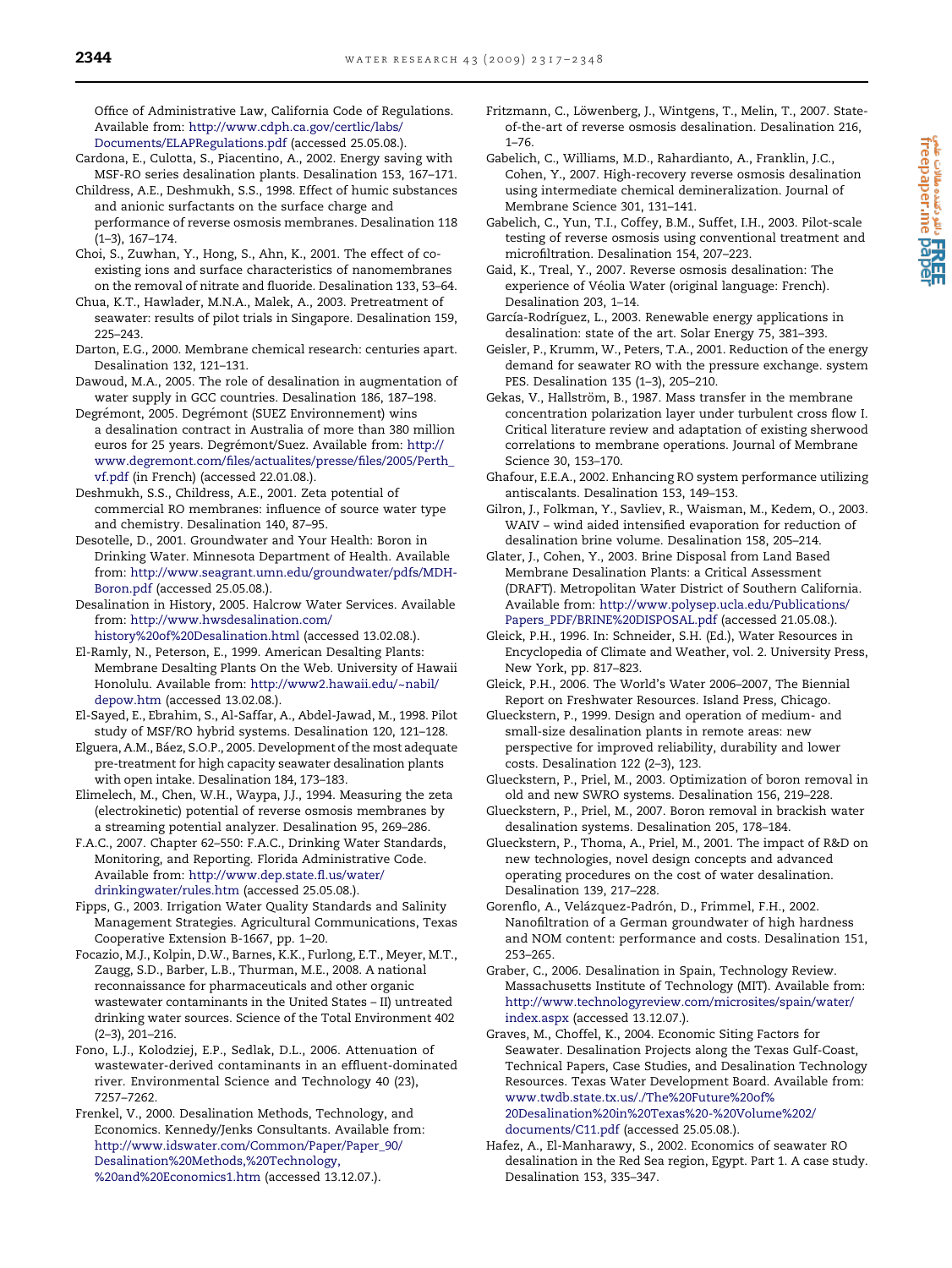<span id="page-28-0"></span>Hamed, O.A., 2005. Overview of hybrid desalination systems – current status and future prospects. Desalination 186, 207–214.

- Harris, C., 1999. Energy recovery for membrane desalination. Desalination 125 (1–3), 173–180.
- Hassan, A.M., Al-Sofi, M.A.K., Al-Amoudi, A.S., Jamaluddin, A.T. M., Farooque, A.M., Rowaili, A., Dalvi, A.G.I., Kither, N.M., Mustafa, G.M., Al-Tisan, I.A.R., 1998. A new approach to membrane and thermal seawater desalination processes using nanofiltration membranes (Part 1). Desalination 118, 35–51.

Hasson, D., Drak, A., Semiat, R., 2001. Inception of CaSO<sub>4</sub> scaling on RO membranes at various water recovery levels. Desalination 139, 73–81.

Helal, A.M., Al-Malek, S.A., Al-Katheeri, E.S., 2008. Economic feasibility of alternative designs of a PV-RO desalination unit for remote areas in the United Arab Emirates. Desalination 221 (1–3), 1–16.

Henthorne, L., 2003. Desalination today. Southwest Hydrology, 12–13.

Herold, D., Horstmann, V., Neskakis, A., Plettner-Marliani, J., Piernavieja, G., Calero, R., 1998. Small scale photovoltaic desalination for rural water suppy – demonstration plant in Gran Canaria. Renewable Energy 14 (1–4), 293–298.

Hilal, N., Al-Zoubi, H., Darwish, N.A., Mohammad, A.W., Abu Arabi, M., 2004. A comprehensive review of nanofiltration membranes: treatment, pretreatment, modelling, and atomic force microscopy. Desalination 170, 281–308.

Hilal, N., Al-Zoubi, H., Mohammad, A.W., Darwish, N.A., 2005. Nanofiltration of highly concentrated salt solutions up to seawter salinity. Desalination 184, 315–326.

Hydranautics, 2002. Brackish Water RO Membranes Available from: <http://www.membranes.com/pdf/HYDRABrochure.pdf> (accessed 13.02.08.).

Hydranautics, 2003. Chemical Pretreatment for RO and NF. Technical Application Bulletin No. 111, Rev. BAvailable from: Available from: [http://www.membranes.com/docs/tab/](http://www.membranes.com/docs/tab/TAB111.pdf) [TAB111.pdf](http://www.membranes.com/docs/tab/TAB111.pdf) (accessed 17.05.08.).

Hydranautics, 2007. Press Release: Integrated Membrane Solutions at work in Southern Spain Available from: [http://](http://www.membranes.com/press/Escombreras.Jan%202007.pdf) [www.membranes.com/press/Escombreras.Jan%202007.pdf](http://www.membranes.com/press/Escombreras.Jan%202007.pdf) (accessed 13.02.08.).

Isaias, N.P., 2001. Experience in reverse osmosis pretreatment. Desalination 139, 57–64.

Jaber, I.S., Ahmed, M.R., 2004. Technical and economic evaluation of brackish groundwater desalination by reverse osmosis (RO) process. Desalination 165, 209–213.

Jacob, C., 2007. Seawater desalination: boron removal by ion exchange technology. Desalination 205, 47–52.

Jian, W., Kitanaka, A., Nishijima, W., Baes, A.U., Okada, M., 1998. Removal of oil pollutants in seawater as pretreatment of reverse osmosis desalination process. Water Research 33 (8), 1857–1863.

Jurenka, R.A., Chapman-Wilbert, M., 1996. Maricopa Groundwater Treatment Study. Water Treatment Technology Program Report No. 15. U.S. Department of the Interior, Bureau of Reclamation.

Kamp, P.C., Kruithof, J.C., Folmer, H.C., 2000. UF/RO treatment plant Heemskerk: from challenge to full scale application. Desalination 131, 27–35.

Karagiannis, I.C., Soldatos, P.G., 2008. Water desalination cost literature: review and assessment. Desalination 223 (1–3), 448–456.

Kedem, O., Freger, V., 2008. Determination of concentrationdependent transport coefficients in nanofiltration: defining an optimal set of coefficients. Journal of Membrane Science 310 (1–2), 586–593.

Khalil, E.E., 2001. Potable water technology development in Egypt. Desalination 136, 57–62.

- Khawaji, A.D., Kutubkhanah, I.K., Wie, J.M., 2007. A 13.3 MGD seawater RO desalination plant for Yanbu Industrial City. Desalination 203 (1–3), 176–188.
- Kim, S.-H., Lee, S.-H., Yoon, J.-S., Moon, S.-Y., Yoon, C.-H., 2007. Pilot plant demonstration of energy reduction for RO seawater desalination through a recovery increase. Desalination 203, 153–159.
- Kim, S., Hoek, E.M.V., 2005. Modeling concentration polarization in reverse osmosis processes. Desalination 186, 111–128.

Kimes, J.K., 1995. The regulation of concentrate disposal in Florida. Desalination 102, 87–92.

Tour KINDASA, 2007. KindasaWater Services. Available from: [http://](http://www.kindasa.com/TourKINDASA.htm) [www.kindasa.com/TourKINDASA.htm](http://www.kindasa.com/TourKINDASA.htm) (accessed 13.02.08.).

Koyuncu, I., Topacik, D., Turan, M., Celik, M.S., Sarikaya, H.Z., 2001. Application of the membrane technology to control ammonia in surface water. Water Science and Technology 1 (1), 117–124.

- Kremen, S.S., Tanner, M., 1998. Silt density indices (SDI), percent plugging factor (%PF): their relation to actual foulant deposition. Desalination 119, 259–262.
- Lamei, A., van der Zaag, P., von Munch, E., 2008. Impact of solar energy cost on water production cost of seawater desalination plants in Egypt. Energy Policy 36 (5), 1748–1756.

Le Gouellec, Y.A., Elimelech, M., 2002. Calcium sulfate (gypsum) scaling in nanofiltration of agricultural drainage water. Journal of Membrane Science 205, 279–291.

Lee, H.Y., 2008. Crude resumes its upward climb. The Wall Street Journal Available from: [http://online.wsj.com/article/](http://online.wsj.com/article/SB121154867877817317.html?mod%20=%20googlenews_wsj) [SB121154867877817317.html?mod](http://online.wsj.com/article/SB121154867877817317.html?mod%20=%20googlenews_wsj) = [googlenews\\_wsj](http://online.wsj.com/article/SB121154867877817317.html?mod%20=%20googlenews_wsj) New York, NY. (accessed 25.05.08.).

Lee, R.-W., Glater, J., Cohen, Y., Martin, C., Kovac, J., Milobar, M.N., Bartel, D.W., 2003. Low-pressure RO membrane desalination of agricultural drainage water. Desalination 155, 109–120.

Leitz, F., Boegli, B., 2001. Evaluation of the Port Hueneme Demonstration Plant: An Analysis of 1 MGD Reverse Osmosis, Nanofiltration, and Electrodialysis Reversal Plants Run Under Essentially Identical Conditions. Desalination and Water Purification Research and Development Program Report No. 65. U.S. Department of the Interior, Bureau of Reclamation.

Lhassani, L., Rumeau, M., Benjelloun, D., Pontie, M., 2001. Selective demineralization of water by nanofiltration application to the defluorination of brackish water. Water Research 35 (13), 3260–3264.

Liu, L.F., Yu, S.C., Wu, L.G., Gao, C.J., 2008. Study on a novel antifouling polyamide-urea reverse osmosis composite membrane (ICIC-MPD) – III. Analysis of membrane electrical properties. Journal of Membrane Science 310 (1–2), 119–128.

Loeb, S., Sourirajan, S., 1963. Seawater dimineralization by means of an osmotic membrane. Advances in Chemistry Series 38, 117–132.

Lonsdale, H.K., Merten, U., Riley, R.L., 1965. Transport properties of cellulose acetate osmotic membranes. Journal of Applied Polymer Science 9, 1341–1362.

M'nif, A., Bouguecha, S., Hamrouni, B., Dhahbi, M., 2007. Coupling of membrane processes for brackish water desalination. Desalination 203, 331–336.

MacHarg, J.P., 2001. Exchanger tests verify 2.0 kWh/m3 SWRO energy use. International Desalination and Water Reuse 11 (1), 42–45.

Magara, Y., Kawasaki, M., Sekino, M., Yamamura, H., 2000. Development of reverse osmosis seawater desalination in Japan. Water Science and Technology 41 (10–11), 1–8.

Magara, Y., Tabata, A., Minoru, K., Kawasaki, M., Hirose, M., 1998. Development of boron reduction system for sea water desalination. Desalination 118, 25–34.

Malekar, S., 2005. Role of antiscalants in reverse osmosis. Chemical Industry Digest, 47–52.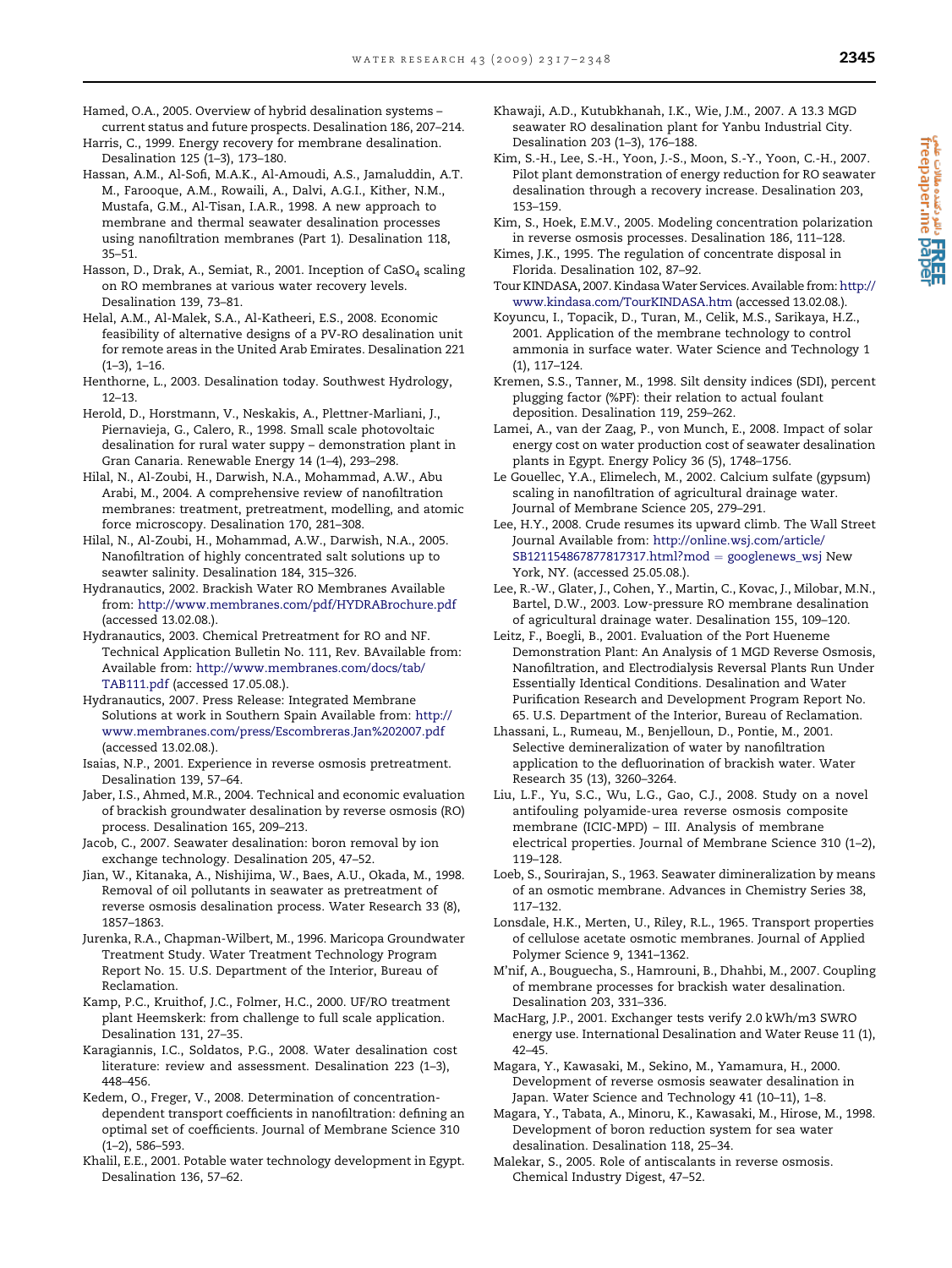- <span id="page-29-0"></span>Mandil, M.A., Bushnak, A.A., 2002. Future needs for desalination in South Mediterranean countries. Desalination 152, 15–18.
- Mandil, M.A., Farag, H.A., Naim, M.M., Attia, M.K., 1998. Feed salinity and cost-effectiveness of energy recovery in reverse osmosis desalination. Desalination 120 (1–2), 89–94.
- Martin, A., 2007. In eco-friendly factory, low-guilt potato chips. The New York Times Available from: [http://www.nytimes.com/](http://www.nytimes.com/2007/11/15/business/15plant.html?_r%20=%201&scp%20=%201&sq%20=%20In%20+%20Eco-Friendly%20+%20Factory%2C%20+%20Low-Guilt%20+%20Potato%20+%20Chips&st%20=%20nyt&oref%20=%20slogin)  $2007/11/15/business/15plant.html?$ \_r = [1&scp](http://www.nytimes.com/2007/11/15/business/15plant.html?_r%20=%201&scp%20=%201&sq%20=%20In%20+%20Eco-Friendly%20+%20Factory%2C%20+%20Low-Guilt%20+%20Potato%20+%20Chips&st%20=%20nyt&oref%20=%20slogin) = [1&sq](http://www.nytimes.com/2007/11/15/business/15plant.html?_r%20=%201&scp%20=%201&sq%20=%20In%20+%20Eco-Friendly%20+%20Factory%2C%20+%20Low-Guilt%20+%20Potato%20+%20Chips&st%20=%20nyt&oref%20=%20slogin) = [In](http://www.nytimes.com/2007/11/15/business/15plant.html?_r%20=%201&scp%20=%201&sq%20=%20In%20+%20Eco-Friendly%20+%20Factory%2C%20+%20Low-Guilt%20+%20Potato%20+%20Chips&st%20=%20nyt&oref%20=%20slogin) + [Eco-Friendly](http://www.nytimes.com/2007/11/15/business/15plant.html?_r%20=%201&scp%20=%201&sq%20=%20In%20+%20Eco-Friendly%20+%20Factory%2C%20+%20Low-Guilt%20+%20Potato%20+%20Chips&st%20=%20nyt&oref%20=%20slogin) + [Factory%2C](http://www.nytimes.com/2007/11/15/business/15plant.html?_r%20=%201&scp%20=%201&sq%20=%20In%20+%20Eco-Friendly%20+%20Factory%2C%20+%20Low-Guilt%20+%20Potato%20+%20Chips&st%20=%20nyt&oref%20=%20slogin) + [Low-Guilt](http://www.nytimes.com/2007/11/15/business/15plant.html?_r%20=%201&scp%20=%201&sq%20=%20In%20+%20Eco-Friendly%20+%20Factory%2C%20+%20Low-Guilt%20+%20Potato%20+%20Chips&st%20=%20nyt&oref%20=%20slogin) + [Potato](http://www.nytimes.com/2007/11/15/business/15plant.html?_r%20=%201&scp%20=%201&sq%20=%20In%20+%20Eco-Friendly%20+%20Factory%2C%20+%20Low-Guilt%20+%20Potato%20+%20Chips&st%20=%20nyt&oref%20=%20slogin) + [Chips&st](http://www.nytimes.com/2007/11/15/business/15plant.html?_r%20=%201&scp%20=%201&sq%20=%20In%20+%20Eco-Friendly%20+%20Factory%2C%20+%20Low-Guilt%20+%20Potato%20+%20Chips&st%20=%20nyt&oref%20=%20slogin) = [nyt&oref](http://www.nytimes.com/2007/11/15/business/15plant.html?_r%20=%201&scp%20=%201&sq%20=%20In%20+%20Eco-Friendly%20+%20Factory%2C%20+%20Low-Guilt%20+%20Potato%20+%20Chips&st%20=%20nyt&oref%20=%20slogin) = [slogin](http://www.nytimes.com/2007/11/15/business/15plant.html?_r%20=%201&scp%20=%201&sq%20=%20In%20+%20Eco-Friendly%20+%20Factory%2C%20+%20Low-Guilt%20+%20Potato%20+%20Chips&st%20=%20nyt&oref%20=%20slogin) New York, NY. (accessed 17.05.08.).
- Masson, L., Richards, B.S., Schaefer, A.I., 2005. System design and performance testing of a hybrid membrane-photovoltaic desalination system. Desalination 179, 51–59.
- Mathioulakis, E., Belessiotis, V., Delyannis, E., 2007. Desalination by using alternative energy: review and state-of-the-art. Desalination 203, 346–365.
- Merten, U., 1963. Flow relationships in reverse osmosis. Industrial and Engineering Chemistry Fundamentals 2 (3), 229–232.
- Mickley, M.C., 2001. Membrane Concentrate Disposal: Practices and Regulation. U.S. Department of the Interior, Bureau of Reclamation, Mickley & Associates.
- Mickley, M.C., 2004. Review of Concentrate management options, ground water report 363. Technical Papers, Case Studies and Desalination Technology Resources. In: The Future of Desalination in Texas, vol. II. Texas Water Development Board. Available from:. [http://www.twdb.state.tx.us/iwt/](http://www.twdb.state.tx.us/iwt/desal/docs/Volume2Main.asp) [desal/docs/Volume2Main.asp](http://www.twdb.state.tx.us/iwt/desal/docs/Volume2Main.asp) (accessed 21.05.08.).
- Miller, J.E., 2003. Review of Water Resources and Desalination Technologies. Available from: Sandia National Laboratories [http://www.prod.sandia.gov/cgi-bin/techlib/access-control.pl/](http://www.prod.sandia.gov/cgi-bin/techlib/access-control.pl/2003/030800.pdf) [2003/030800.pdf](http://www.prod.sandia.gov/cgi-bin/techlib/access-control.pl/2003/030800.pdf) (accessed 25.05.08.).
- Mohsen, M.S., 2007. Water strategies and potential of desalination in Jordan. Desalination 203 (1–3), 27–46.
- Mooij, C., 2007. Hamma water desalination plant: planning and funding. Desalination 203, 107–118.
- Morenski, F., 1992. Current pretreatment requirements for reverse osmosis membrane applications. In: Official Proceedings of the 53rd International Water Conference, pp. 325–330.
- Murakami, M., 1995. Managing Water for Peace in the Middle East: Alternative Strategies. The United Nations University Press, Tokyo.
- National Water Quality Management Strategy: Australian Drinking Water Guidelines, 2004. Australian National Health and Medical Research Council, Australian Natural Resource Management Ministerial Council. Available from: [http://www.](http://www.nhmrc.gov.au/publications/synopses/eh19syn.htm) [nhmrc.gov.au/publications/synopses/eh19syn.htm](http://www.nhmrc.gov.au/publications/synopses/eh19syn.htm) (accessed 25.05.08.).
- Nuclear Desalination. UIC Nuclear Issues Briefing Paper # 74, 2007. Uranium Information Centre Ltd. Available from: [http://](http://www.uic.com.au/nip74.htm) [www.uic.com.au/nip74.htm](http://www.uic.com.au/nip74.htm) (accessed 29.01.08.).
- Nadav, N., Priel, M., Glueckstern, P., 2005. Boron removal from the permeate of a large SWRO plant in Eilat. Desalination 185, 121– 129.
- Nicot, J.P., Gross, B., Walden, S., Baier, R., 2007. Self-Sealing Evaporation Ponds for Desalination Facilities in Texas. Texas Water Development Board.
- Öner, M., Doğan, Ö, Öner, G., 1998. The influence of polyelectrolytes architecture on calcium sulfate dihydrate growth retardation. Journal of Crystal Growth 186, 427–437.
- Otero, J.A., Mazarrasa, O., Villasante, J., Silva, V., Prádanos, P., Calvo, J.I., Hernández, A., 2008. Three independent ways to obtain information on pore size distributions of nanofiltration membranes. Journal of Membrane Science 309, 17–27.
- Park, C., Kim, H., Hong, S., Choi, S.-I., 2006. Variation and prediction of membrane fouling index under various feed water characteristics. Journal of Membrane Science 284, 248–254.
- Park, H.B., Freeman, B.D., Zhang, Z.B., Sankir, M., McGrath, J.E., 2008. Highly chlorine-tolerant polymers for desalination. Angewandte Chemie-International Edition 47 (32), 6019–6024.
- Paul, D.R., 2004. Reformulation of the solution-diffusion theory of reverse osmosis. Journal of Membrane Science 241, 371–386.
- Paul, D.R., 1972. The role of membrane pressure in reverse osmosis. Journal of Applied Polymer Science 16, 771–782.
- Pearce, G.K., 2007. The case for UF/MF pretreatment to RO in seawater applications. Desalination 203, 285–295.
- Pearce, G.K., Allam, J., Chida, K., 2003. Ultrafiltration Pretreatment to RO: Trials at Kindasa Water Services, Jeddah, Saudia Arabia. Hydranautics Available from: [http://www.](http://www.membranes.com/docs/papers/New%20Folder/UF%20Pretreatment%20to%20RO.Trials%20at%20Kindasa.pdf) [membranes.com/docs/papers/New%20Folder/](http://www.membranes.com/docs/papers/New%20Folder/UF%20Pretreatment%20to%20RO.Trials%20at%20Kindasa.pdf) [UF%20Pretreatment%20to%20RO.Trials%20at%20Kindasa.pdf](http://www.membranes.com/docs/papers/New%20Folder/UF%20Pretreatment%20to%20RO.Trials%20at%20Kindasa.pdf) (accessed 17.05.08.).
- Pearce, G.K., Talo, S., Chida, K., Basha, A., Gulamhusein, A., 2004. Pretreatment options for large scale SWRO plants: case studies of UF trials at Kindasa, Saudi Arabia, and conventional pretreatment in Spain. Desalination 167, 175–189.
- Peleka, E.N., Matis, K.A., 2008. Application of flotation as a pretreatment process during desalination. Desalination 222  $(1-3)$ ,  $1-8$
- Perry, R.H., Green, D.W. (Eds.), 1997. Perry's Chemical Engineers' Handbook. McGraw Hill, New York.
- Petry, M., Sanz, M.A., Langlais, C., Bonnelye, V., Durand, J.-P., Guevara, D., Nardes, W.M., Saemi, C.H., 2007. The El Coloso (Chile) reverse osmosis plant. Desalination 203, 141–152.
- Pflimlin, E., 2007. The Impact of the Current Rise in Oil is Less than the Shocks of 1973 or 1979. Le Monde, Le Monde Paris. Available from: <http://www.lemonde.fr> (in French) (accessed 15.11.07.).
- Plottu-Pecheux, A., Houssais, B., Democrate, C., Gatel, D., Parron, C., Cavard, J., 2002. Comparison of three antiscalants, as applied to the treatment of water from the River Oise. Desalination 145, 273–280.
- Purnama, A., Al-Barwani, H.H., Smith, R., 2005. Calculating the environmental cost of seawater desalination in the Arabian marginal seas. Desalination 185 (1–3), 79–86.
- Quteishat, K., Abu Arabi, M.K., Reddy, K.V., 2003. Review of MEDRC R&D projects. Desalination 156, 1–20.
- Reverse Osmosis Desalination Plants Reference List Major Projects, 2005. Outokumpu. [http://www.outokumpu.com/](http://www.outokumpu.com/36039.epibrw) [36039.epibrw](http://www.outokumpu.com/36039.epibrw) (accessed 13.02.08.).
- Rahardianto, A., Gao, J., Gabelich, C.J., Williams, M.D., Cohen, Y., 2007. High recovery membrane desalting of low-salinity brackish water: integration of accelerated precipitation softening with membrane RO. Journal of Membrane Science 289, 123–137.
- Rahardianto, A., Shih, W.-Y., Lee, R.-W., Cohen, Y., 2006. Diagnostic characterization of gypsum scale formation and control in RO membrane desalination of brackish water. Journal of Membrane Science 279, 655–668.
- Ravizky, A., Nadav, N., 2007. Salt production by the evaporation of SWRO bring in Eilat: a success story. Desalination 205, 374–379.
- Reahl, E.R., 2004. Half a Century of Desalination with Electrodialysis. General Electric Company. Available from: [http://www.gewater.com/pdf/Technical%20Papers\\_Cust/](http://www.gewater.com/pdf/Technical%20Papers_Cust/Americas/English/TP1038EN.pdf) [Americas/English/TP1038EN.pdf](http://www.gewater.com/pdf/Technical%20Papers_Cust/Americas/English/TP1038EN.pdf) (accessed 25.05.08.).
- Reddy, K.V., Ghaffour, N., 2007. Overview of the cost of desalinated water and costing methodologies. Desalination 205, 340–353.
- Reverberi, F., Gorenflo, A., 2007. Three year operational experience of a spiral-wound SWRO system with a high fouling potential feed water. Desalination 203, 100–106.
- Reverter, J.A., Talo, S., Alday, J., 2001. Las Palmas III the success story of brine staging. Desalination 138, 207–217.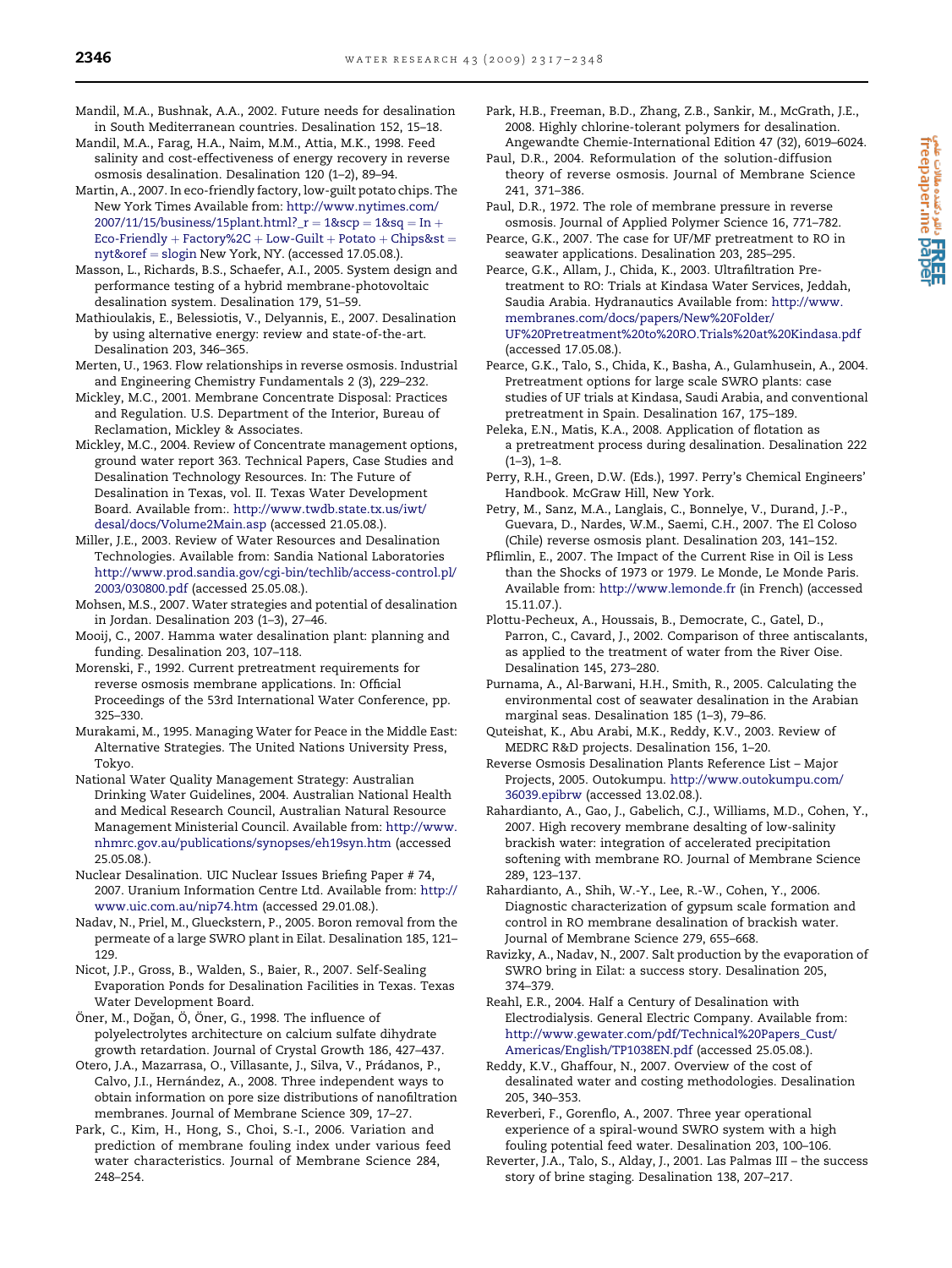- <span id="page-30-0"></span>Richards, B.S., Schaefer, A.I., 2002. Design considerations for a solar-powered desalination system for remote communities in Australia. Desalination 144, 193–199.
- Richardson, S.D., Plewa, M.J., Wagner, E.D., Schoeny, R., DeMarini, D.M., 2007. Occurrence, genotoxicity, and carcinogenicity of regulated and emerging disinfection byproducts in drinking water: a review and roadmap for research. Mutation Research/Reviews in Mutation Research 636 (1–3), 178.
- Rybar, S., Vodnar, M., Vartolomei, F.L., Méndez, R.L., Ruano, J.B.L., 2005. Experience with Renewable Energy Source and SWRO Desalination in Gran Canaria. SP05-100. International Desalination Association World Congress. Available from: [http://www.membranes.com/docs/papers/New%20Folder/](http://www.membranes.com/docs/papers/New%20Folder/Soslaires%20Canarias%20Desalination%20Plant.pdf) [Soslaires%20Canarias%20Desalination%20Plant.pdf](http://www.membranes.com/docs/papers/New%20Folder/Soslaires%20Canarias%20Desalination%20Plant.pdf) (accessed 25.05.08.).
- Shoaiba Desalination Plant, Saudi Arabia.water-technology.net, 2003 Available from: [http://www.water-technology.net/](http://www.water-technology.net/projects/shuaiba) [projects/shuaiba/](http://www.water-technology.net/projects/shuaiba) (accessed 13.02.08.).
- South Florida Water Management District Environmental Database (DBHYDRO), 2001 Available from: [http://www.](http://www.sfwmd.gov/portal/page?_pageid%20=%202894,%2019708227&_dad%20=%20portal&_schema%20=%20PORTAL) [sfwmd.gov/portal/page?\\_pageid](http://www.sfwmd.gov/portal/page?_pageid%20=%202894,%2019708227&_dad%20=%20portal&_schema%20=%20PORTAL) = [2894, 19708227&\\_dad](http://www.sfwmd.gov/portal/page?_pageid%20=%202894,%2019708227&_dad%20=%20portal&_schema%20=%20PORTAL) =  $portal&_Schema = PORTAL$  $portal&_Schema = PORTAL$  (accessed 13.02.08.).
- Sagle, A., Freeman, B., 2004. Fundamentals of membranes for water treatment. In: Arroyo, J.A. (Ed.), The Future of Desalination in Texas, vol. II. Texas Water Development Board, Austin, TX, pp. 137–153.
- Sandia, 2003. Desalination and Water Purification Roadmap A Report of the Executive Committee. DWPR Program Report #95. U.S. Department of the Interior, Bureau of Reclamation and Sandia National Laboratories. Available from: [http://wrri.](http://wrri.nmsu.edu/tbndrc/roadmapreport.pdf) [nmsu.edu/tbndrc/roadmapreport.pdf](http://wrri.nmsu.edu/tbndrc/roadmapreport.pdf) (accessed 25.05.08.).
- Sanz, M.A., Bonnélye, V., Cremer, G., 2007. Fujairah reverse osmosis plant: 2 years of operation. Desalination 203, 91–99.
- Saripalli, K.P., Sharma, M.M., Bryant, S.L., 2000. Modeling injection well performance during deep-well injection of liquid wastes. Journal of Hydrology 227, 41–55.
- Sauvet-Goichon, B., 2007. Ashkelon desalination plant a successful challenge. Desalination 203, 75–81.
- Schippers, J.C., Verdouw, J., 1980. Modified fouling index, a method of determining the fouling characteristics of water. Desalination 32 (1–3), 137–148.
- Schippers, J.C., Hanemaayer, J.H., Smolders, C.A., Kostense, A., 1981. Predicting flux decline of reverse-osmosis membranes. Desalination 38 (1–3), 339–348.
- Sedlak, D.L., Gray, J.L., Pinkston, K.E., 2000. Understanding microcontaminants in recycled water. Environmental Science and Technology 34 (23), 509A–515A.
- Seigal, L., Zelonis, J., 1995. Water Desalination. Rensselaer Polytechnic Institute. Available from: [http://www.rpi.edu/](http://www.rpi.edu/dept/chem-eng/Biotech-Environ/Environmental/desal/intro.html) [dept/chem-eng/Biotech-Environ/Environmental/desal/intro.](http://www.rpi.edu/dept/chem-eng/Biotech-Environ/Environmental/desal/intro.html) [html](http://www.rpi.edu/dept/chem-eng/Biotech-Environ/Environmental/desal/intro.html) (accessed 13.02.08.).
- Semiat, R., Sutzkover, I., Hasson, D., 2003. Characterization of the effectiveness of silica anti-scalants. Desalination 159, 11–19.
- Service, R.F., 2006. Desalination freshens up. Science 313, 1088–1090.
- Sethi, S., 2007. Desalination Product Water Recovery and Concentrate Volume Minimization (DRAFT). American Water Works Association Research Foundation Project #3030. Carollo Engineers, U.S. Department of the Interior, Bureau of Reclamation.
- Shih, W.-Y., Albrecht, K., Glater, J., Cohen, Y., 2004. A dual-probe approach for evaluation of gypsum crystallization in response to antiscalant treatment. Desalination 169, 213–221.
- Shih, W.-Y., Rahardianto, A., Lee, R.-W., Cohen, Y., 2005. Morphometric characterization of calcium sulfate dihydrate (gypsum) scale on reverse osmosis membranes. Journal of Membrane Science 252, 253–263.
- Singh, R., 1997. Membranes: a review of membrane technologies: Reverse osmosis, nanofiltration, and ultrafiltration. Ultrapure Water, 21–29.
- Smith, R., Purnama, A., Al-Barwani, H.H., 2007. Sensitivity of hypersaline Arabian Gulf to seawater desalination plants. Applied Mathematical Modelling 31 (10), 2347–2354.
- Song, L.F., Elimelech, M., 1995. Theory of concentration polarization in cross-flow filtration. Journal of the Chemical Society-Faraday Transactions 91 (19), 3389–3398.
- Stumm, W., Morgan, J.J., 1996. Aquatic Chemistry: Chemical Equilibria and Rates in Natural Waters. Wiley-Interscience, New York.
- Sutzkover, I., Hasson, D., Semiat, R., 2000. Simple technique for measuring the concentration polarization level in a reverse osmosis system. Desalination 131, 117–127.
- Potable Organic Polymers Types and Applications, 2006. Sweetwater Technologies, Government Engineering. Available from: <http://www.govengr.com/ArticlesNov06/potable.pdf> (accessed 13.02.08.).
- Thames Water Desalination Plant, London, England.Watertechnology.net, 2007 Available from: [http://www.water](http://www.water-technology.net/projects/water-desalination)[technology.net/projects/water-desalination/](http://www.water-technology.net/projects/water-desalination) (accessed 29.01. 08.).
- Tanninen, J., Mänttäri, M., Nyström, M., 2006. Effect of salt mixture concentration on fractionation with NF membranes. Journal of Membrane Science 283, 57–64.
- Teuler, A., Glucina, K., Laîné, J.M., 1999. Assessment of UF pretreatment prior RO membranes for seawater desalination. Desalination 125, 89–96.
- Thomas, H., 2006. Central Arizona Salinity Study: Concentrate Management Strategies Available from: [http://www.epwu.org/](http://www.epwu.org/desal_presentations/session05/harold_thomas.pdf) [desal\\_presentations/session05/harold\\_thomas.pdf](http://www.epwu.org/desal_presentations/session05/harold_thomas.pdf) (accessed 14.12.06.).
- Tiwari, S.A., Goswami, D., Prabhakar, S., Tewari, P.K., 2006. Assessment of an ultrafiltration pre-treatment system for a seawater reverse osmosis plant. International Journal of Nuclear Desalination 2 (2), 132–138.
- Tran, T., Bolto, B., Gray, S., Hoang, M., Ostarcevic, E., 2007. An autopsy study of a fouled reverse osmosis membrane element used in a brackish water treatment plant. Water Research 41, 3915–3923.
- Tsiourtis, N.X., 2001. Desalination and the environment. Desalination 141, 223–236.
- Turek, M., 2002. Seawater desalination and salt production in a hybrid membrane-thermal process. Desalination 153, 173–177.
- Tzen, E., Perrakis, K., Baltas, P., 1998. Design of a stand alone PV – desalination system for rural areas. Desalination 119, 327–334.
- Utah Rule R309–200, 2006. Drinking Water Standards. Utah Department of Environmental Quality, Utah Division of Administrative Rules. Available from: [http://www.rules.utah.](http://www.rules.utah.gov/publicat/code/r309/r309-200.htm) [gov/publicat/code/r309/r309-200.htm](http://www.rules.utah.gov/publicat/code/r309/r309-200.htm) (accessed 25.05.08).
- U.S. EPA, 2002. Title 40 Protection of the Environment, Chapter 1, Part 143. U.S.Environmental Protection Agency, National Archives and Records Administration. Available from: [http://](http://www.epa.gov/lawsregs/search/40cfr.html) [www.epa.gov/lawsregs/search/40cfr.html](http://www.epa.gov/lawsregs/search/40cfr.html) (accessed 25.05.08.).
- U.S. EPA, 2004. Guidelines for Water Reuse. U.S. Environmental Protection Agency, U.S. Agency for International Development. Available from: [http://www.epa.gov/nrmrl/](http://www.epa.gov/nrmrl/pubs/625r04108/625r04108.htm) [pubs/625r04108/625r04108.htm](http://www.epa.gov/nrmrl/pubs/625r04108/625r04108.htm) (accessed 25.05.08.).
- Van der Bruggen, B., Lejon, L., Vandecasteele, C., 2003. Reuse, treatment, and discharge of the concentrate of pressuredriven membrane processes. Environmental Science and Technology 37 (17), 3733–3738.
- Van der Bruggen, B., Vandecasteele, C., 2002. Distillation vs. membrane filtration: overview of process evolutions in seawater desalination. Desalination 143, 207–218.